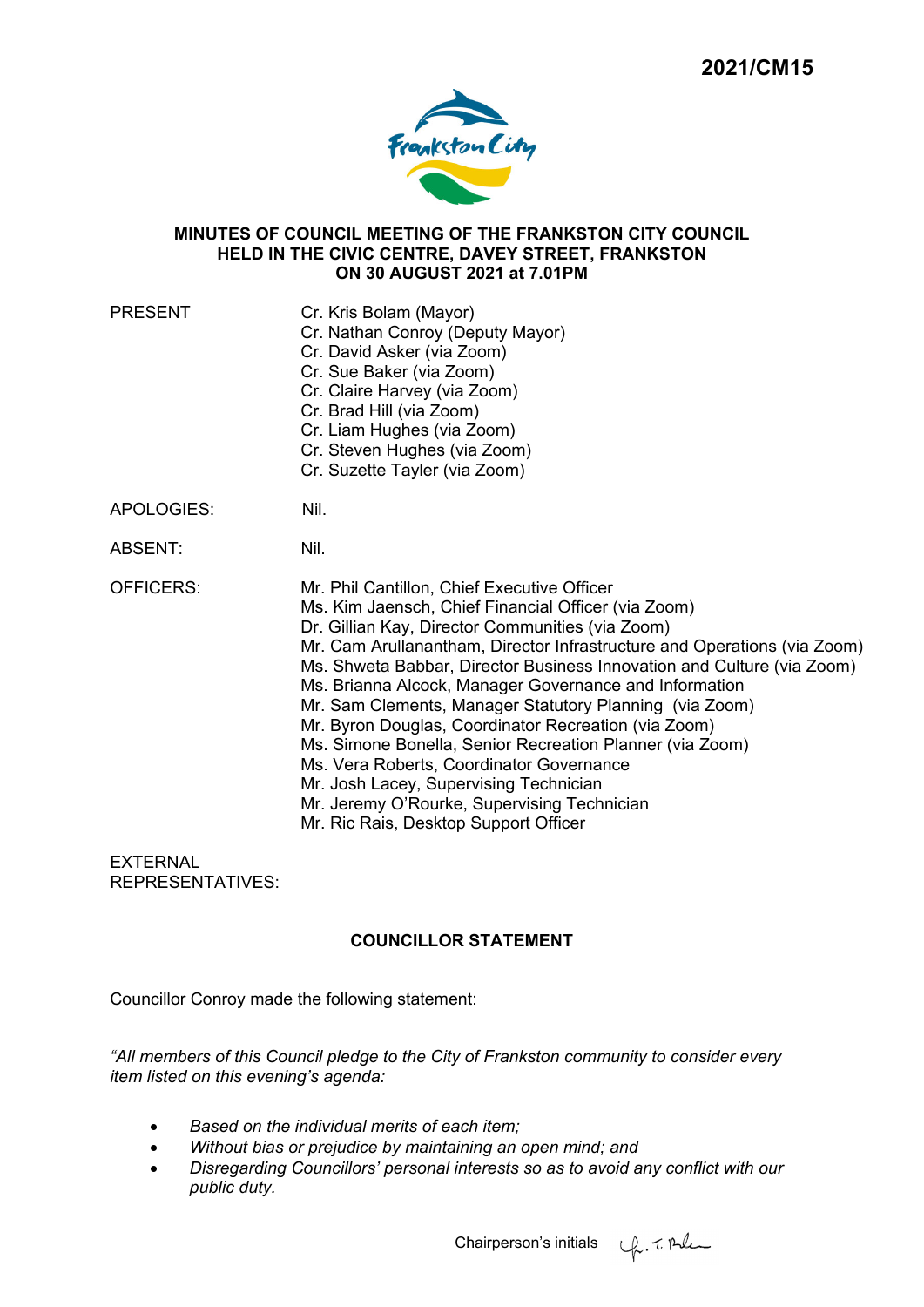*Any Councillor having a conflict of interest in an item will make proper, prior disclosure to the meeting and will not participate or vote on the issue."* 

# **PRAYER**

At the request of the Mayor, Councillor Conroy read the Opening Prayer.

# **ACKNOWLEDGEMENT OF TRADITIONAL OWNERS**

Councillor Conroy acknowledged the Boon Wurrung and Bunurong peoples – the traditional custodians of the land on which we stand and recognised all Aboriginal and Torres Strait Islander peoples who have given to Australia's identity – from the past, into the present and for the future.

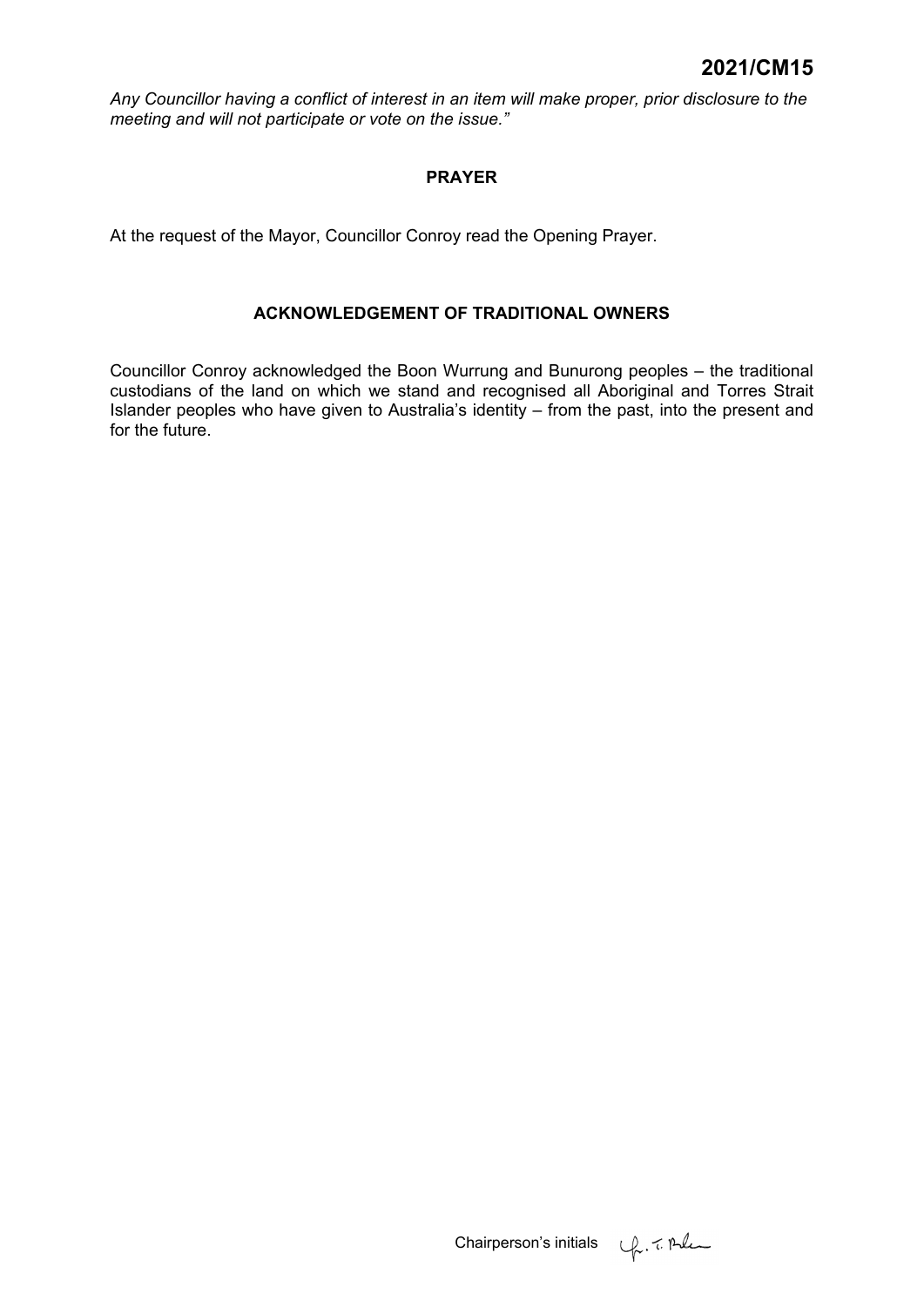| <b>COUNCIL MEETING MINUTES</b> | 30 August 2021 |
|--------------------------------|----------------|
|                                | 2021/CM15      |

| $\mathbf 1$ . |                                                      |                                                                                                                                   |  |  |  |  |
|---------------|------------------------------------------------------|-----------------------------------------------------------------------------------------------------------------------------------|--|--|--|--|
|               | 1.1                                                  | Certificate of Appreciation to the cafes of Frankston 3                                                                           |  |  |  |  |
| 2.            |                                                      | CONFIRMATION OF MINUTES OF PREVIOUS MEETING3                                                                                      |  |  |  |  |
|               |                                                      |                                                                                                                                   |  |  |  |  |
| 3.            |                                                      |                                                                                                                                   |  |  |  |  |
| 4.            | DISCLOSURES OF INTEREST AND DECLARATIONS OF CONFLICT |                                                                                                                                   |  |  |  |  |
| 5.            |                                                      |                                                                                                                                   |  |  |  |  |
| 6.            |                                                      |                                                                                                                                   |  |  |  |  |
| 7.            |                                                      |                                                                                                                                   |  |  |  |  |
|               | 11.1                                                 | Planning Application 182/2020/P - Staged Subdivision of the land<br>into 44 Lots at 86-88 Stotts Lane Frankston South5            |  |  |  |  |
|               |                                                      | 12.12 Frankston Coast Guard Accommodation and Boat Storage                                                                        |  |  |  |  |
| 8.            |                                                      |                                                                                                                                   |  |  |  |  |
|               | 8.1                                                  | Frankston City Council & Hughes (IAP 2021-3) - Application for<br>an internal arbitration process to make finding of misconduct21 |  |  |  |  |
|               |                                                      |                                                                                                                                   |  |  |  |  |
| 9.            |                                                      | PRESENTATION OF PETITIONS AND JOINT LETTERS34                                                                                     |  |  |  |  |
| 10.           |                                                      |                                                                                                                                   |  |  |  |  |
| 11.           |                                                      |                                                                                                                                   |  |  |  |  |
|               |                                                      |                                                                                                                                   |  |  |  |  |
| 12.           |                                                      |                                                                                                                                   |  |  |  |  |
|               | 12.1                                                 |                                                                                                                                   |  |  |  |  |
|               | 12.2                                                 | Council Resolution Status Update for 30 August 202136<br>Update on Coronavirus (COVID-19) - 30 August 202137                      |  |  |  |  |
|               | 12.3                                                 | Minutes of Committee meetings represented by a Councillor                                                                         |  |  |  |  |
|               | 12.4                                                 |                                                                                                                                   |  |  |  |  |
|               | 12.5                                                 |                                                                                                                                   |  |  |  |  |
|               | 12.6                                                 |                                                                                                                                   |  |  |  |  |
|               | 12.7                                                 |                                                                                                                                   |  |  |  |  |
|               | 12.8                                                 |                                                                                                                                   |  |  |  |  |
|               | 12.9                                                 |                                                                                                                                   |  |  |  |  |

Chairperson's initials  $\psi$ . 7. Ale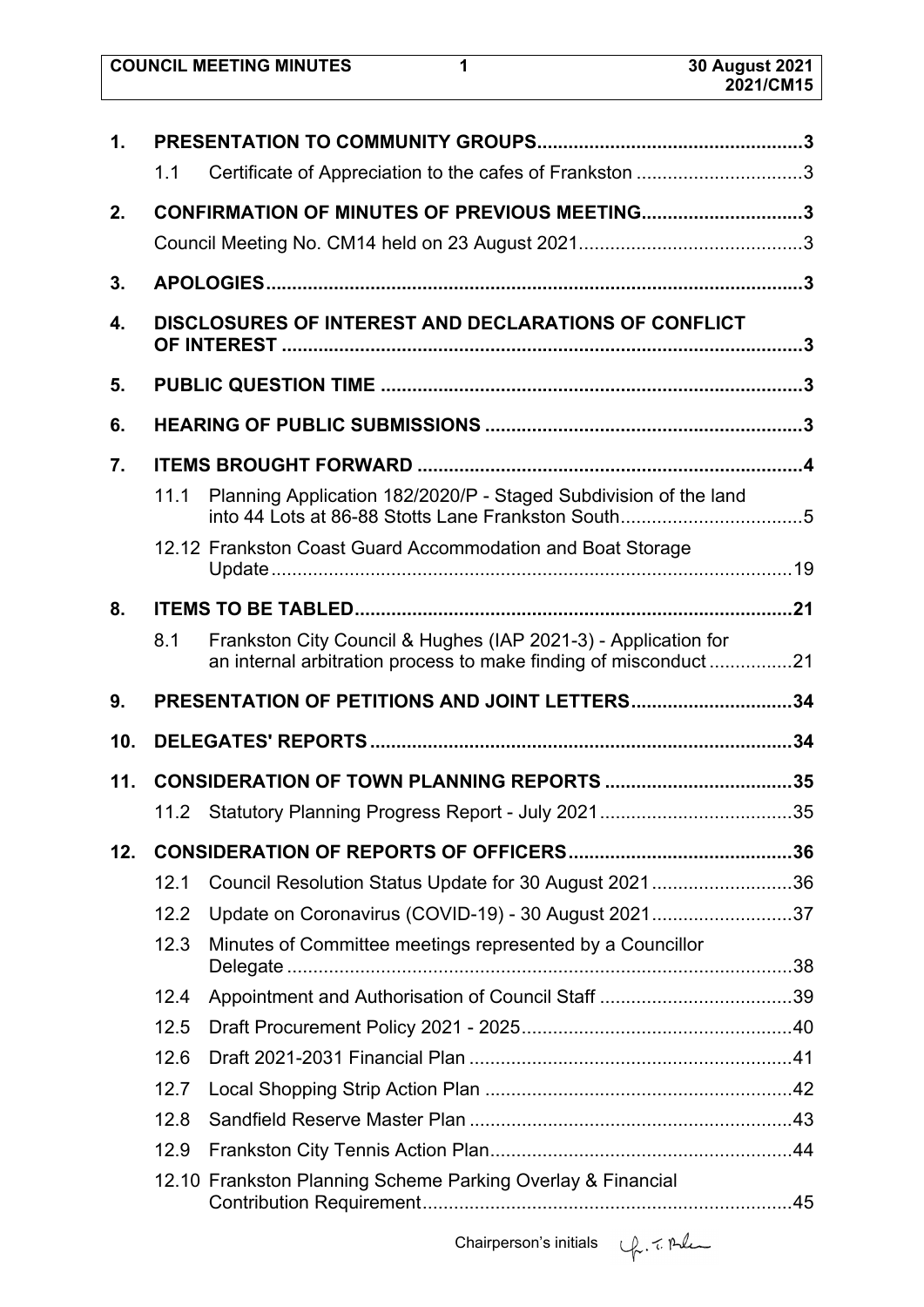|     | <b>COUNCIL MEETING MINUTES</b><br>$\overline{2}$                                                                                                                                    | <b>30 August 2021</b><br>2021/CM15 |
|-----|-------------------------------------------------------------------------------------------------------------------------------------------------------------------------------------|------------------------------------|
|     |                                                                                                                                                                                     |                                    |
|     | 12.13 Acknowledgment of Traditional Owners by Frankston City                                                                                                                        |                                    |
|     |                                                                                                                                                                                     |                                    |
|     | 12.15 Frankston Charitable Fund Community Representatives 49                                                                                                                        |                                    |
|     | 12.16 Proposed closure in Taylors Road, Skye between Hall Road and                                                                                                                  |                                    |
|     | 12.17 Award of Contract CN10576 - Kerbside Hard Waste Collection                                                                                                                    |                                    |
|     | 12.18 Award of Contract CN10558 - Park Tree Maintenance -                                                                                                                           |                                    |
|     | 12.19 Award of Contract CN 10582 - Hall Road Pavement<br>Rehabilitation Works - Seeking Council delegation to Chief<br>Executive Officer to award Tender and enter into Contract 53 |                                    |
| 13. |                                                                                                                                                                                     |                                    |
| 14. |                                                                                                                                                                                     |                                    |
|     | 2021/NOM7 - Bringing Forward Council's Net Zero Emissions<br>14.1                                                                                                                   |                                    |
| 15. |                                                                                                                                                                                     |                                    |
| 16. |                                                                                                                                                                                     |                                    |
| 17. |                                                                                                                                                                                     |                                    |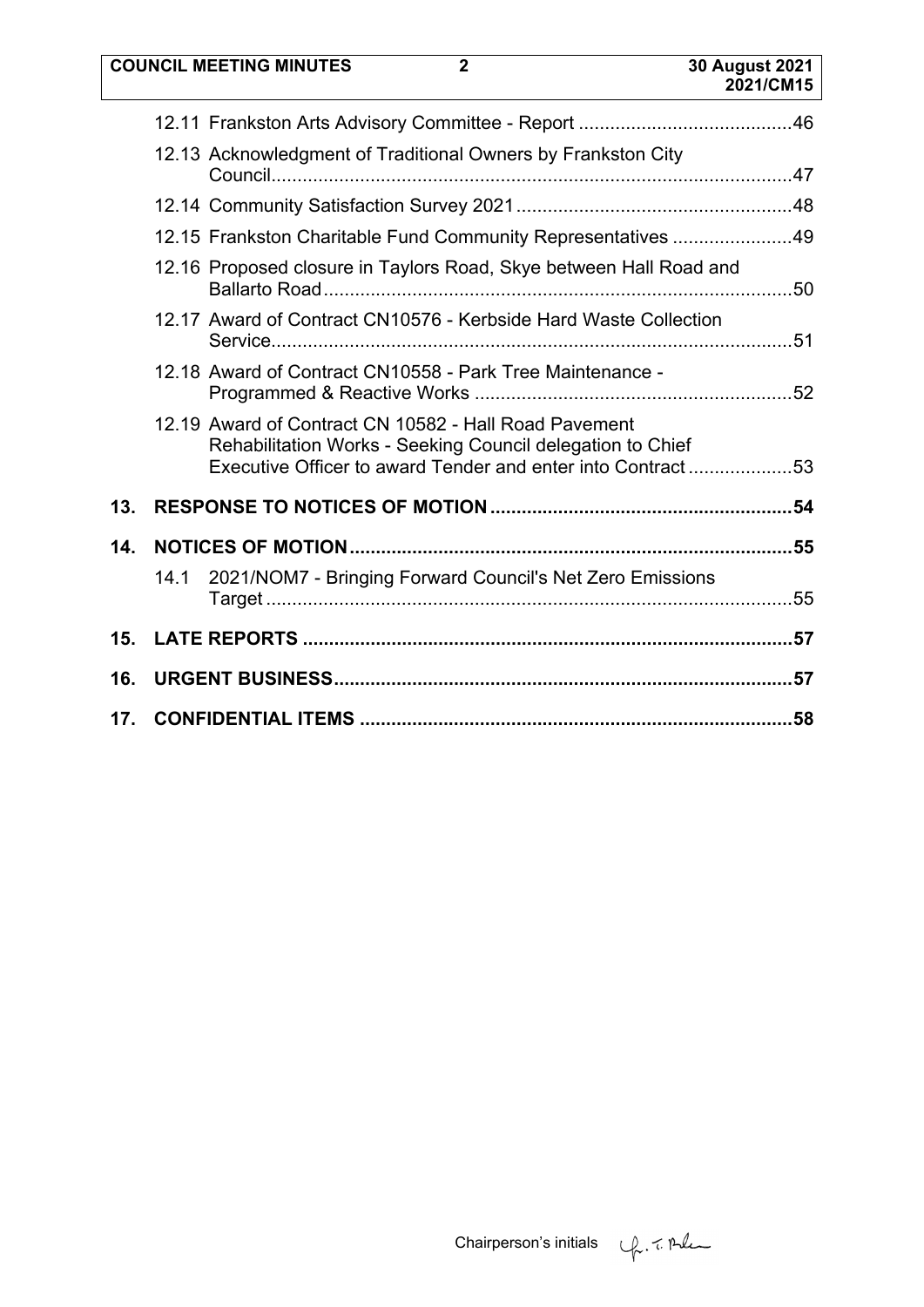# **1. PRESENTATION TO COMMUNITY GROUPS**

#### **1.1 Certificate of Appreciation to the cafes of Frankston**

An appreciation award was presented by Cr Sue Baker to all the cafes across the municipality acknowledging these small business at the heart of our community.

# **2. CONFIRMATION OF MINUTES OF PREVIOUS MEETING**

**Council Meeting No. CM14 held on 23 August 2021.** 

#### **Council Decision**

# **Moved: Councillor Tayler Seconded: Councillor Hill**

That the minutes of the Council Meeting No. CM14 held on 23 August 2021 copies of which had previously been circulated to all Councillors, be confirmed, approved and adopted.

**Carried Unanimously**

# **3. APOLOGIES**

Nil

# **4. DISCLOSURES OF INTEREST AND DECLARATIONS OF CONFLICT OF INTEREST**

Nil.

# **5. PUBLIC QUESTION TIME**

Nil.

# **6. HEARING OF PUBLIC SUBMISSIONS**

Mr Marcus Lough made a submission to Council regarding Item 11.1: Planning Application 182/2020/P - Staged Subdivision of the land into 44 Lots at 86-88 Stotts Lane Frankston South;

Ms Tracey Bugeja made a submission to Council regarding Item 11.1: Planning Application 182/2020/P - Staged Subdivision of the land into 44 Lots at 86-88 Stotts Lane Frankston South;

Ms Carolynne Wilson made a submission to Council regarding Item 12.12: Frankston Coast Guard Accommodation and Boat Storage Update;

#### *Cr Liam Hughes left the meeting at 7.34pm*

*Cr Liam Hughes returned to the meeting at 7.36pm* 

Mr John Maudsley made a submission to Council regarding Item 12.12: Frankston Coast Guard Accommodation and Boat Storage Update;

Mr Robert Thurley made a submission to Council regarding Item 12.12: Frankston Coast Guard Accommodation and Boat Storage Update;

# *Cr Tayler left the meeting at 7.55pm*

#### *Cr Tayler returned to the meeting at 7.56pm*

Ms Louise Rawlings made a submission to Council regarding Item 12.12: Frankston Coast Guard Accommodation and Boat Storage Update;

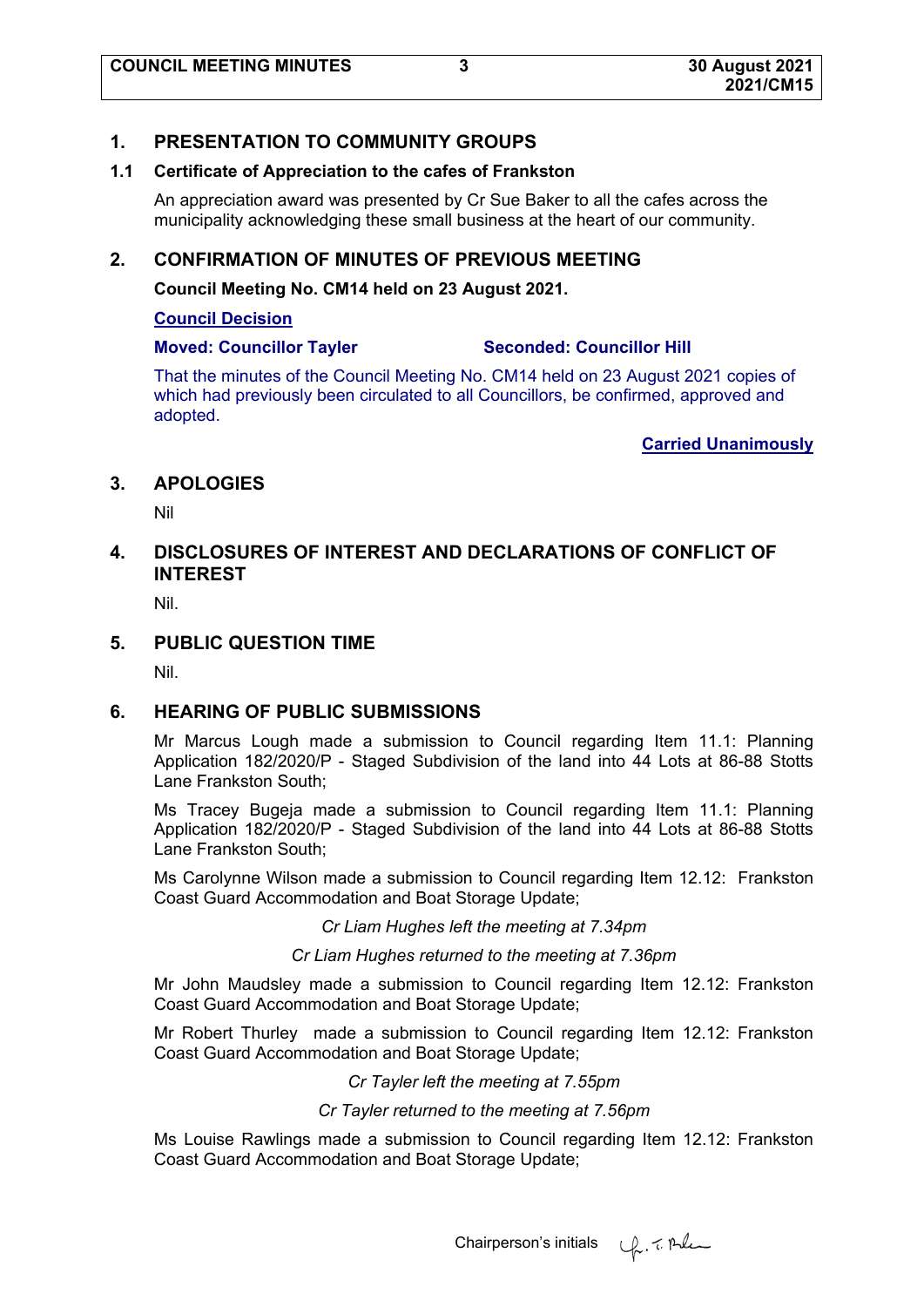Mr Luke Chamberlain made a submission to Council regarding Item 11.1: Planning Application 182/2020/P - Staged Subdivision of the land into 44 Lots at 86-88 Stotts Lane Frankston South.

# **7. ITEMS BROUGHT FORWARD**

**Items Brought Forward**

**Council Decision** 

**Moved: Councillor Conroy Seconded: Councillor Tayler**

That:

- Item 11.1: Planning Application 182/2020/P Staged Subdivision of the land into 44 Lots at 86-88 Stotts Lane Frankston South; and
- Item 12.12: Frankston Coast Guard Accommodation and Boat Storage Update

be brought forward.

**Carried Unanimously**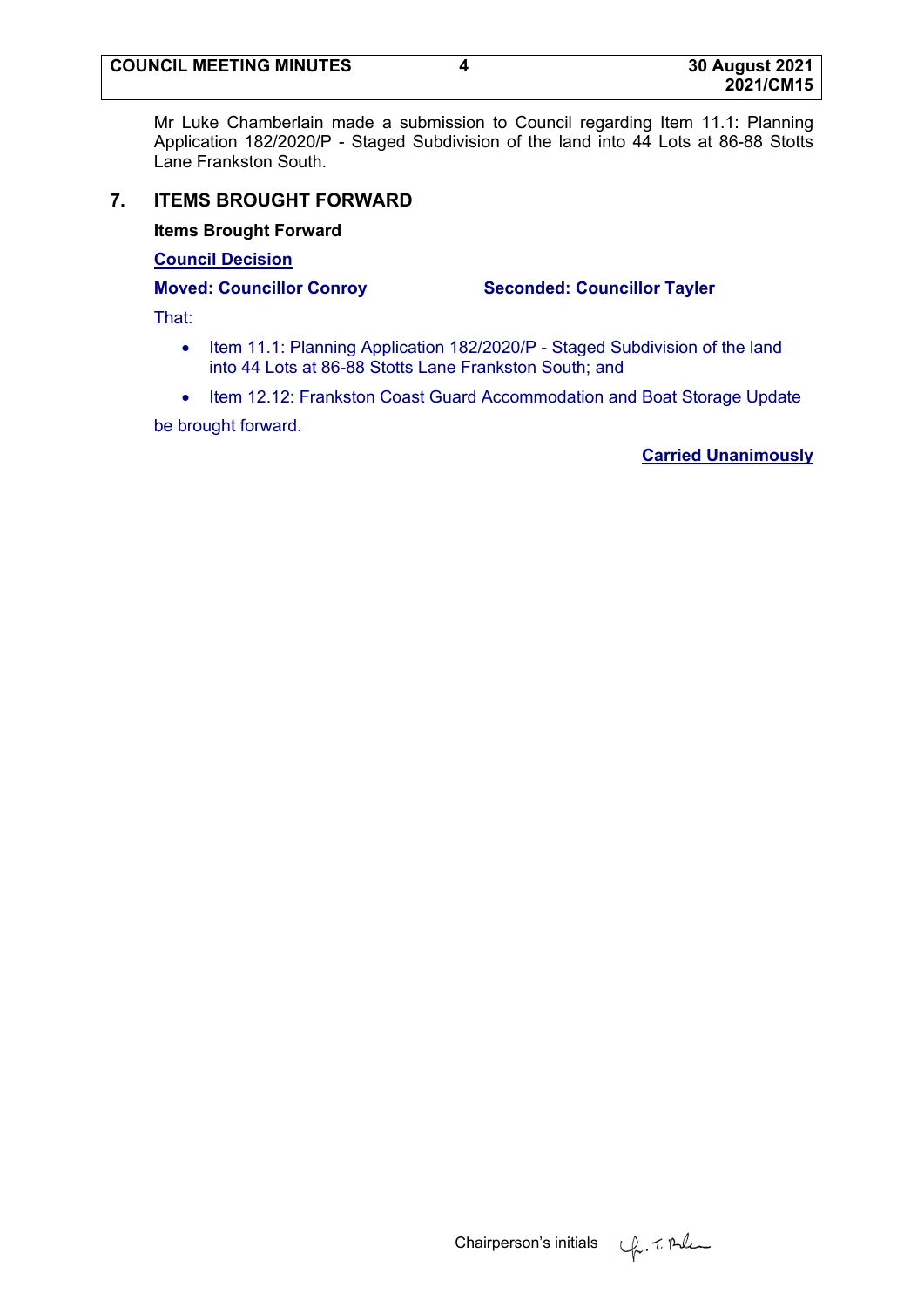### **11.1 Planning Application 182/2020/P - Staged Subdivision of the land into 44 Lots at 86-88 Stotts Lane Frankston South**

*(SC Communities)* 

#### *Cr L Hughes left the meeting at 8.15pm*

*Cr L Hughes returned to the meeting at 8.16pm* 

### **Council Decision**

#### **Moved: Councillor Conroy Seconded: Councillor Hill**

That Council resolves to issue a Notice of Decision to Grant a Planning Permit in respect to Planning Application number 182/2020/P to Subdivide the land into a maximum of Forty Four (44) residential lots (staged subdivision) in a General Residential Zone (GRZ) at Lot 1 PS347248B, 86-88 Stotts Lane, Frankston South subject to the following conditions:

#### Amended Plans

- 1. Before the Plan of Subdivision is certified under the Subdivision Act 1988, amended plans to the satisfaction of the Responsible Authority must be submitted to and approved by the Responsible Authority. When approved, the plans will be endorsed and will then form part of the permit. The plans must be drawn to scale and provided with dimensions. The plans must be substantially in accordance with the revised subdivision concept plan titled 'Subdivision Layout Plan - August 2021 Project/Drawing No. 319/0782-U-01 DR02 Rev 3 dated 12.08.2021 by Tract' but modified to show/include:
	- a) Street naming with Manor Drive naming not continuing beyond its incursion into the subdivision to avoid duplication at the intersection between the subdivision access road and Stotts Lane.
	- b) The court bowl terminus to Kensington Avenue reduced in size to a maximum diameter of 8 metres.
	- c) Building and driveway envelopes for all lots in the subdivision plan.
	- d) An amended Bushfire Management Statement and Plan in accordance with condition 4.
	- e) A functional layout plan(s) in accordance with condition 5.
	- f) A detailed drainage and pavement design in accordance with Condition 21.
	- g) Reserve Management Plans for each reserve as required by Condition 41.
	- h) A Construction Environmental Management Plan as required by Condition 30.

#### No Alterations or Changes

2. The subdivision as shown on the endorsed plans must not be altered without the prior written consent of the Responsible Authority.

#### **Staging**

3. The subdivision may be staged in accordance with the endorsed staging plan Where the road in any stage terminates in the absence of any vehicle turning facility proximate to the end of the road the Responsible Authority may require the construction and maintenance of a temporary turning facility at the owner's cost, all to the satisfaction of the Responsible Authority in accordance with a design approved in writing by the Responsible Authority prior to construction occurring.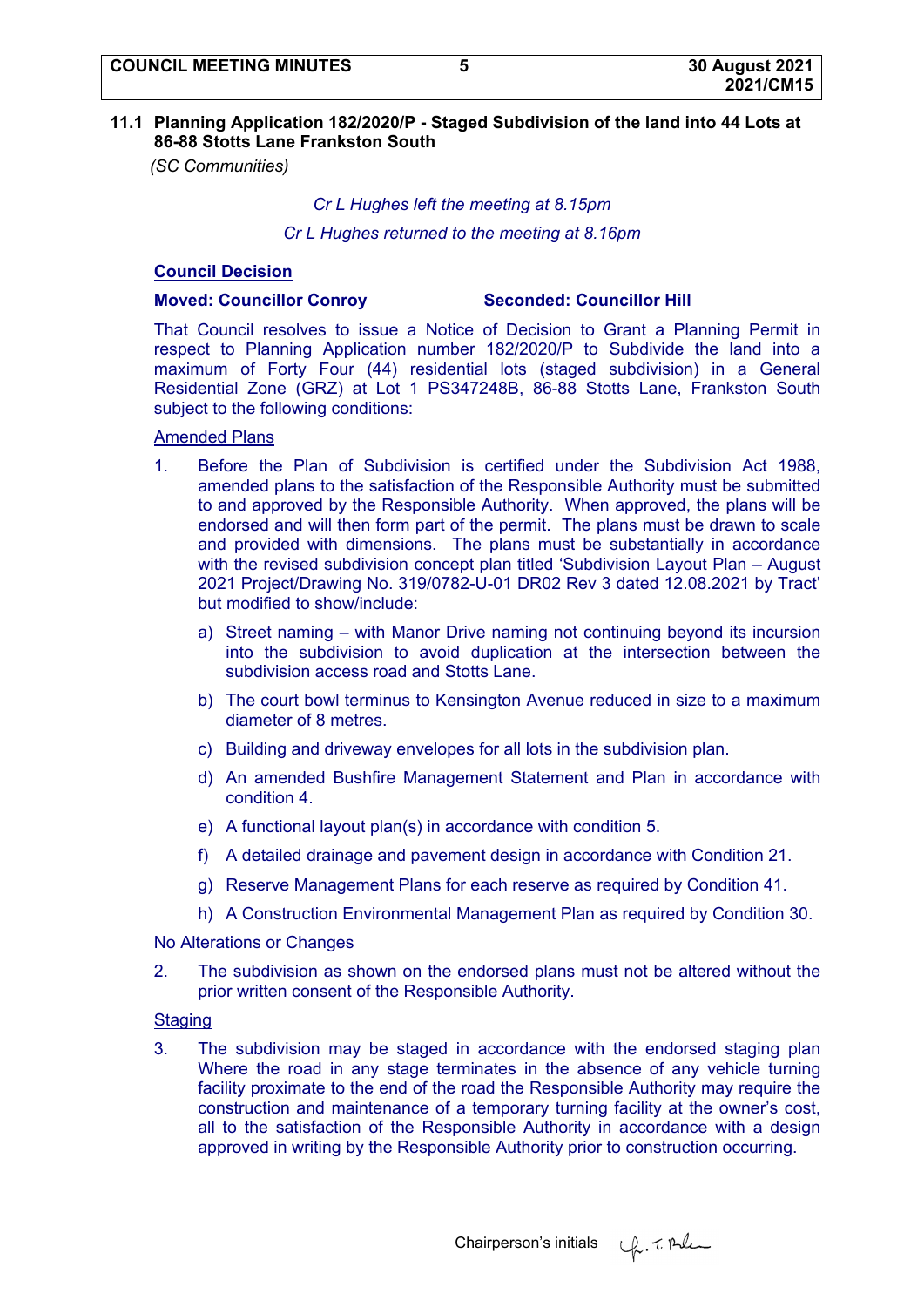#### Amended Bushfire Management Statement (inclusive of Bushfire Management Plan)

4. Before the Plan of Subdivision is certified under the Subdivision Act 1988, an amended Bushfire Management Statement reflecting the changes to the development required by this Permit to the satisfaction of the Responsible Authority in consultation with Fire Protection Victoria must be submitted to and approved by the Responsible Authority. The Bushfire Management Statement should remove the main reserve from the jurisdiction of the Bushfire Management Plan with management of the reserve for bushfire protection to be undertaken in accordance with the Natural Reserves Bushfire Management Plan (2013) by Terramatrix as implemented by the Council.

### Functional Layout Plan

- 5. Before the Plan of Subdivision is certified under the Subdivision Act 1988, a functional layout plan must be provided to the satisfaction of, and be approved by the Responsible Authority. The plan must show:
	- a) A concept layout and treatment for the intersection of the subdivision access road and Stotts Lane which must include signage, kerb and channel and associated pavement widening to accommodate parking as appropriate, right turn slots and deceleration lanes in accordance with condition 17 of this permit.
	- b) Internal road reserve and pavement widths;
	- c) Provision of footpaths, including connection to Stotts Lane;
	- d) A pram crossing across Stotts Lane, north of the proposed intersection;
	- e) Vehicle crossovers, intersection and traffic management treatments including raised pavement treatment and splitter islands as appropriate and utilizing the same kerb and channel and rock paved road entry treatments as the adjoining Tahnee Lodge estate.

### Prior to Statement of Compliance

- 6. A Statement of Compliance will not be issued until the owner of the site enters into an agreement under Section 173 of the Planning and Environment Act 1987 with the Responsible Authority which addresses the following matters:
	- a) No building must be constructed outside of a building envelope, within a building exclusion area, or an area of defendable space as shown on the endorsed plan except with the further written consent of the Responsible Authority.
	- b) No driveway must be constructed outside of a driveway envelope as shown on the endorsed plan except with the further written consent of the Responsible Authority.
	- c) Vegetation shown on the endorsed plan as to be retained must not be removed, pruned or damaged except with the written consent of the Responsible Authority.
	- d) No cats shall be kept or allowed on the land unless retained within a building or fully enclosed run.

The applicant must cover all costs relating to the preparation and registration of the Agreement (including costs incurred by the Responsible Authority).

The Section 173 Agreement must be registered in accordance with the provisions of Section 181 of the Planning and Environment Act 1987.

Chairperson's initials  $\psi$ . 7. Al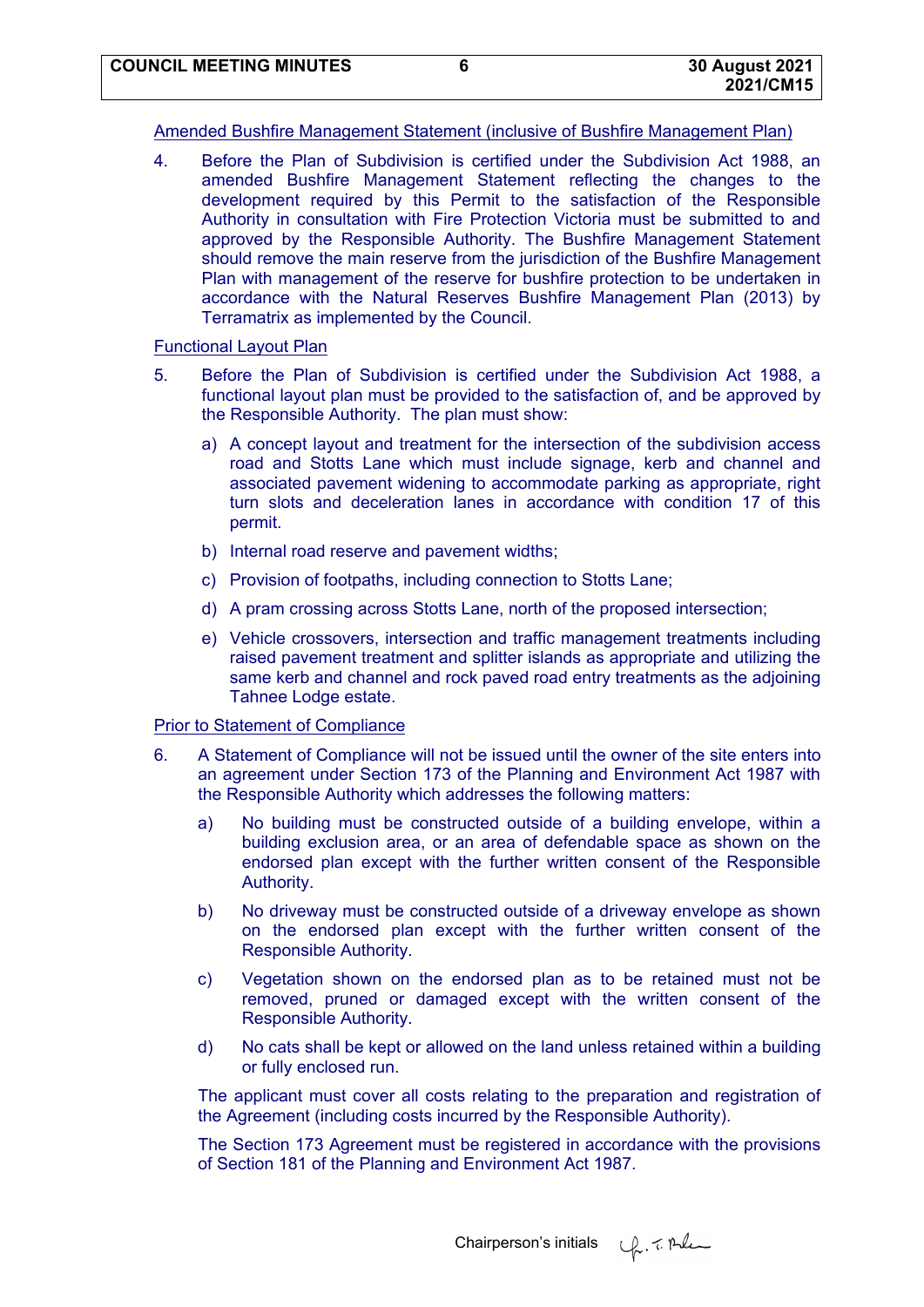### Telecommunications Requirements

- 7. The owner of the land must enter into an agreement with:
	- a) A telecommunications network or service provider for the provision of telecommunication services to each lot shown on the endorsed plan in accordance with the provider's requirements and relevant legislation at the time; and
	- b) A suitably qualified person for the provision of fibre ready telecommunication facilities to each lot shown on the endorsed plan in accordance with any industry specifications or any standards set by the Australian Communications and Media Authority, unless the applicant can demonstrate that the land is in an area where the National Broadband Network will not be provided by optical fibre.
- 8. Before the issue of a Statement of Compliance for any stage of the subdivision under the Subdivision Act 1988, the owner of the land must provide written confirmation from:
	- a) A telecommunications network or service provider that all lots are connected to or are ready for connection to telecommunications services in accordance with the provider's requirements and relevant legislation at the time; and
	- b) A suitably qualified person that fibre ready telecommunication facilities have been provided in accordance with any industry specifications or any standards set by the Australian Communications and Media Authority, unless the applicant can demonstrate that the land is in an area where the National Broadband Network will not be provided by optical fibre.

#### Department of Environment Land Water and Planning

- 9. Before works start, the permit holder must advise all persons undertaking the vegetation removal or works on site of all relevant permit conditions and associated statutory requirements or approvals.
- 10. A Land management plan for the area of open space in the north western corner, prepared to the satisfaction of the responsible authority, must be submitted to and approved by the Responsible Authority.
- 11. Before any native vegetation is removed, a Construction Environmental Management Plan (CEMP) prepared to the satisfaction of the responsible authority, must be submitted to and approved by the responsible authority. When approved, the CEMP will be endorsed and form part of this permit. The CEMP must include (but not limited to) the following:
	- a. The location and area of all native vegetation present, including scattered trees, that are permitted to be removed and to be retained under this permit (including trees deemed to be lost but must be retained).
	- b. Detailed description of the measures to be implemented to protect the native vegetation to be retained during construction works, and the person/s responsible for implementation and compliance. These measures must include the erection of a native vegetation protection fence around all native vegetation to be retained on site, to the satisfaction of the responsible authority, including the tree protection zones of all native trees to be retained. All tree protection zones must comply with AS 4970-2009 Protection of Trees on Development Sites, to the satisfaction of the responsible authority.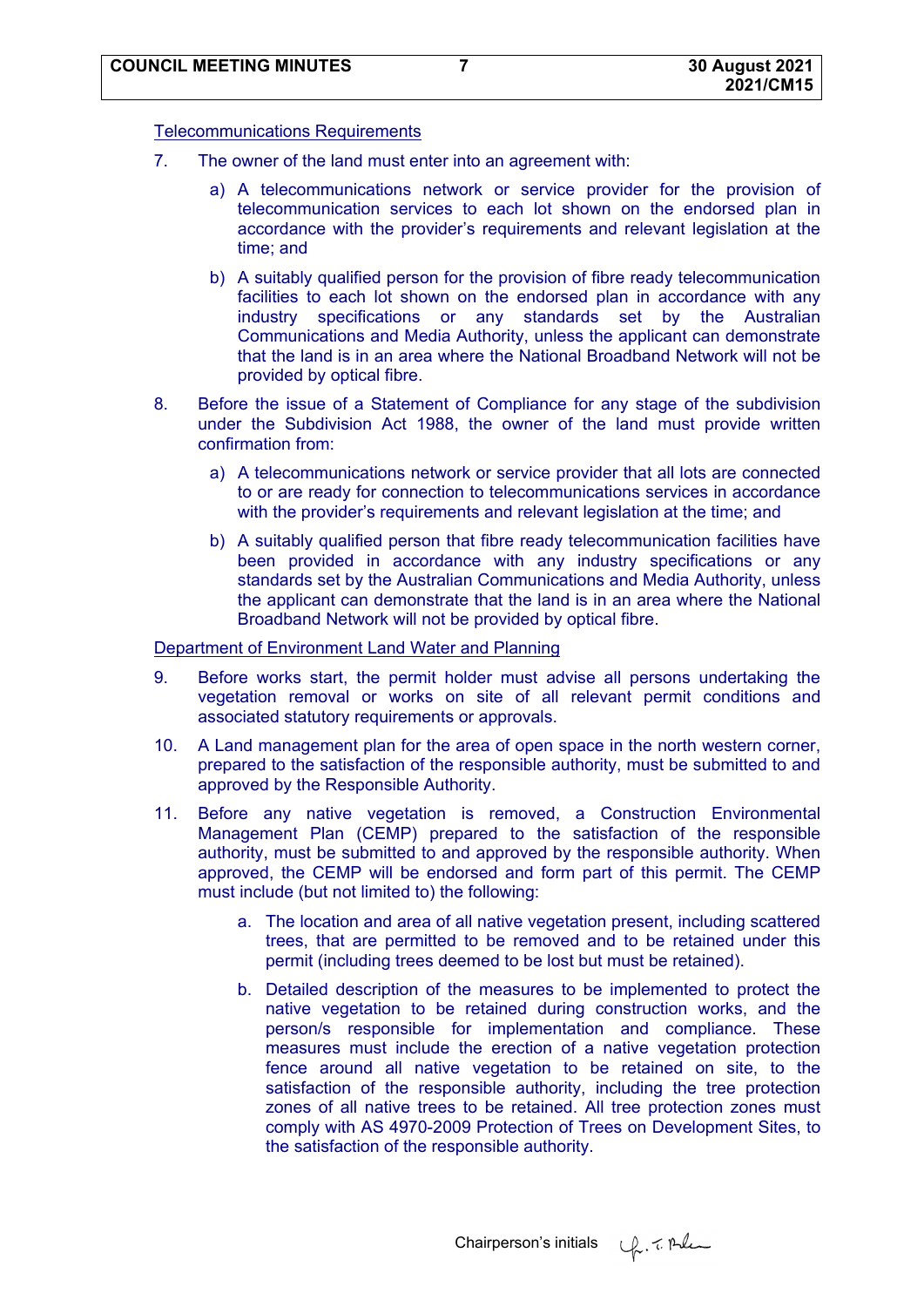12. *Prior to the commencement of any development or works the Native Vegetation Removal Report submitted with the application for permit must be revised to reflect the changes to the extent of native vegetation removal resulting from the amendments to the development required by this Permit in accordance with Guidelines for the removal, destruction or lopping of native vegetation (DELWP 2017) to the satisfaction of the Responsible Authority and an offset for the removal of permitted clearing secured.*

*The offset as calculated by the report must be secured and must be located within the Port Phillip and Westernport Catchment Management boundary or Frankston municipal area.* 

- 13. Before the issue of the Statement of Compliance, evidence that the required offset by this permit has been secured must be provided to the satisfaction of the responsible authority. This evidence must be one or both of the following:
	- a. an established first party offset site including a security agreement signed by both parties, and a management plan detailing the 10-year management actions and ongoing management of the site, and/or
	- b. credit extract(s) allocated to the permit from the Native Vegetation Credit Register.

A copy of the offset evidence will be endorsed by the responsible authority and form part of this permit.

- 14. Where the offset includes a first party offset(s), the permit holder must provide an annual offset site report to the responsible authority by the anniversary date of the execution of the offset security agreement, for a period of 10 consecutive years. After the tenth year, the landowner must provide a report at the reasonable request of a statutory authority.
- 15. Within 6 months of the conclusion of the permitted clearing of native vegetation under this permit, the offset requirements can be reconciled with the written agreement of the responsible authority and the Department of Environment, Land. Water and Planning.
- 16. A suitably qualified wildlife handler or zoologist is to be present when felling trees/removing native vegetation, to ensure affected wildlife is not harmed. If displaced wildlife that cannot be relocated on site to an appropriate location away from the construction footprint, or injured wildlife is captured, please contact DELWP on 136 186 for further advice.

*(amendments made to DELWP conditions by the Responsible authority are in italics)* 

Engineering Requirements

- 17. Prior to commencement of works or the plan of subdivision being certified a detailed design plan for the intersection of the subdivision road and Stotts Lane must be submitted to and approved by the Responsible Authority. The plan must:
	- meet appropriate engineering design standards to the satisfaction of the Responsible Authority;
	- minimise the removal of native vegetation;
	- show and respond to the access to the existing childcare centre on the western side of Stotts Lane; and
	- have due regard for the design of Council's Project 1695 Shared Pathway on Stotts Lane for the western side of Stotts Lane, including provision of a concrete pram crossing and path connecting the footpath in Manor Drive to the proposed shared pathway on the northern side of the intersection

Chairperson's initials  $\psi$ . 7. Al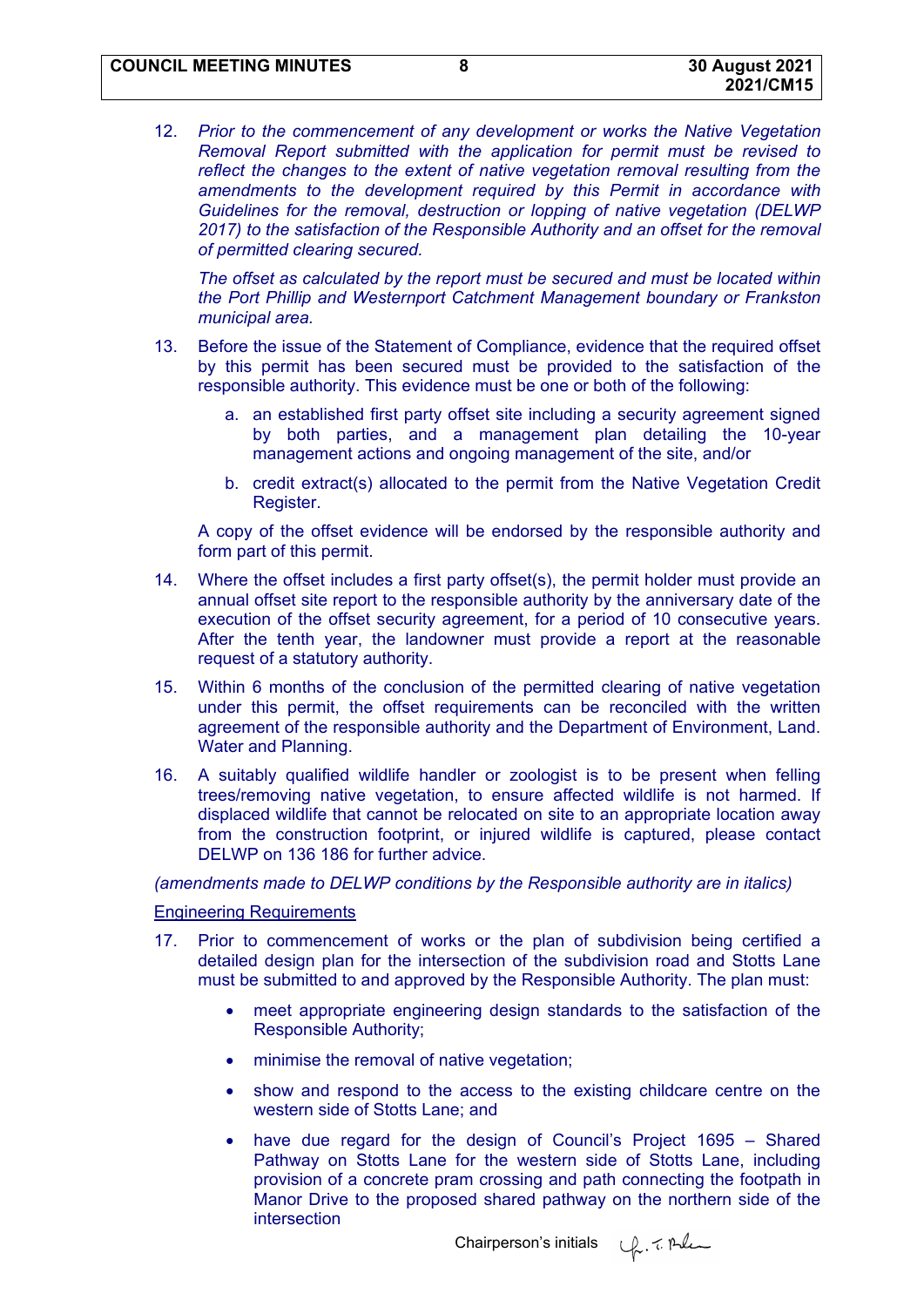Works to construct intersection and related treatments must be undertaken at the cost of the owner and prior to the issuance of a Statement of Compliance.

- 18. Prior to the issue of a Statement of Compliance a court bowl must be constructed within the land at the owner's expense at the end of Kensington Avenue to provide a turning facility for vehicles and with a footpath linking this to the footpath in Manor Drive all to the satisfaction of the Responsible Authority.
- 19. Prior to the issue of a Statement of Compliance the link between Colbert Court and the subdivision road must be landscaped with a pedestrian path constructed kerb to kerb and lighting as appropriate to the satisfaction of the Responsible Authority.
- 20. Prior to the issue of a Statement of Compliance a pedestrian path must be constructed within the Edinburgh Court road reserve to link the path required within the main reserve in the subdivision to the kerb of the existing court bowl to the satisfaction of the Responsible Authority.
- 21. Prior to Certification of the plan of Subdivision, a detailed Drainage and Pavement design of the internal stormwater drainage system including drainage computations and the method of connection to the existing Melbourne Water Council drainage infrastructure are to be submitted to the satisfaction of and be approved by the Responsible Authority.
- 22. Prior to the issue of a Statement of Compliance the drainage reserve at the southeastern corner of the land must be formed to provide for the overland flow of stormwater with connection to the piped drain at the rear of 33 Colbert Court and the reserve must be landscaped all in accordance with plans and specifications approved by the Responsible Authority.
- 22. During construction no polluted and/or sediment laden runoff is to be discharged from the site directly or indirectly into Frankston City Council drains or watercourses to the satisfaction of the Responsible Authority.
- 23. Stormwater runoff must achieve the following objectives for environmental quality, as set out in the Urban Stormwater Best Practice Environmental Guidelines (CSIRO) 1999.
	- 80% retention of the typical annual load of suspended solids;
	- 45% retention of typical annual load of total phosphorous; and
	- 45% retention of typical annual load of total nitrogen

Water quality works within the subdivision must be provided to achieve compliance with the above best practice standards to the satisfaction of the Responsible Authority.

- 24. Each lot shown on the endorsed plans must be provided with a stormwater legal point of discharge to the satisfaction of the Responsible Authority.
- 25. Prior to the issue of a Statement of Compliance, roadworks, drainage and associated works must be provided and constructed at the expense of the developer in accordance with plans and specifications approved by Council. The plans and specifications must include as appropriate details of:
	- (a) Detailed road and drainage design generally in accordance with endorsed plans;
	- (b) Road Pavement Design/Makeup
	- (c) Drainage System Design/Layout and 100 year flow paths to be accommodated
	- (d) Service Conduit Plan

Chairperson's initials  $\varphi$ . The

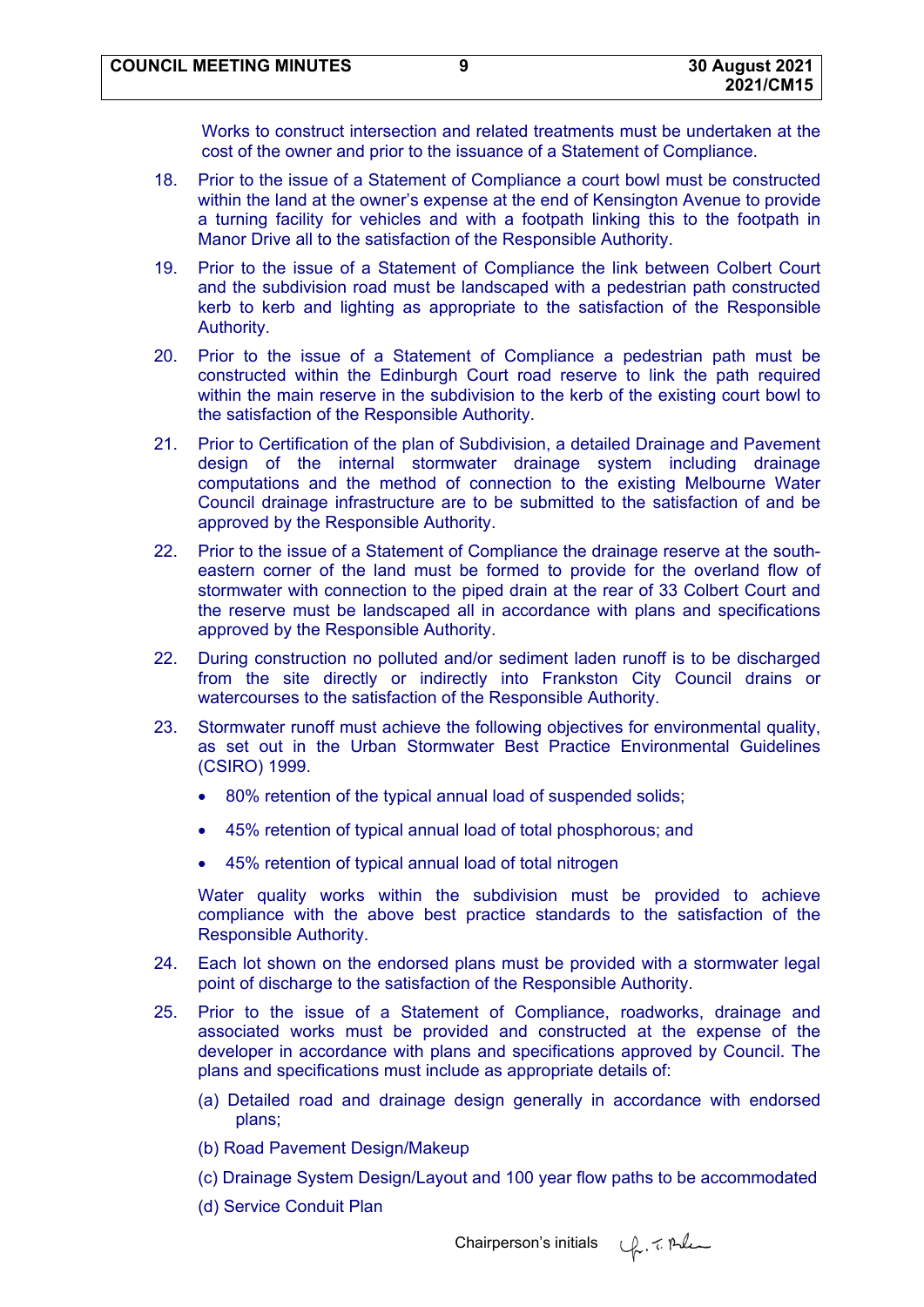- (e) Permanent Survey Marks / Numbered / Levelled.
- (f) Traffic Management / Calming devices / Signage / Line marking / Metcon Marking / Signing
- (g) Kerb and Channel
- (h) Construction of vehicle crossings for each lot at locations satisfactory to **Council**
- (i) Footpaths
- (j) Cycle/Pedestrian Paths signage as necessary.
- (k) Street Signs
- (l) Street Tree Planting
- (m) Fencing of Municipal and Tree Reserves
- (n) Filling of land/Placement/Material
- (o) Street Lighting including at Stotts Lane intersection as required
- (p) Environmental Site Management Plan
- (q) Amenity Control during Construction
- 26. Prior to the issue of a Statement of Compliance for the subdivision;
	- (a) as-constructed plans detailing all Water Sensitive Urban Design (WSUD) treatment measures must be provided to the satisfaction of the Responsible Authority; and
	- (b) a maintenance schedule and program must be submitted to the Responsible Authority for approval. The developer must maintain the WSUD treatment measures in accordance with the approved schedule and program; and
	- (c) the end of maintenance for the WSUD measures will be 12 months for all Civil/Hard Edge WSUD and 24 months for all Landscape/Soft Edge WSUD to the satisfaction of the Responsible Authority.
- 27. Prior to the issue of a Statement of Compliance "as constructed" drawings and data must be submitted to the satisfaction of the Responsible Authority in the following format. Engineering drawings/data in "MapInfo Native or MIF/MID" and pdf digital format. As constructed digital data of the drainage information component of the subdivision, in accordance with the current version of D-SPEC\* As constructed digital data of the road information component of the subdivision, in accordance with the current version of R-SPEC\*.
- 28. Water Sensitive Urban Design installations must incorporate planting with appropriate indigenous plant species to reduce nutrients and pollution in run-off entering the environment

#### Construction Environmental Management Plan

- 30 Prior to the certification of the plan of subdivision and/or commencement of works (including native vegetation removal) a Construction Environmental Management Plan must be submitted to and be approved by the Responsible Authority. When approved the information will be endorsed and then form part of the permit. Any plans submitted as part of the information must be drawn to scale with dimensions and three copies must be provided. The Plan is to include details of the following:
	- a) Identification of possible risks throughout the construction process and response measures/ procedures to be implemented to ensure that no significant adverse environmental impacts occur, including by not limited to: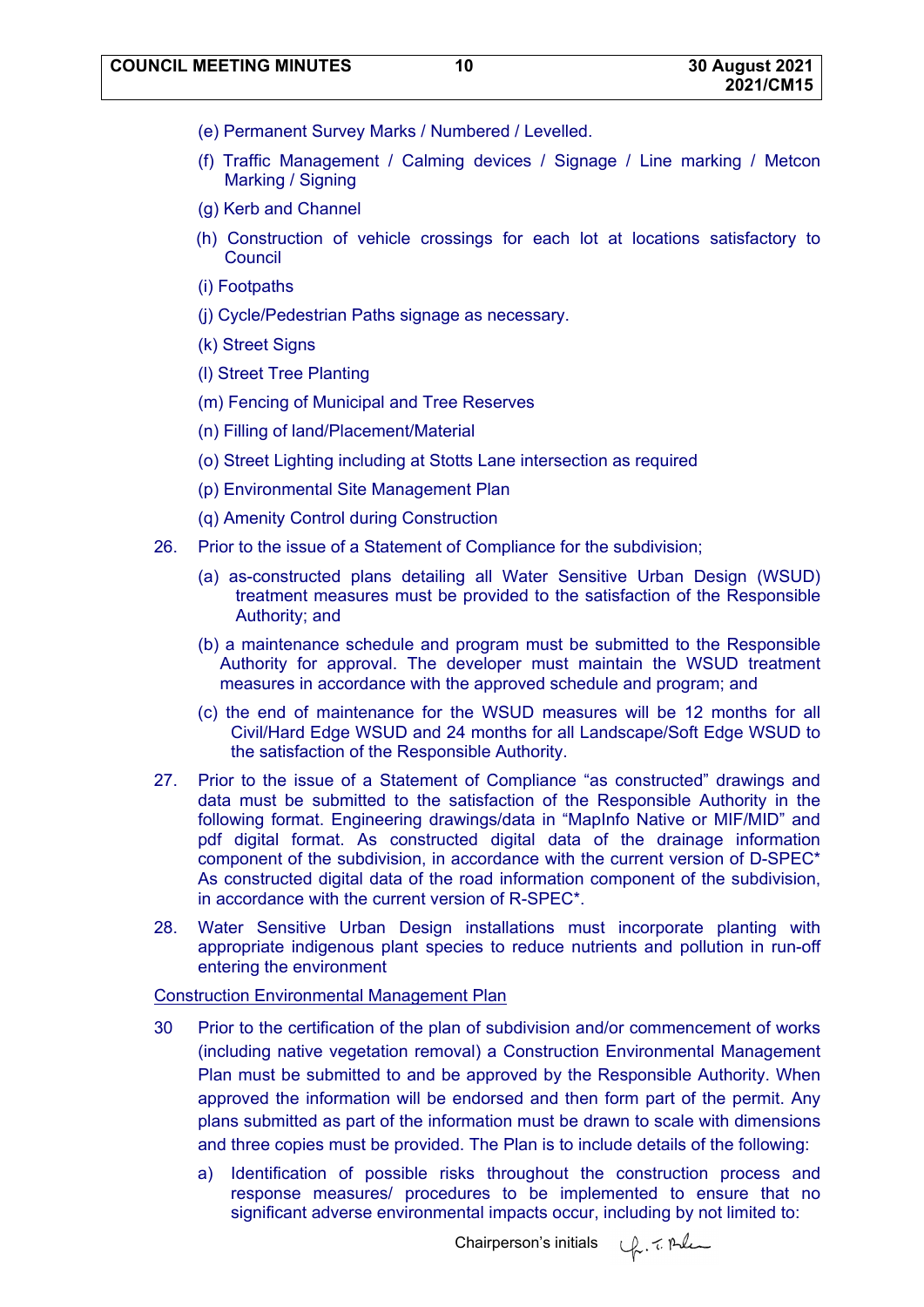- i. Erosion control during and post-construction.
- ii. Sediment run-off control.
- iii. Vegetation protection.
- iv. Identification and presence of significance bird species prior to and during construction.
- v. Minimising weed and pathogen spread.
- vi. Construction equipment access to the site and storage locations.
- vii. Access arrangements for construction vehicles, which must be directly to/from Stotts Lane and travel via a route to Golf Links Road only, unless with the written consent of the Responsible Authority
- b) Details on who will implement and oversee the on-ground environmental management.
- 31. Where the development involves work on or access to Council controlled land including roads, reserves and right of way, the owner, operator and their agents under this permit must at all times take adequate precautions to maintain works to the highest public safety standards, to the satisfaction of the Responsible Authority.

Precautions must include, appropriate signage to AS 1743 Road Works Signing Code of Practice, the provision of adequate barricading of works, including trenches of Service Authorities and any other road openings, sufficient to ensure public safety.

All relevant permits must be obtained from Council to works within the existing road reserves, in addition to the planning permit.

#### No additional tree removal

32. Except with the further written consent of the Responsible Authority, no vegetation (other than that indicated on the endorsed plan, or exempt from planning permission under the provisions of the Frankston Planning Scheme) shall be damaged, removed, destroyed or lopped.

# **Tree Pruning**

- 33. All pruning of trees identified on the endorsed plans to be retained is to be carried out by a qualified and experienced arborist who has a thorough knowledge of tree physiology and pruning methods. Pruning must be carried out in accordance with Australian Standard AS4373- 2007 Pruning of Amenity Trees.
- 34. Any pruning or removal of tree limbs, particularly hollow-baring tree limbs, must be to the minimum extent necessary.
- 35. Any root pruning of the root system of any tree to be retained is to be undertaken by hand by a qualified arborist and to the satisfaction of the Responsible Authority.

# Tree and Vegetation Protection

36. Prior to the commencement of works (including native vegetation removal) hereby permitted Tree Protection Fencing defined by a 1.8 metre high temporary fence constructed using steel or timber posts fixed in the ground or to a concrete pad, with the fence's side panels to be constructed of cyclone mesh wire or similar strong metal mesh or netting with a high visibility plastic hazard tape, must be installed in locations for the protection of all trees and vegetation to be retained to the satisfaction of the Responsible Authority. A fixed sign is to be provided on all visible sides of the Tree Preservation Fencing, stating "Tree Preservation Zone – No entry without permission from the City of Frankston".

Chairperson's initials  $\varphi$ . The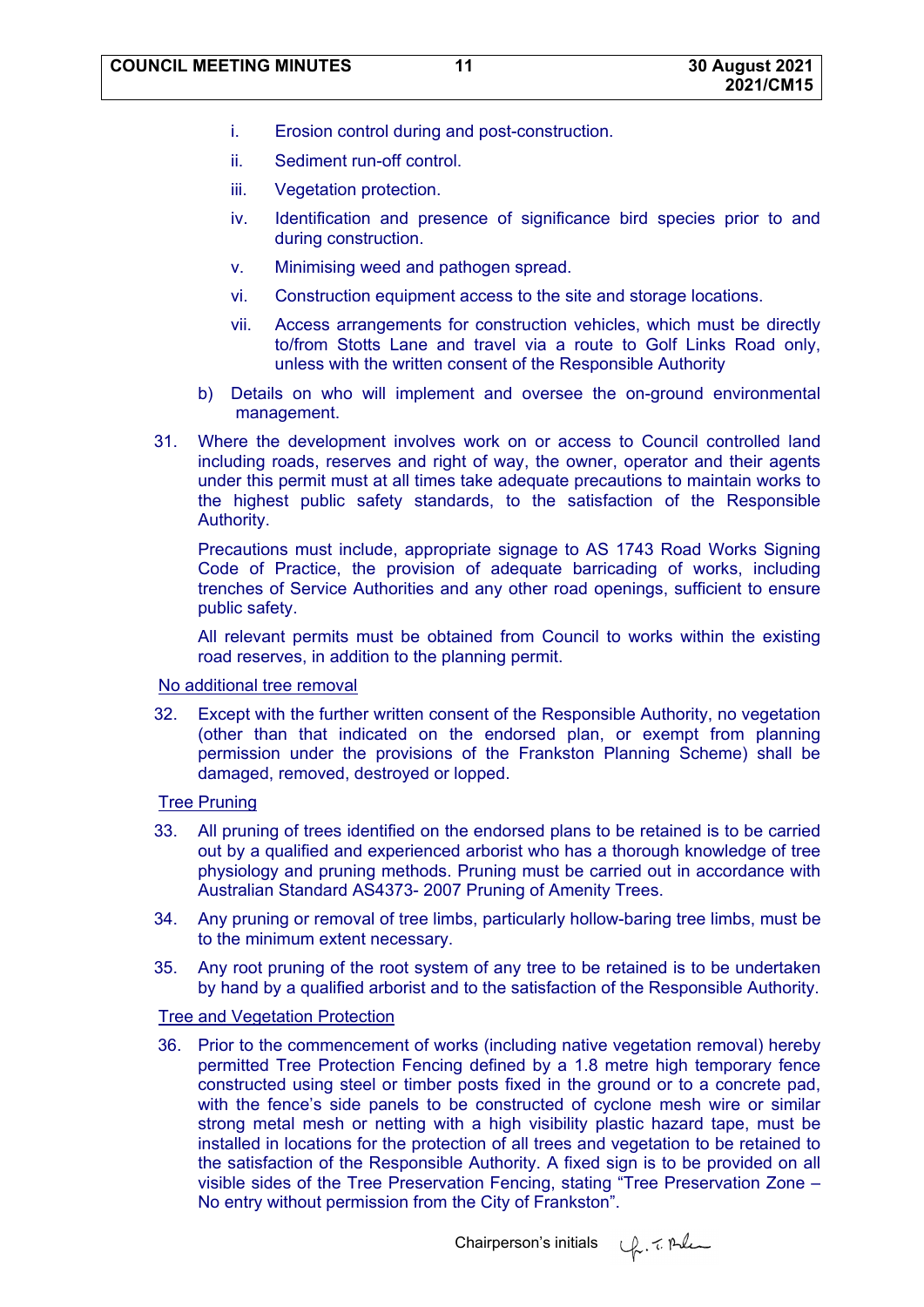Unless approved by Council in an endorsed or approved plan, the below requirements must be observed within all Tree Protection Fences.

- (a) no vehicular or pedestrian access;
- (b) the existing soil level must not be altered either by fill excavation;
- (c) the soil must not be compacted or the soil's drainage changed;
- (d) no fuels, oils, chemicals, poisons, rubbish and other materials harmful to trees are to be stored or dispersed;
- (e) no storage of equipment, machinery or material is to occur;
- (f) open trenching to lay underground services e.g.: drainage, water, gas, etc. must not be used unless approved by the Responsible authority to tunnel beneath;
- (g) Nothing whatsoever, including temporary services wires, nails, screws or any other fixing device, is to be attached to any tree;
- (h) no building or any other structure is to be erected;
- (i) tree roots must not be severed or injured; and
- (j) machinery must not be used to remove any existing concrete, bricks or other materials; Any works undertaken within the bounds of the Tree Protection Fencing must accord with the management techniques, recommendations or the like contained within any endorsed or approved plan.
- 37. Vegetation removal and disposal must not damage vegetation or trees to be retained and to drainage lines and/or water courses to the satisfaction of the Responsible Authority. Removal of Vegetation within all Tree Protection Zones as approved by this permit must be undertaken under the supervision of a suitably qualified arborist, to the satisfaction of the Responsible Authority.
- 38. Within three (3) months of the felling of trees and removal of vegetation approved under this permit, all tree and vegetation materials not required to be maintained within a reserve for ecological habitat shall be mulched or removed from the site to the satisfaction of the Responsible Authority.
- 39. Root sensitive permeable paving such as 'on-ground' or 'no-dig' paving (or similar) are to be used where any part of the proposed paving including roads and footpaths comes within the tree protection zone of any tree to be retained, unless with the further written consent of the Responsible Authority.

#### Reserves: Landscape and Management Plans

- 41. Before the commencement of works (including native vegetation removal) or the Plan of Subdivision is certified under the Subdivision Act 1988, a Reserve Landscape and Management Plan for each reserve prepared to the satisfaction of the Responsible Authority by a suitably qualified landscape designer/drainage engineer/ecologist as appropriate must be submitted to and approved by the Responsible Authority. When approved, the plan will be endorsed and will then form part of the permit. The plan must be drawn to scale with dimensions and three copies must be provided. The plan must show:
	- (a) Overall environmental, drainage and recreational objectives for the reserve as relevant with a focus of conserving and enhancing its ecological values and the management actions required for their achievement.
	- (b) A survey (including botanical names) of all existing vegetation to be retained and/or removed and any arboricultural recommendations such as pruning works required to be undertaken including provision for asset protection from bushfire for adjoining residential properties and retention

Un. T. Polen Chairperson's initials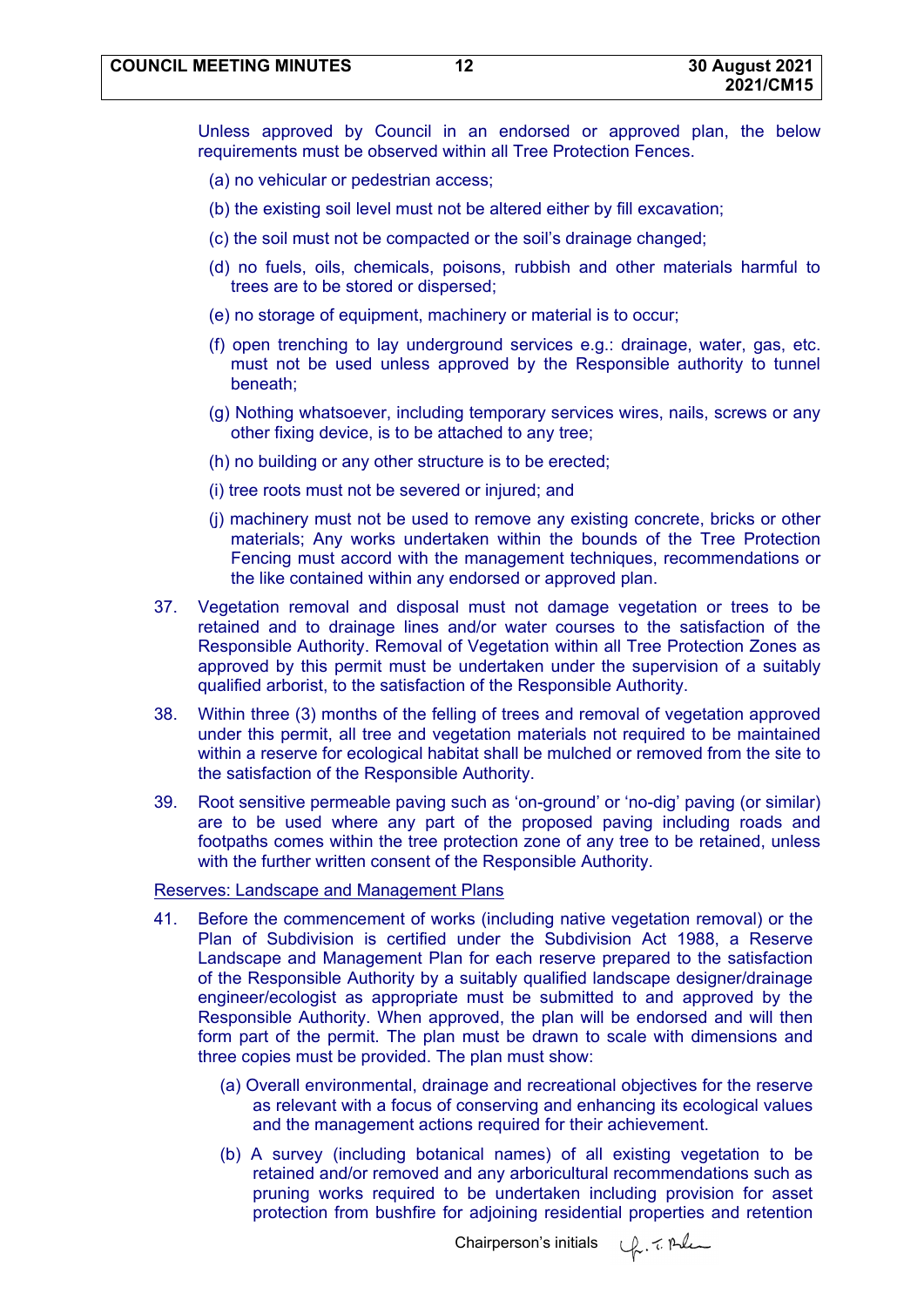of existing trees as roosting sites for the Powerful Owl albeit not being of indigenous species as appropriate.

- (c) Details of surface finishes of pathways.
- (d) A planting schedule of all proposed trees, shrubs and ground covers, including botanical names, common names, pot sizes, size at maturity and quantities of each plant where bushland regeneration is appropriate.
- (e) Details of weed removal activities, including weed targets, methods and timing for control.
- (f) A planting theme of 100% indigenous species (Heathy Woodland EVC 48) unless otherwise agreed by the Responsible Authority.
- (g) Retention of suitable felled trees from the land within the main reserve for habitat value.
- (h) Fencing and path specifications and locations.
- (i) Sign design and locations.
- (j) Furniture specifications and locations.
- (k) Three year management schedule, timing and costings of all works.
- (l) Bushfire protection management having regard to the requirements of Condition 6.
- (l) Timing of handover of the reserve to Council.
- 42. Prior to issuance of a Statement of Compliance, all Reserve management landscaping works, including fencing, signage, path construction, furniture construction, weed removal, plantings and associated works must be completed to the satisfaction of the Responsible Authority and constructed at the expense of the developer in accordance with plans and specifications approved by the Responsible Authority.
- 43. Unless otherwise agreed in writing by the Responsible Authority, soft landscaping within the Reserves will be maintained at no cost to the Responsible Authority for a period of three years following the date of issue of the Certificate of Practical Completion.
- 44. Before the commencement of the works (including native vegetation removal), a quote, which is prepared by a suitably qualified person or firm, must be submitted to and approved by the Responsible Authority. The quote must provide details of the costs to maintain the approved Reserve Management and Landscape Plans on the subject site for a three year period, in accordance with the approved landscape plans. Once approved, 150% of the cost quoted must be paid by the developer to Frankston City Council as a maintenance bond prior to the issue of a Statement of Compliance for the final stage of the subdivision.

At the end of the three year maintenance period for the Reserves, the Developer must contact the Responsible Authority to organise an inspection of the Reserves.

If the Responsible Authority is satisfied that all of the conditions of the Reserve Management and Landscape Plans have been met, the maintenance bond(s) originally paid will be refunded to the developer.

# Fire Rescue Victoria

45. Before the statement of compliance is issued under the Subdivision Act 1988 the owner must enter into an agreement with the responsible authority under Section 173 of the Planning and Environment Act 1987. The agreement must:

Chairperson's initials  $\psi$ , 7. Ale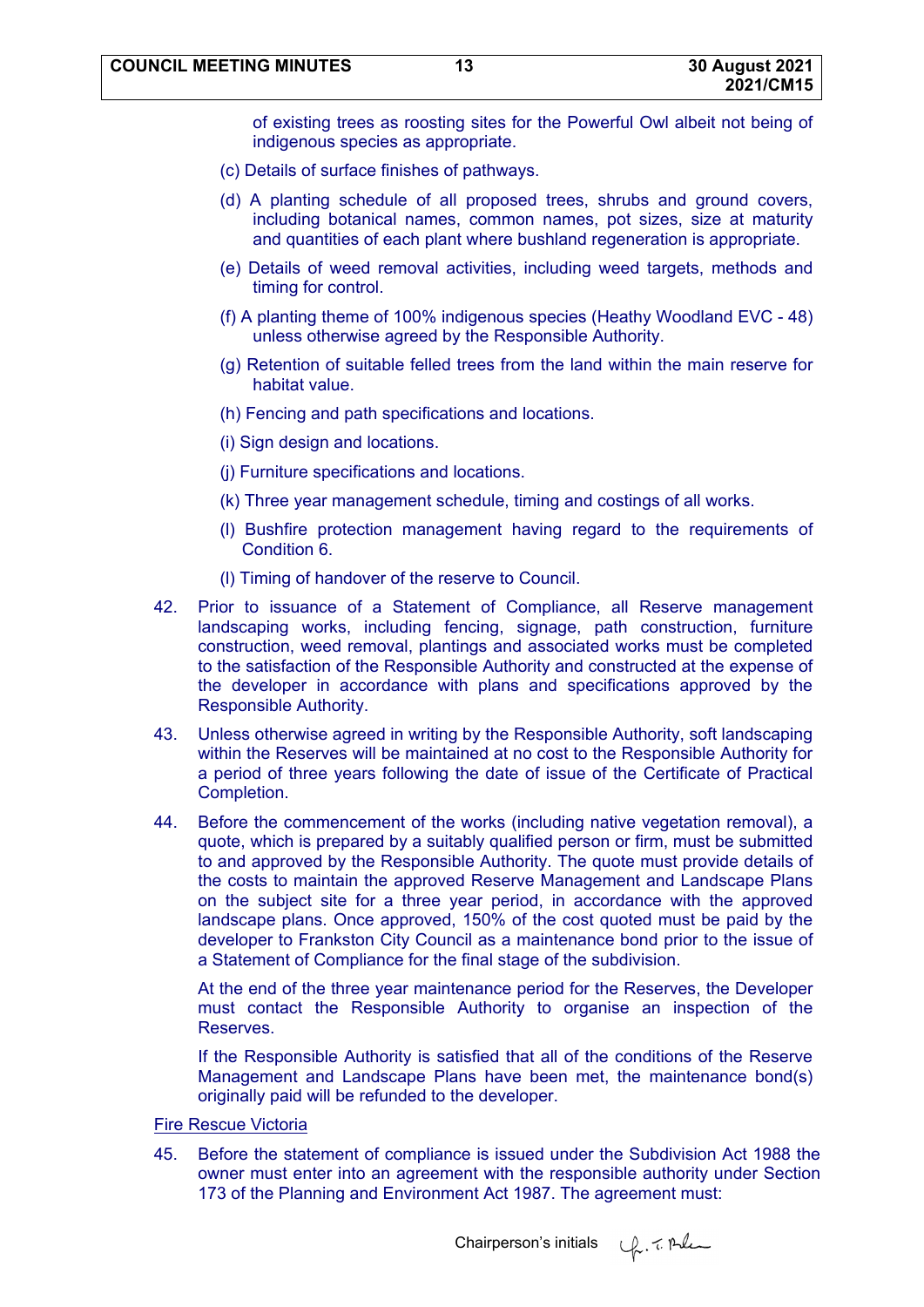- a) State that it has been prepared for the purpose of an exemption from a planning permit under Clause 44.06-2 of the Frankston Planning Scheme.
- b) Incorporate the plan prepared in accordance with Clause 53.02-4.4 of this planning scheme and approved under this permit.
- c) State that if a dwelling is constructed on the land without a planning permit that the bushfire protection measures set out in the plan incorporated into the agreement must be implemented and maintained to the satisfaction of the responsible authority on a continuing basis.

The land owner must pay the reasonable costs of the preparation, execution and registration of the Section 173 Agreement.

46. Before certification, an amended Bushfire Management Plan must be prepared in accordance with the requirements of this Permit inclusive of Condition 6 to the satisfaction of the Responsible Authority in consultation with the CFA then submitted to and endorsed by the Responsible Authority. When endorsed the plan must not be altered without the written consent of CFA and the Responsible Authority. The Bushfire Management Plan must show the following bushfire mitigation measures:

#### Defendable space

a) All residential lots must be managed as defendable space where vegetation (and other flammable materials) will be modified and managed in accordance with the following requirements:

• Grass must be short cropped and maintained during the declared fire danger period.

• All leaves and vegetation debris must be removed at regular intervals during the declared fire danger period.

• Within 10 metres of a building, flammable objects must not be located close to the vulnerable parts of the building.

- Plants greater than 10 centimetres in height must not be placed within 3m of a window or glass feature of the building.
- Shrubs must not be located under the canopy of trees.
- Individual and clumps of shrubs must not exceed 5 sq. metres in area and must be separated by at least 5 metres.
- Trees must not overhang or touch any elements of the building.
- The canopy of trees must be separated by at least 5 metres.

• There must be a clearance of at least 2 metres between the lowest tree branches and ground level.

Construction standards

b) Any dwelling constructed on lots 1001, 1013-1022 (inclusive), 2001, 2022 & 2023 must be a Bushfire Attack Level of 19 (BAL-19) or greater. All other lots in the subdivision must be a Bushfire Attack Level of 12.5 (BAL-12.5) or greater.

Water supply

d) 5,000 litres of effective water supply for fire fighting purposes must be provided on all residential lots which meets the following requirements:

• It must be stored in an above ground water tank constructed of concrete or metal.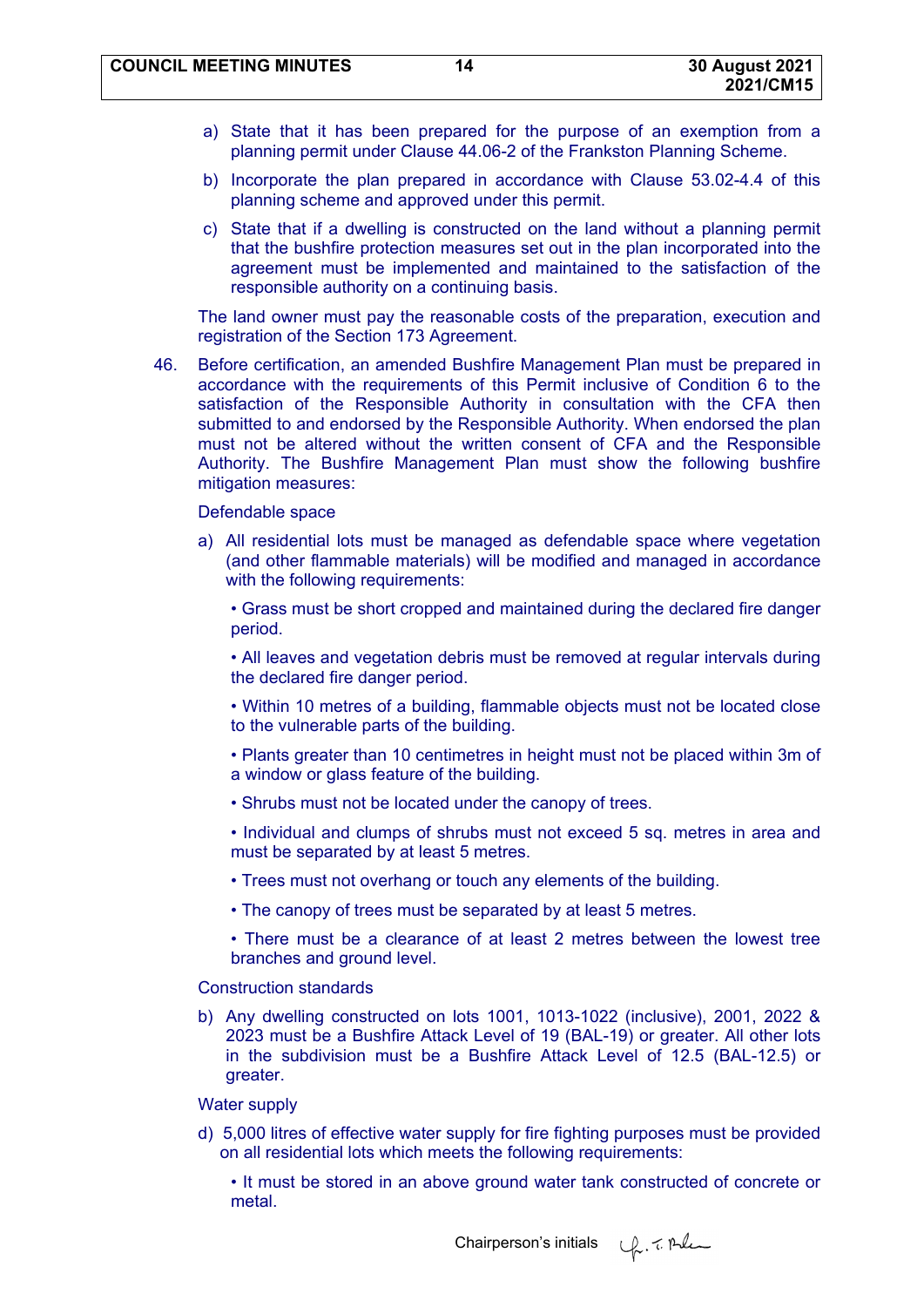• All fixed above-ground water pipes and fittings required for fire fighting purposes must be made of corrosive resistant metal.

#### Building envelopes

e) No buildings shall be constructed within areas of Defendable Space as shown on '*Subdivision Layout Plan – August 2021 Project/Drawing No. 319/0782-U-01 DR02 Rev 03 dated 12.08.2021 by Tract*'.

Initial implementation of defendable space

47. Prior to the issue of a Statement of Compliance under the Subdivision Act 1988 the defendable space requirements on the endorsed Bushfire Management Plan must be implemented or an alternative arrangement to the satisfaction of CFA.

Fire hydrants

48. Prior to the issue of a Statement of Compliance under the Subdivision Act 1988 above or below ground operable hydrants must be provided.

The maximum distance between these hydrants and the rear of all building envelopes (or in the absence of building envelopes, the rear of the lots) must be 120 metres and the hydrants must be no more than 200 metres apart. These distances must be measured around lot boundaries.

The hydrants must be identified with marker posts, white road triangles and blue road reflectors as applicable to the satisfaction of CFA.

Roads

49. Prior to the issue of a Statement of Compliance under the Subdivision Act 1988, roads must be constructed to the satisfaction of CFA.

The layout of the roads must be generally in accordance with what is shown on the endorsed Bushfire Management Plan.

Roads must be accessible in all weather conditions and capable of accommodating a vehicle of 15 tonnes for the trafficable road width.

Roads must have a minimum trafficable width of 3.5 metres and be clear of encroachments for at least 0.5 metres on each side and 4 metres above the access way.

Melbourne Water

- 50. Prior to the issue of a Statement of Compliance, the Owner shall enter into and comply with an agreement with Melbourne Water Corporation for the acceptance of surface and storm water from the subject land directly or indirectly into Melbourne Water's drainage systems and waterways, the provision of drainage works and other matters in accordance with the statutory powers of Melbourne Water Corporation.
- 51. Prior to a Statement of Compliance, a drainage strategy for the development must be submitted to Melbourne Water demonstrating the proposed alignment for the 20% AEP flows and drainage infrastructure and the overland flow paths directions for the 1% AEP flood event, to the satisfaction of Melbourne Water.
- 52. Prior to the issue of a Statement of Compliance, Council approved drainage plans of the subdivision (in electronic format) are to be forwarded to Melbourne Water for our records.
- 53. Any road or access way intended to act as a stormwater overland flow path must be designed and constructed to comply with the floodway safety criteria either as outlined in Melbourne Water's Land Development Manual, or where appropriate to Council's requirements and standards.

Chairperson's initials  $\psi$ . 7. Al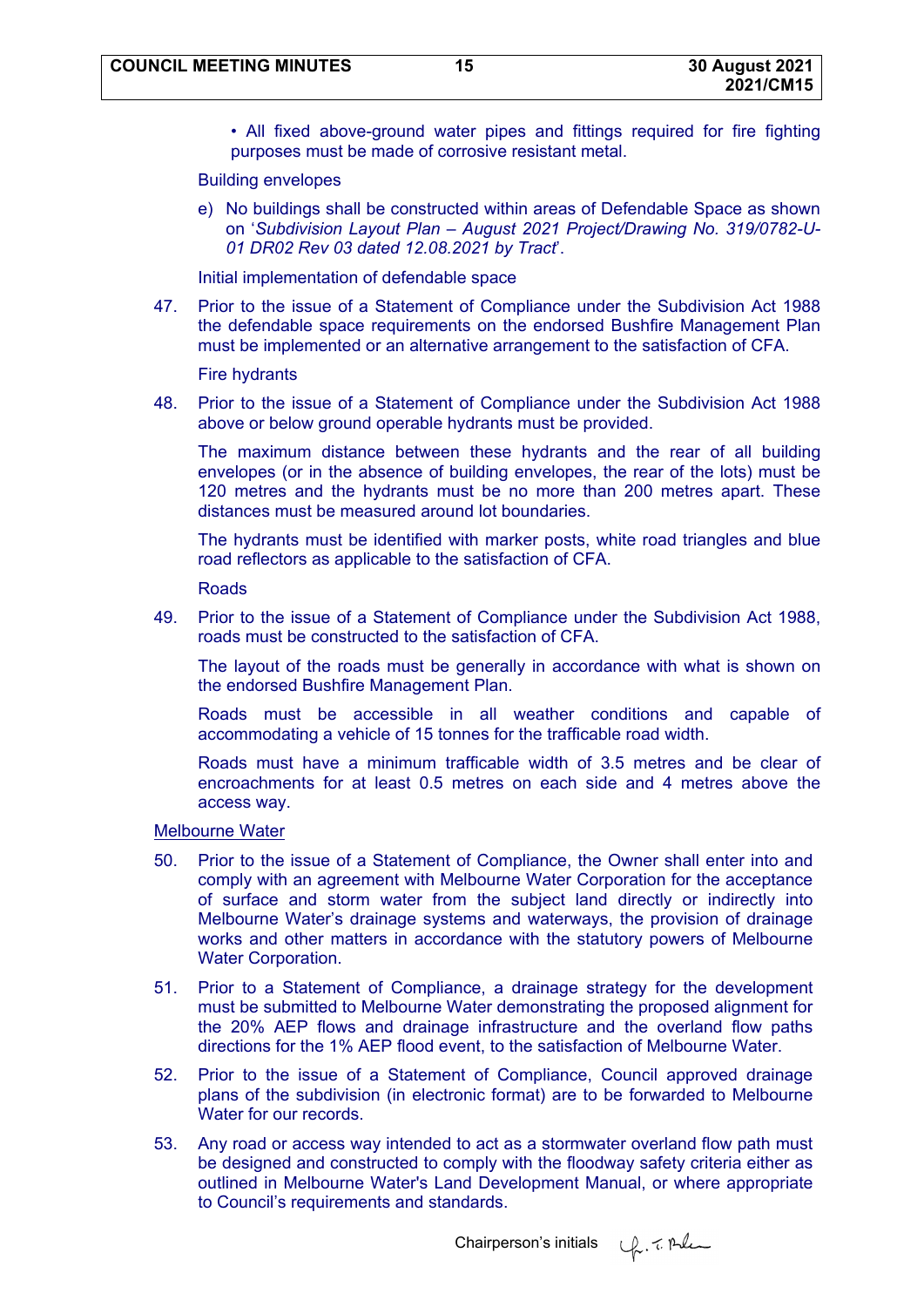- 54. All new lots must be filled 600mm above the 1% AEP flood level for a new or existing Melbourne Water waterway and/or 300mm above a 1% AEP flow path associated with Melbourne Water's drainage system.
- 55. Prior to a Statement of Compliance, a Certified Survey Plan is to be submitted for approval after the completion of filling, verifying that the specified fill levels have been achieved.
- 56. Prior to the commencement of works, a separate application direct to Melbourne Water's Asset Services team must be made for formal approval, must be made before any new or modified connection is made to a Melbourne Water asset.
- 57. Stormwater runoff from the subdivision must achieve State Environment Protection Policy (Waters of Victoria) objectives for environmental management of stormwater as set out in the 'Urban Stormwater Best Practice Environmental Management Guidelines (CSIRO) 1999'.
- 58. Prior to a Statement of Compliance, a Site Management Plan detailing pollution and sediment control measures, must be submitted to Melbourne Water for our review and records.
- 59. The Plan of Subdivision must be referred to Melbourne Water, in accordance with Section 8 of the Subdivision Act 1988.

# South East Water

- 60. The owner of the subject land must enter into an agreement with South East Water for the provision of drinking water supply and fulfil all requirements to its satisfaction.
- 61. The owner of the subject land must enter into an agreement with South East Water for the provision of sewerage and fulfil all requirements to its satisfaction.
- 62. Prior to certification, the Plan of Subdivision must be referred to South East Water, in accordance with Section 8 of the Subdivision Act 1988.
- 63. The Plan of Subdivision must be accompanied by an Owners Corporation Schedule. All lots shown on the Plan of Subdivision must be included in the Owners Corporation Schedule.

Or,

the owner of the subject land can enter into an agreement with South East Water for the provision of separate services to each individual lot.

64. The certified Plan of Subdivision will need to show sewerage and water supply easements over all existing and/or proposed South East Water sewer and water mains located within the land, to be in favour of South East Water Corporation pursuant to Section 12(1) of the Subdivision Act.

#### United Energy

- 65. The plan of subdivision submitted for certification must be referred to United Energy Distribution Pty Ltd in accordance with Section 8 of the subdivision Act 1988.
- 66. The applicant must
	- Enter into an agreement with United Energy Distribution Pty Ltd for the extension, upgrading or rearrangement of the electricity supply to lots on the plan of subdivision. A payment to cover the cost of such work will be required.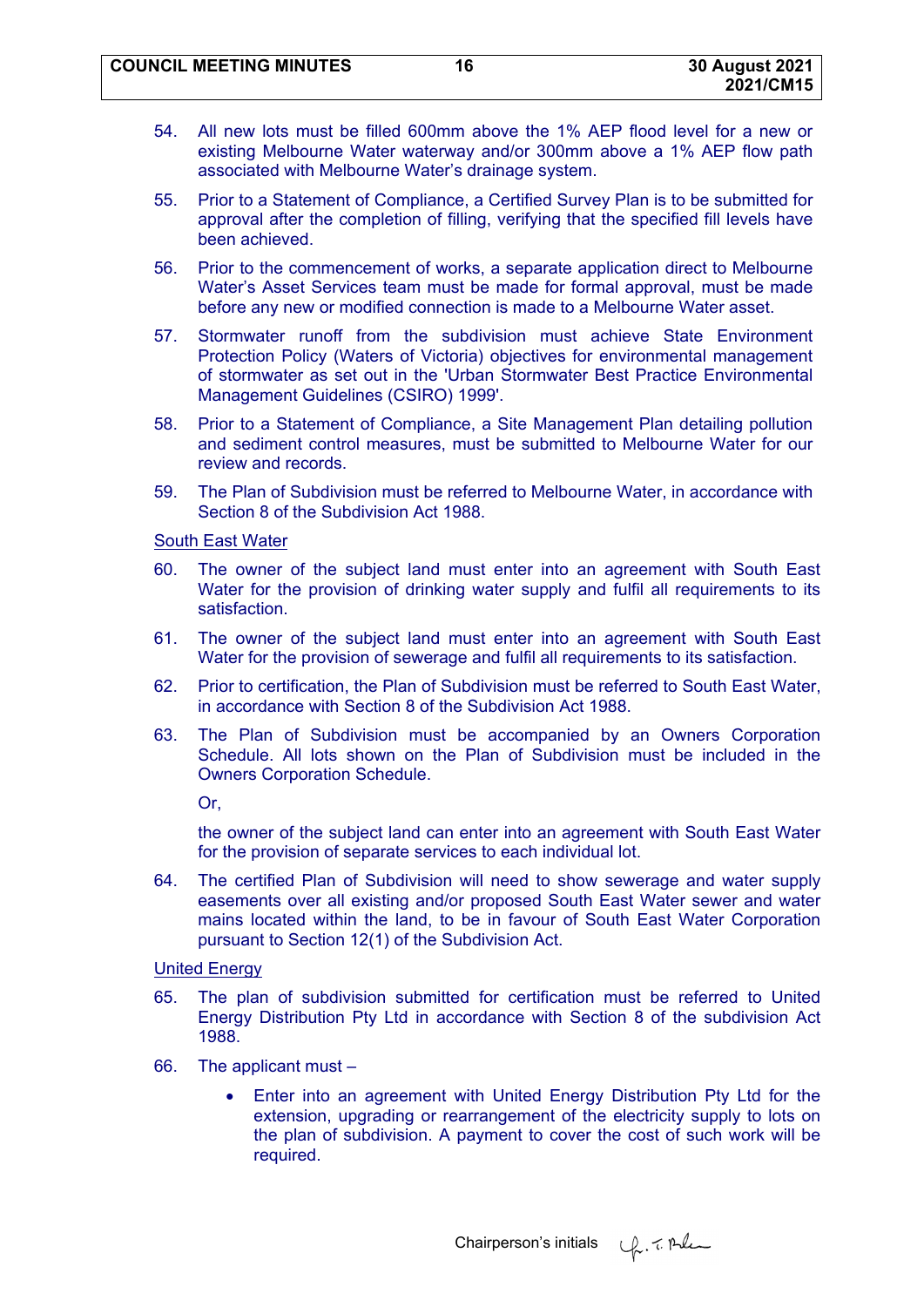Provide electricity easements internal and external to the subdivision in favour of United Energy Distribution Pty Ltd to service the lots on the plan of subdivision and/or abutting lands as required by United Energy Distribution Pty Ltd. The provision of reserves for electricity substations may also be required.

### **Utility Requirements**

- 67. The owner of the land must enter into agreements with the relevant authorities for the provision of water supply, drainage, sewerage facilities, electricity, gas and telecommunication services to each lot shown on the endorsed plan in accordance with the authority's requirements and relevant legislation at the time.
- 68. All existing and proposed easements and sites for existing or required utility services and roads on the land must be set aside in the plan of subdivision submitted for certification in favour of the relevant authority for which the easement or site is to be created.
- 69. The plan of subdivision submitted for certification under the Subdivision Act 1988 must be referred to the relevant authority in accordance with Section 8 of that Act.

#### Permit Expiry

- 70. This permit will expire if:
	- a. The subdivision is not certified within two (2) years of the date of this permit; or
	- b. The subdivision is not registered within five (5) years of the date of certification.

In accordance with Section 69 of the Planning and Environment Act 1987, an application may be submitted to the Responsible Authority for an extension of the periods referred to in this condition.

 $\mathcal{L}_\text{max} = \frac{1}{2} \sum_{i=1}^{n} \frac{1}{2} \sum_{i=1}^{n} \frac{1}{2} \sum_{i=1}^{n} \frac{1}{2} \sum_{i=1}^{n} \frac{1}{2} \sum_{i=1}^{n} \frac{1}{2} \sum_{i=1}^{n} \frac{1}{2} \sum_{i=1}^{n} \frac{1}{2} \sum_{i=1}^{n} \frac{1}{2} \sum_{i=1}^{n} \frac{1}{2} \sum_{i=1}^{n} \frac{1}{2} \sum_{i=1}^{n} \frac{1}{2} \sum_{i=1}^{n} \frac{1$ 

#### Permit Notes

**A.** Asset Protection Permit

Prior to the commencement of construction the operator of this planning permit must obtain a non-refundable Asset Protection Permit from Council's Engineering Services Department.

**B.** Extension of Time

Section 69 of the Planning and Environment Act 1987 provides that before the permit expires or within 6 months afterwards, the owner or occupier of the land to which the permit applies may ask the responsible authority for an extension of time. Please note, if a request is made out of time, the Responsible Authority cannot consider the request and the permit holder will not be able to apply to VCAT for a review of the matter.

Any request for time extension of this Permit shall be lodged with the relevant administration fee.

**C.** Variation to Planning Permit

Any request for a variation of this Permit shall be lodged with the relevant fee as determined under the Planning & Environment (Fees) Regulations 2016.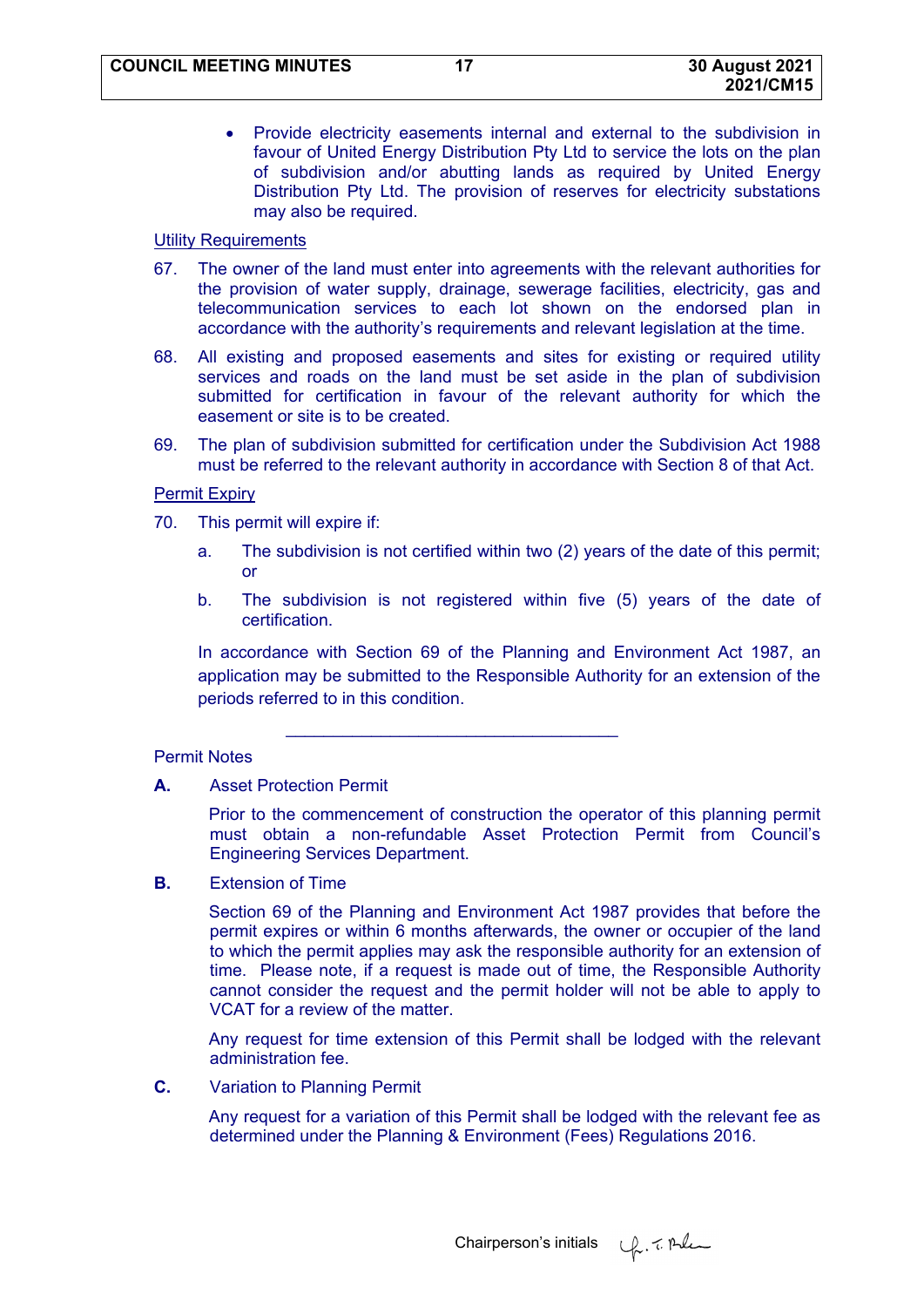### **D.** Street Addressing

Street addresses are allocated by Council. It is a requirement under Frankston City Council Community Local Law 2020 Part 2.12 for the owner or occupier of each property to clearly display the street numbering allocated by Council.

Proposed street addresses can be obtained by contacting Council's Rates Department on 1300 322 322.

It is the applicant's responsibility to ensure all owners are notified of the allocated street addressing.

**E.** Drainage Inspection

Once the required drainage works have been completed they must be inspected and approved by Council. To arrange a Drainage Inspection, please contact Engineering Services on 1300 322 322.

**F.** South East Water

The following South East Water agreement options are available:

- a. Application to enter into a Development Agreement Works If South East Water reticulated sewer/water/recycled water (as applicable) is required to be extended to service lots within the development
- b. Application to enter into an agreement Non Works If South East Water reticulated sewer/water/recycled water (as applicable) is available to the development and the owner only requires Statement of Compliance to release the titles (i.e. subdivision prior to building).
- c. Plumbing Industrial, Commercial, Units & Private Water application If south East Water reticulated sewer/water/recycled water (as applicable) is available to the development and the owner wishes to commence construction of the building/s (i.e. building prior to subdivision).

# **G.** DELWP Permit Note

Within the area of native vegetation to be retained and any tree protection zone associated with the permitted use and/or development, the following is prohibited:

 a) Any vehicle or pedestrian access, trenching or soil excavation, and

 b) Storage or dumping of any soils, materials, equipment, vehicles, machinery or waste products, and

- c) Entry or exit pits for underground services, and
- d) Any other actions or activities that may result in adverse impacts to retained native vegetation.

# **Carried**

| For the Motion:     | Crs Asker, Baker, Bolam, Conroy, Harvey, Hill and Tayler |
|---------------------|----------------------------------------------------------|
| Against the Motion: | Nil                                                      |
| Abstained:          | Crs Steven Hughes and Liam Hughes                        |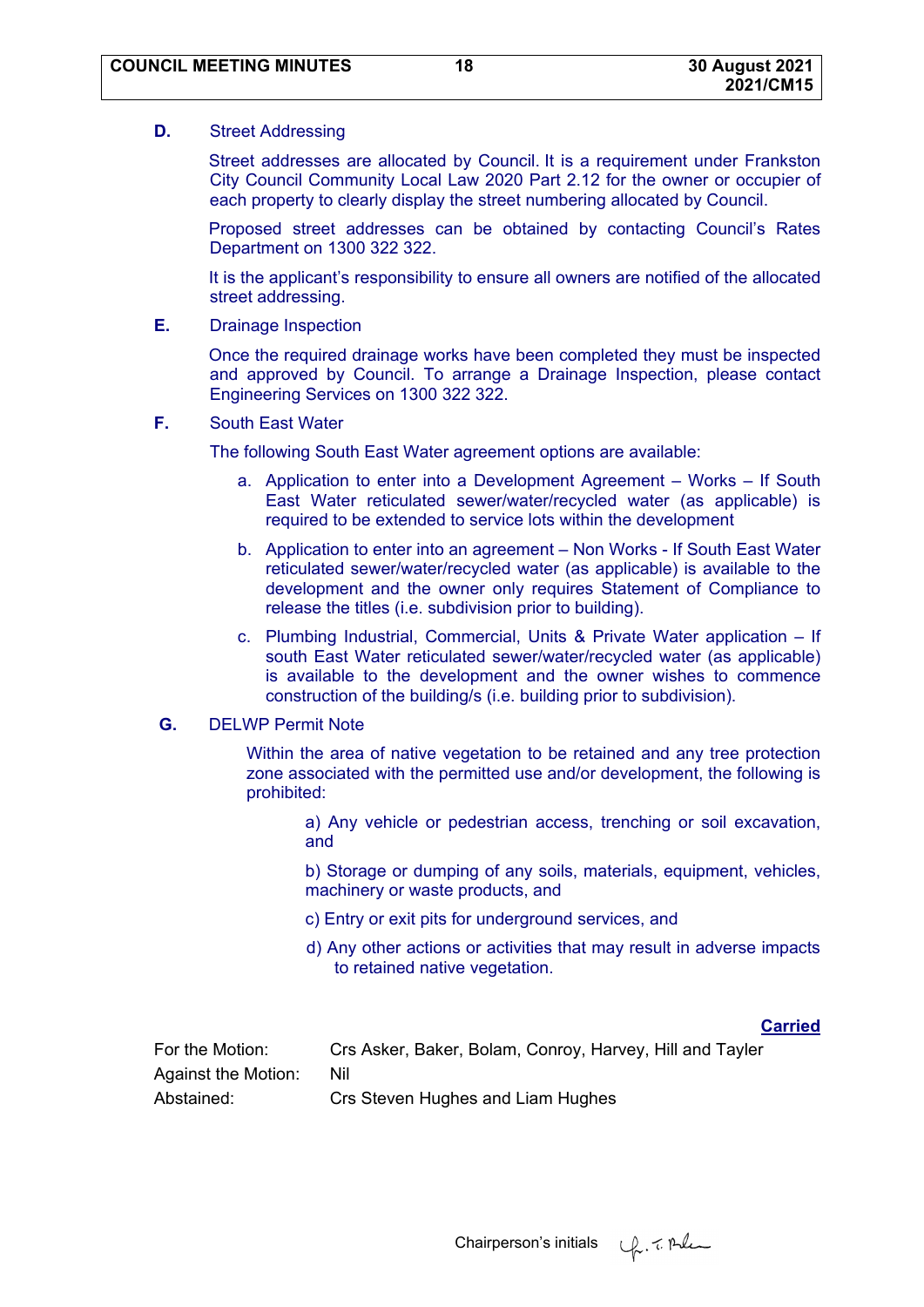# **12.12 Frankston Coast Guard Accommodation and Boat Storage Update**

*(MS Infrastructure and Operations)* 

# **Recommendation (Director Infrastructure and Operations)**

That Council:

- 1. Notes its resolution at its meeting on 14 October 2019 OM13 that committed building works and associated budgets to provide permanent accommodation for Frankston Coast Guard (FCG) within the first floor of the Frankston Yacht Club (FYC) facility;
- 2. Resolves to rescind its resolution at the 14 October 2019 OM13 meeting to provide permanent accommodation for the FCG at the FYC facility (and puts back the associated \$400,000 budget allocation from the Strategic Reserve), and instead commits, to alternate accommodation being provided at Frankston Mechanics Institute;
- 3. In doing so, commits \$210,000 in the 2021/22 Capital Works Budget from the Strategic Reserve to undertake required building improvements to Frankston Mechanics Institute, noting this will be subject to statutory requirements and an appropriate occupancy arrangement;
- 4. Notes Council officers have been working in collaboration with the FCG to identify an appropriate rescue vessel storage, with these investigations determining the most appropriate solution involving an integrated facility with an upgraded public toilet at the base of Olivers Hill at a total estimated cost of \$1,225,000. These works will require statutory approvals along with DELWP approval;
- 5. Notes the cost of the public toilets component of the integrated facility amounts to \$400,000 which is currently funded in the 2022/23 capital works program. This will provide for 3 female, 3 male and a unisex accessible toilet and public showers;
- 6. Notes the cost of the rescue vessel storage component of the integrated facility amounts to \$825,000 and Council commits \$495,000 (60%) towards this cost on the basis that remaining cost \$330,000 (40%) is provided from the State Government through Emergency Management Victoria (EMV) or other funding sources; and
- 7. Funds the \$495,000 Council's commitment towards the FCG rescue vessels storage as follows:
	- a. \$100,000 sourced from the 2021/22 Capital Works Budget for detailed design and documentation, with this adjustment to be incorporated at Council's mid-year budget review
	- b. \$395,000 in the 2022/23 Capital Works Budget.

*The meeting adjourned at 8.25pm* 

*The meeting resumed at 8.35pm* 

*Cr Tayler returned to the meeting at 8.36pm* 

*Cr Hill left the meeting at 8.39pm* 

*Cr Hill returned to the meeting at 8.40pm* 

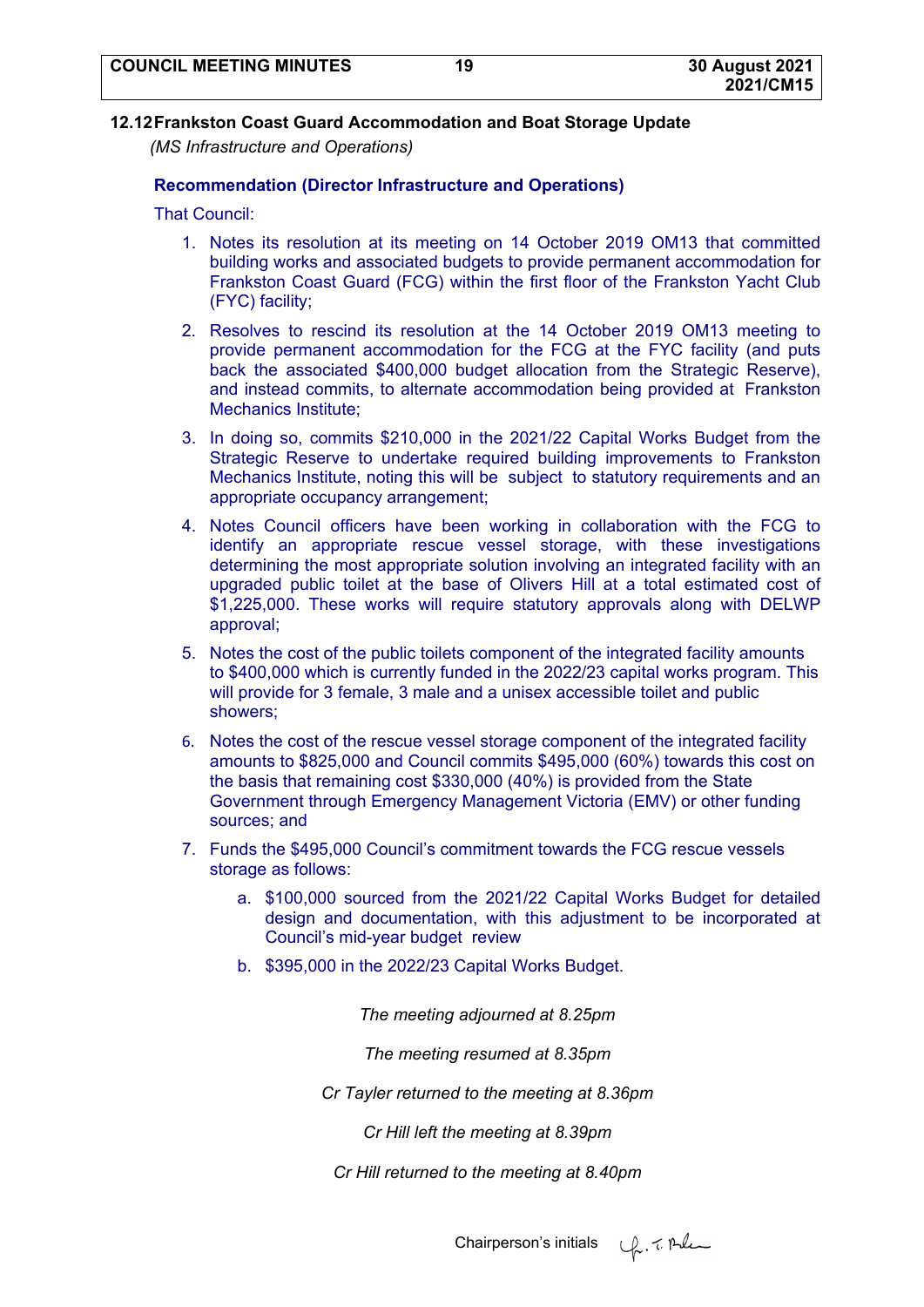### **Council Decision**

### **Moved: Councillor Hill Seconded: Councillor Tayler**

That Council:

- 1. Notes its resolution at its meeting on 14 October 2019 OM13 that committed building works and associated budgets to provide permanent accommodation for Frankston Coast Guard (FCG) within the first floor of the Frankston Yacht Club (FYC) facility;
- 2. Resolves to rescind its resolution at the 14 October 2019 OM13 meeting to provide permanent accommodation for the FCG at the FYC facility (and puts back the associated \$400,000 budget allocation from the Strategic Reserve), and instead commits, to alternate accommodation being provided at Frankston Mechanics Institute;
- 3. In doing so, commits \$210,000 in the 2021/22 Capital Works Budget from the Strategic Reserve to undertake required building improvements to Frankston Mechanics Institute, noting this will be subject to statutory requirements and an appropriate occupancy arrangement;
- 4. Notes the previous Council decision on 19 October 2019 OM13 item 5 *"Authorises officers to investigate potential options and external funding sources for the FCG's secondary vessel storage facility in the vicinity of the Frankston Foreshore, including consultation with stakeholders such as the FCG and DELWP, with the findings to be brought back to Council for consideration";*
- 5. Notes Council officers have been working in collaboration with the FCG and DEWLP to identify an appropriate rescue vessel storage, with these investigations determining the most appropriate solution involving an integrated facility with an upgraded public toilet at the base of Olivers Hill at a total estimated cost of \$1,225,000. These works will require statutory approvals along with DELWP approval;
- 6. Directs the CEO to organise a Councillor Briefing to discuss all proposed site options considered in the municipality;
- 7. Authorises Council officers to undertake community engagement on the draft functional concept plans and proposed locations of the rescue vessel storage; and
- 8. Provides a report to Council on or before June 2022 on the outcomes of community consultation and site investigation options for the rescue vessel storage.

**Carried Unanimously**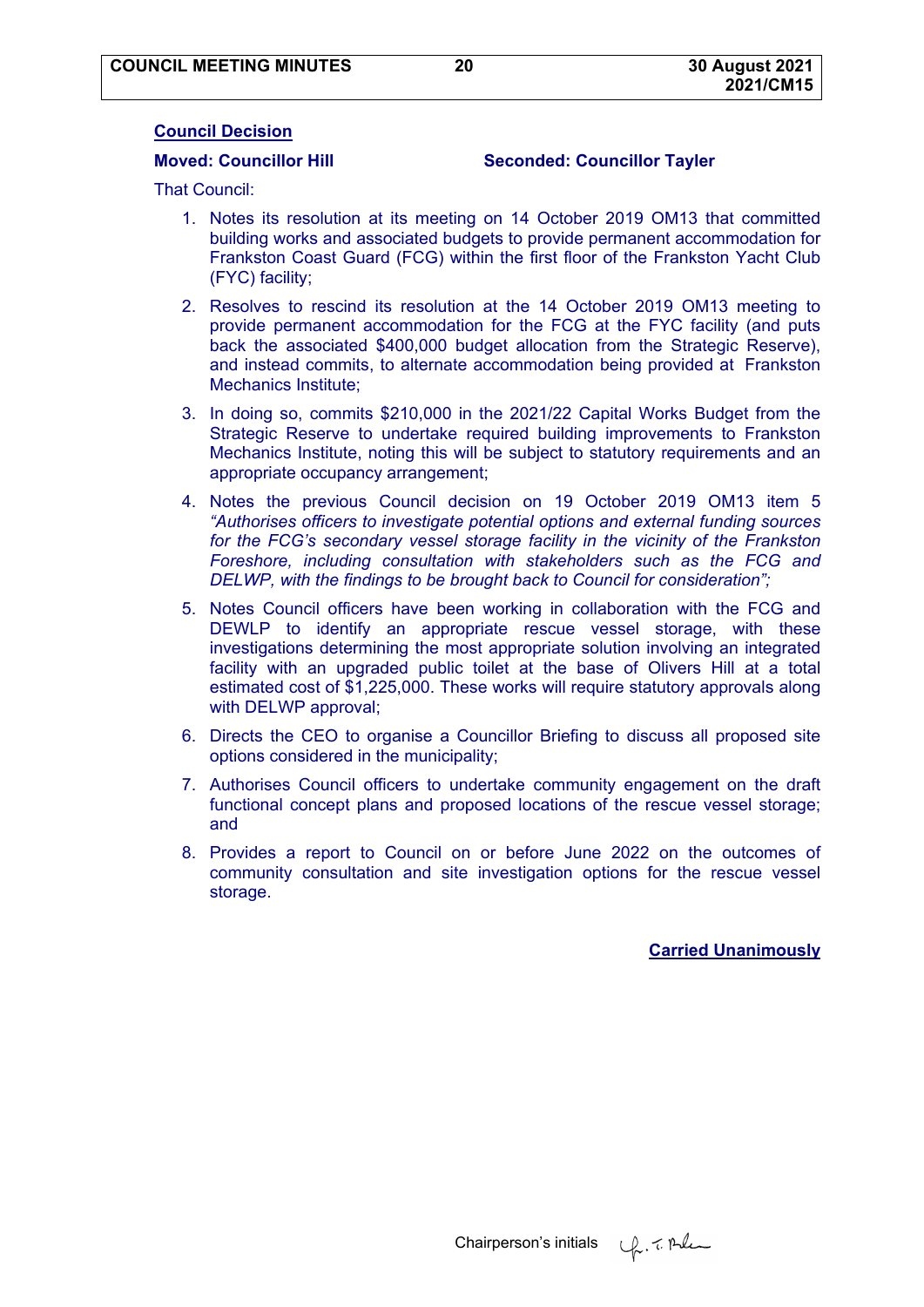# **2021/CM15**

#### **Block Motion**

### **Council Decision**

# **Moved: Councillor Harvey Seconded: Councillor Asker**

That the items listed below be Blocked Resolved:

- 11.2: Statutory Planning Progress Report July 2021
- 12.1: Council Resolution Status Update for 30 August 2021
- 12.3: Minutes of Committee meetings represented by a Councillor Delegate
- 12.4: Appointment and Authorisation of Council Staff
- 12.7: Draft 2021-2031 Financial Plan
- 12.10: Frankston Planning Scheme Parking Overlay & Financial Contribution Requirement
- 12.11: Frankston Arts Advisory Committee Report
- 12.15: Frankston Charitable Fund Community Representatives
- 12.16: Proposed closure in Taylors Road, Skye between Hall Road and Ballarto Road
- 12.18: Award of Contract CN10558 Park Tree Maintenance Programmed & Reactive Works
- 12.19: Award of Contract CN 10582 Hall Road Pavement Rehabilitation Works - Seeking Council delegation to Chief Executive Officer to award Tender and enter into Contract

# **Carried Unanimously**

# **8. ITEMS TO BE TABLED**

# **8.1 Frankston City Council & Hughes (IAP 2021-3) - Application for an internal arbitration process to make finding of misconduct**

The Mayor advised Council that there was one item to be tabled at this meeting, being that in accordance with section 147(4) of the *Local Government Act 2020,* the arbiter's decision and statement of reasons on the matter of Frankston City Council & Hughes (IAP 2021-3) – Application for an internal arbitration process to make findings of misconduct (attached) is tabled and recorded in the minutes of the meeting.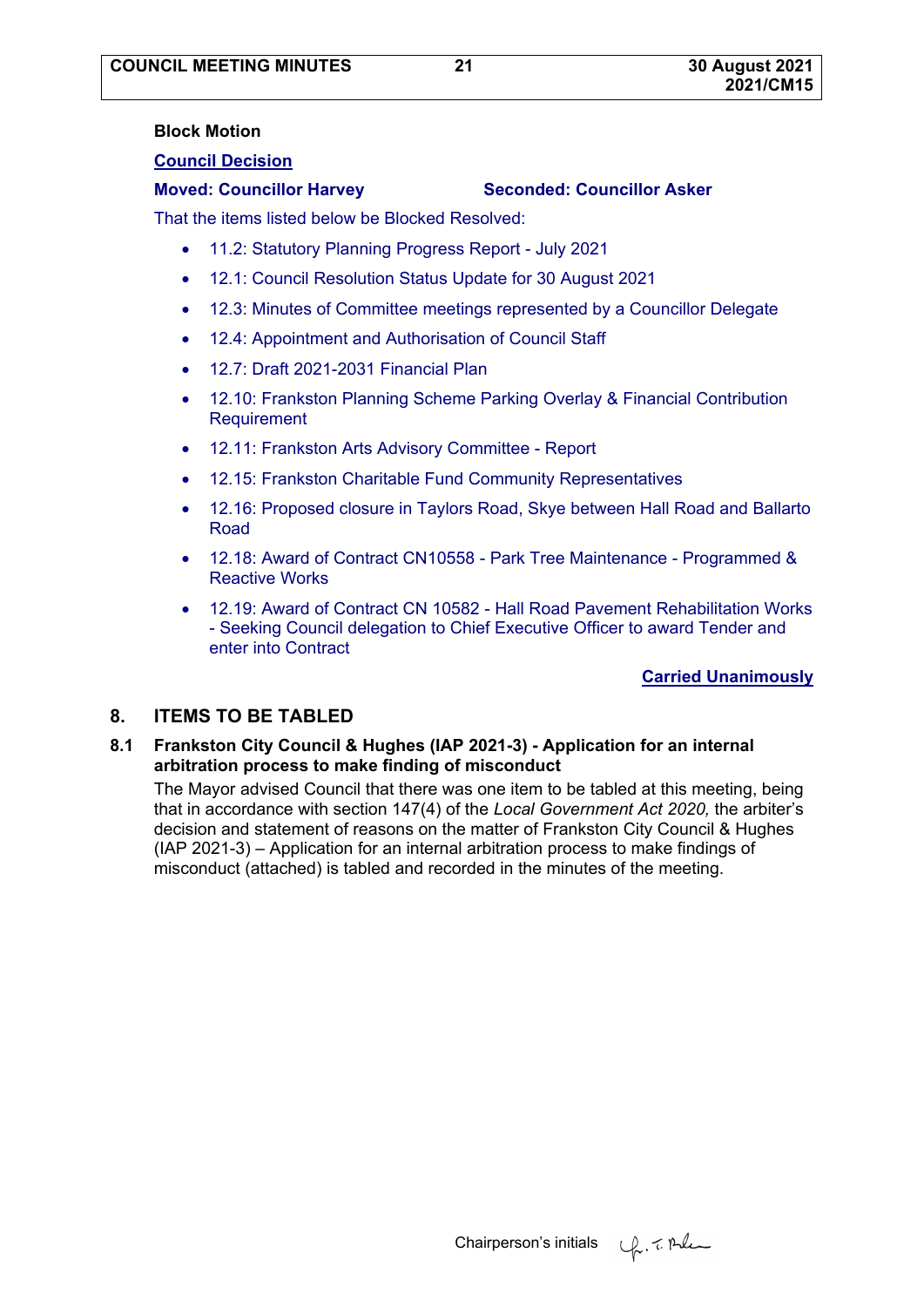# DECISION OF AN INTERNAL ARBITER (HON SHANE MARSHALL AM) IN AN APPLICATION BY FRANKSTON CITY COUNCIL BROUGHT BY ITS REPRESENTATIVE CR BOLAM UNDER SECTION 143 OF THE LOCAL GOVERNMENT ACT 2020

#### **Decision on liability**

#### The resolution

1. On 1 March 2021, the Frankston City Council (the Council) made a resolution "to bring an application for an internal arbitration process under section 143 of the Local Government Act 2020 (the Act) alleging multiple acts of misconduct on the part of Cr Steven Hughes (the respondent) in his social media post of 18 February 2021 and 1 March 2021". The resolution also appointed Mayor Kris Bolam to be its representative in respect of the Application. Although strictly the Council is the applicant, the matter was conducted on its behalf by Cr Bolam who for purposes of this decision is referred to as "the applicant".

#### The background

- 2. The resolution was preceded by a difference of opinion between the applicant and the respondent about the propriety of various social media posts made by the respondent including posts that preceded the posts referred to in the application. On 8 February 2021 the applicant wrote to the respondent concerning two posts published by the respondent on 30 January 2021 on his Facebook page regarding the appointment of new directors to "the board of Peninsula Leisure; and Council's negotiations with the St. Kilda Football Club in relation to the Linen House Lease."
- 3. The applicant attempted to engage in a meeting with the respondent concerning his issues with the 30 January 2021 posts and the posts of 18 February 2021 dealt with in this application but without successfully engaging with him on the issue. The post of 1 March 2021, also the subject of this application was the catalyst for Council's resolution of 1 March 2021.

#### The application

4. On 5 March 2021, the applicant applied, on behalf of the Council under section 143 of the Act for an arbiter to make findings of misconduct against the respondent. The Principal Councillor Conduct Registrar (the Registrar) examined the application under section 144 of the Act. On 6 April 2021, the Registrar appointed the arbiter under sections 144 and 149 of the Act after forming the opinion that the application was not frivolous, vexatious, misconceived or lacking in substance and that there was sufficient evidence to support a breach of the Council's Councillor Code of Conduct (the Code).

1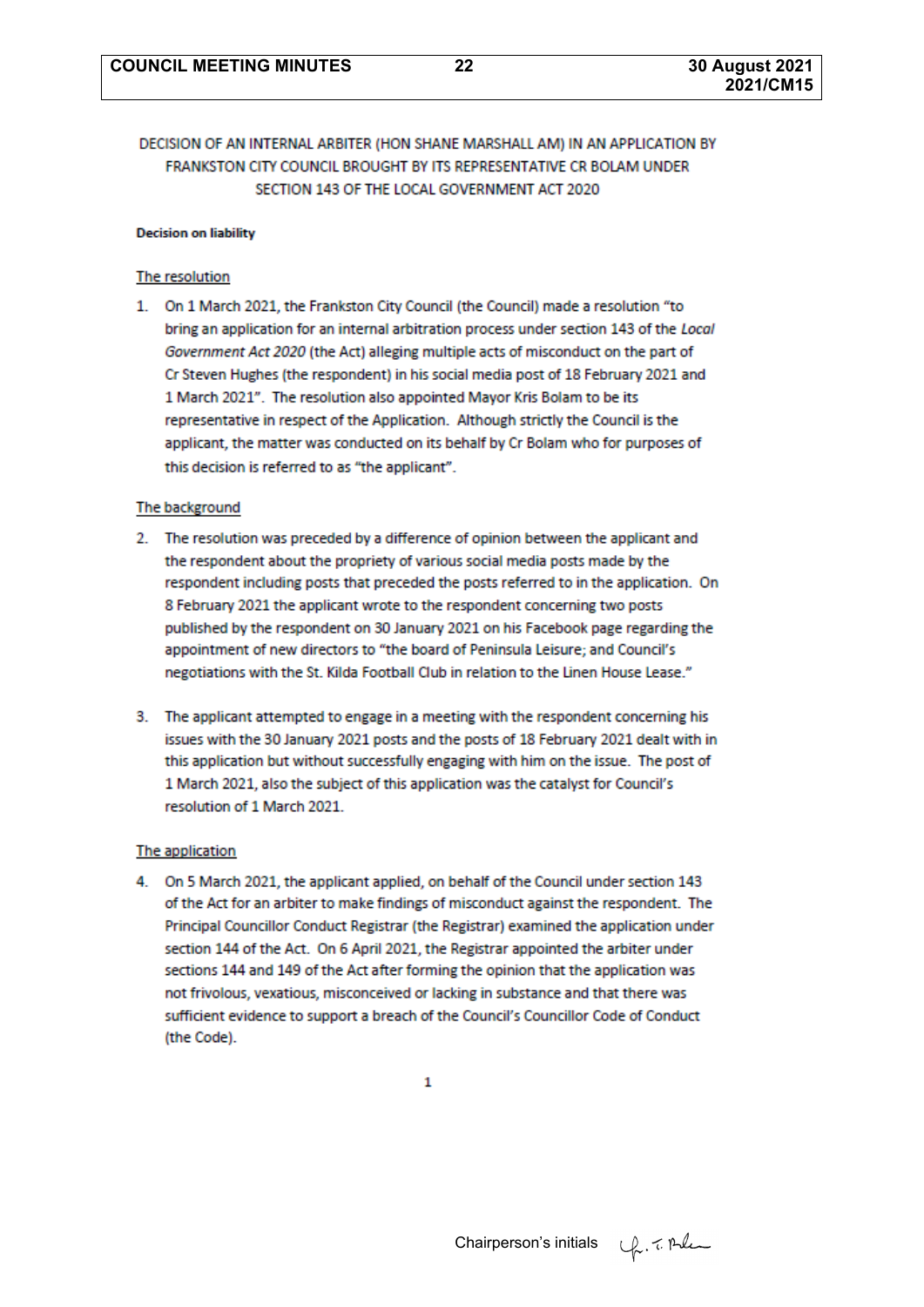- 5. On 27 April 2021, the Registrar wrote to the parties and the Council's Councillor Conduct Officer advising that a directions hearing would be held on 6 May 2021. At the directions hearing, orders were made for the filing and serving of documents on which the parties intended to rely at the hearing, which required the respondent to file his material by 3 June 2021. A hearing was set down for 17 June 2021, but after requests from the respondent for extra time, the hearing date was adjusted to 30 June 2021. After hearing submissions from the parties at the hearing on 30 June 2021 and considering the documents filed by them I reserved my decision.
- 6. The application raises 4 allegations of misconduct concerning 3 Facebook posts paid for by the respondent to ensure maximum publicity in targeted areas. Allegations A and B concern a post made on 18 February 2021 which is Attachment C to the application. That post commences in the following manner:-

"Frankston council has crowned a new monarch with laws that give power to just one person. In a sad day for transparency, all councillor social media posts must now go through the Mayor. He has the power to decide on what information the ratepayer can know based on vague and highly subjective rules. No criticism of a council decision will be permitted. Any information that is damaging to Council's reputation, like wasting money on PARC [Peninsula Aquatic Recreation Centre] directors or St Kilda FC will be banned. Accountability is dead. Long live the Mayor. The vote to approve these laws went to Council on Monday night [15/2/21]. Only two councillors voted to reject this tyranny and to defend the rights of the ratepayer to know the truth ... "

The post went on to refer to the respondent being "stifled" and to "Murky laws may be created to keep Frankston in the dark." It invited Facebook users to share the post "to help make Frankston council transparent and accountable." At the end of the post there is depicted a Napoleonic type figure with the head of a dolphin (the animal symbol of the Council).

7. The post was a protest against the Council's adoption of a draft Communications Policy at its meeting on 15 February 2021 which was approved for distribution for public comment and later accepted in April 2021. The policy in section 1 is expressed to be intended to provide "guidance for the appropriate use of communications tools, including verbal, printed, electronic and online, to help build a positive reputation of Council ... " The policy in section 2 is expressed to be "aligned with the Councillor Code of Conduct". Section 5.1.4 of the policy states that:-

"Councillors are entitled to communicate their own views to the media, constituents and others, but must not actively undermine any decision or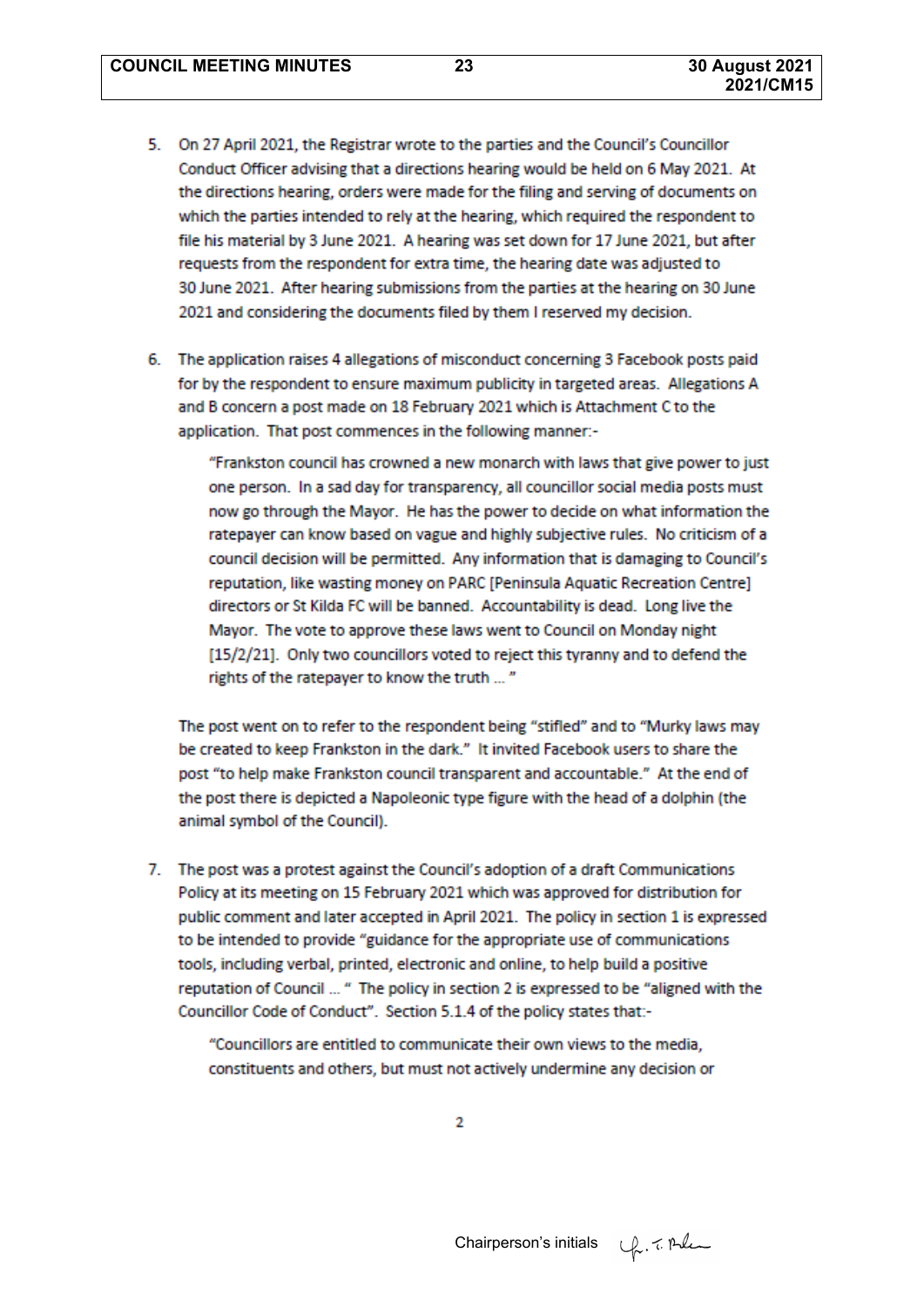position already taken by Council or bring Council into disrepute. Councillors must make it clear that they are expressing their own individual view and not the official position of Council."

Clause 5.1.6 provides that:-

"Councillors are responsible for ensuring that any information or response they provide is accurate and consistent with Council decisions. legislation and policies ..."

- 8. The abovementioned post is the subject of allegation A in the application in that it allegedly carries imputations which exhibit a lack of respect for the office of the Mayor and/or a lack of courtesy towards the mayor in breach of clause 2.1 of the Code. It is also the subject of allegation B which alleges that the post brought discredit on the Council and/or was deliberately misleading in breach of clause 2.4 of the Code.
- 9. The second post referred to in the application, the subject of Allegation C, was also made on 18 February 2021 by the respondent. It is Attachment E to the application. The post claimed that ratepayers in the Council's area pay nearly 40% higher rates than those in Mornington Peninsula, 38% higher than in Greater Dandenong and 100% higher than in Bayside. The post failed to mention that this information does not have regard to the average valuations of rateable property. The respondent said that he mentioned that in an earlier post. However the applicant claimed that this post was misleading on its face and would deceive those who read it who did not read the earlier post. The applicant claimed that the post brought discredit on the Council and/or was deliberately misleading contrary to clause 2.4 of the Code.
- 10. The third and final post referred to in the application is the subject of Allegation D. It was posted on 1 March 2021. It is Attachment G to the application. It commences by saying that:-

"A taste of North Korean justice comes to Frankston with a move that would make Kim Jon-Un (sic) nod in approval. Two weeks ago, Frankston council voted through the most repressive social media policy in its entire history. The new laws silence criticism and give the mayor control of how a councillor can communicate with Frankston residents on social media. Just 14 days later, we are seeing these laws being used as intended: to silence any dissent or free thought, and to create fear amongst councillors if they dare oppose the regime."

The post went on to refer to the draft communications policy as "tyrannical laws". It repeated claims about Frankston residents paying the highest percentage of their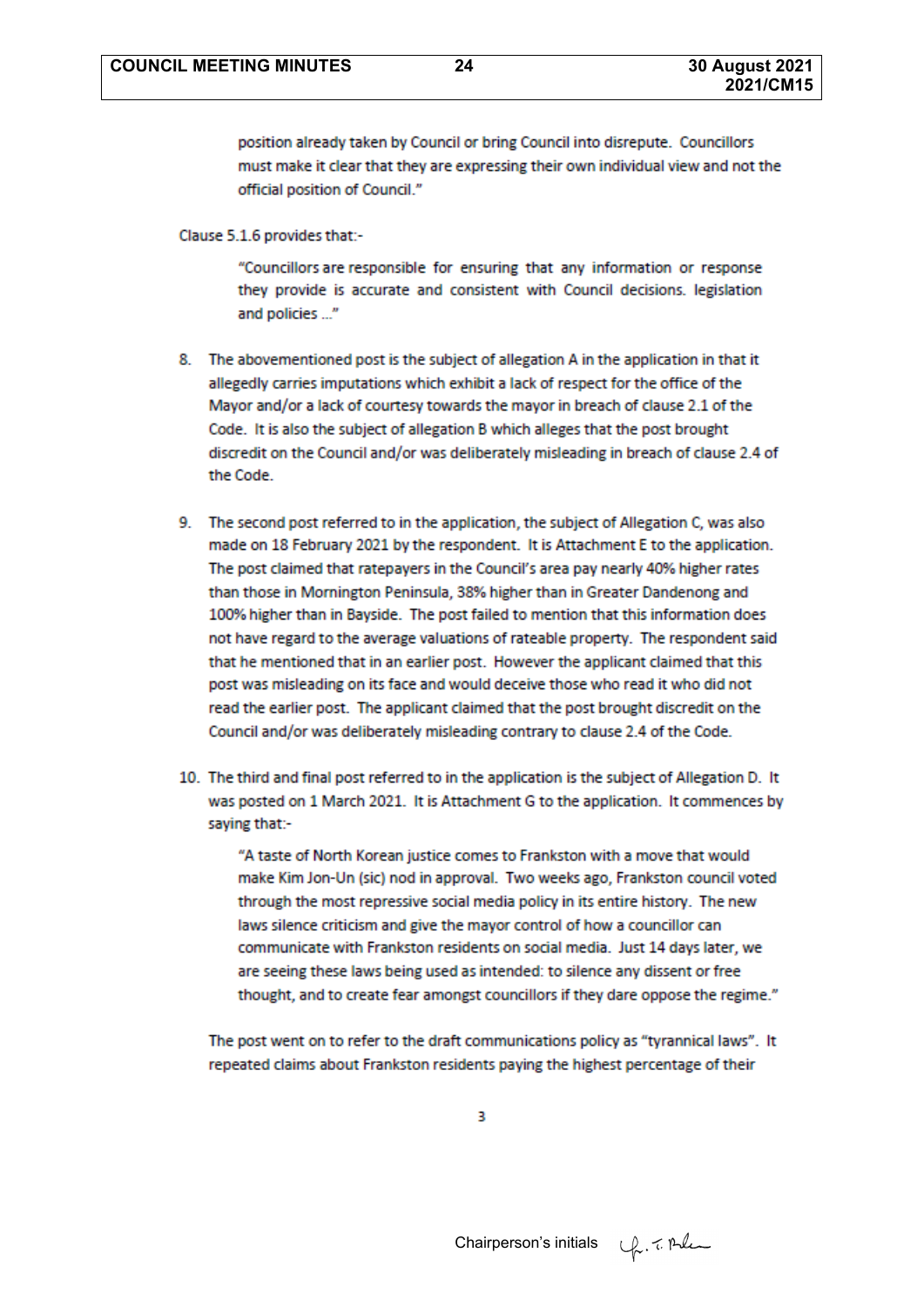income on rates compared to residents of neighbouring councils and asserted that both previous posts of 18 February 2021 were "100% factual". The post also said that "The new laws are absurd and make a mockery of basic human rights". He referred to, in effect, the possibility of this arbitration arising, as "a perverse loop of guilt (for him) that is worthy of a Pyongyang courtroom". He referred to being in "a social media gulag". He asked for the post to be shared. At the bottom of the post appeared a flag identical to the North Korean flag save that where a 5 pointed red star would appear on a circular white background a dolphin appeared instead, being the symbol of the Council. The applicant alleges that this post is in breach of section 2.4 of the Code "by bringing discredit upon Council".

#### **The Code**

- 11. Under section 139 of the Act, Council is required to develop a Councillor Code of Conduct. Pursuant to section 139(2), the purpose of the Code is to "include the standards of conduct expected to be observed by Councillors in the course of performing their duties and functions as Councillors, including prohibiting discrimination, harassment (including sexual harassment) and vilification." The Code must comply with the requirements of section 139(3) of the Act. Those matters are:
	- (a) "standards of conduct prescribed by the regulations expected to be observed by Councillors";
	- (b) "provisions prescribed by the regulations for the purpose of this section";
	- (c) "provisions addressing any matters prescribed by the regulations for the purposes of this section"; and
	- (d) "may include any other matters which the Council considers appropriate, other than any other standards of conduct".

Section 139(7) provides that the Code is inoperative to the extent that it is inconsistent with any Act or regulations, including the Charter of Human Rights and Responsibilities Act 2006 (the Charter). Section 7(2) of the Charter provides that a human right is subject only to such reasonable limits as can be justified in a free and democratic society based on human dignity, equality and freedom but section 7(3) provides that nothing in the Charter gives a right to destroy the human rights of another person. Section 15 of the Charter provides for a right to hold an opinion without interference and a right to freedom of expression. However section 15(3) provides that:

" ... the right to freedom of expression may be subject to "lawful restrictions reasonably necessary:

(a) to respect the rights and reputations of other persons; or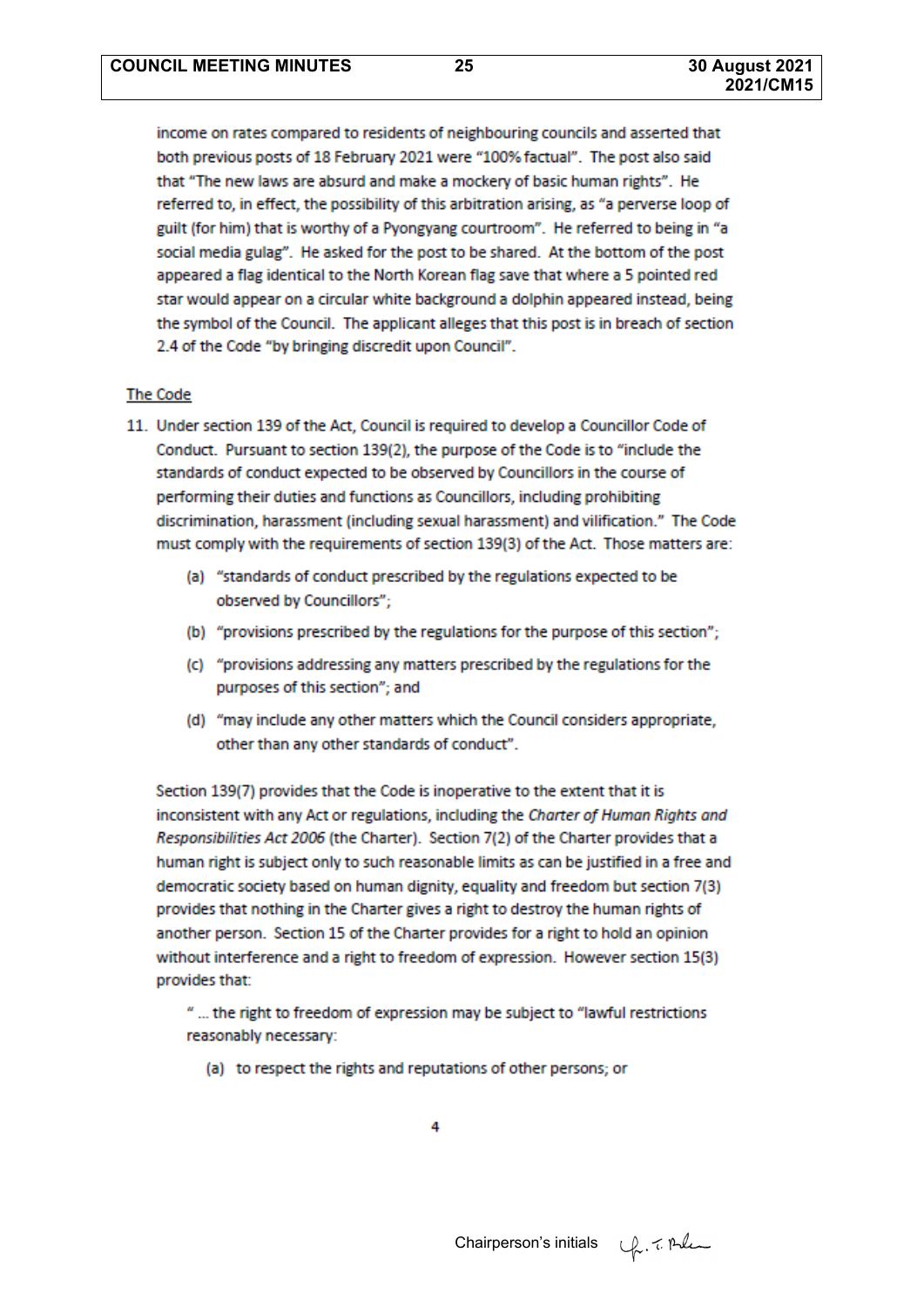(b) for the protection of national security, public order, public health or public morality."

#### **Allegation A**

- 12. The first allegation of misconduct raised in the application is that the respondent contravened the standard of conduct set out in clause 2.1 of the Code by not treating the applicant with dignity, courtesy or respect. The particulars of the allegation contend that the post at Attachment C contains imputations that the applicant is a tyrant, a dictator, an autocrat, someone who does not support free speech and who does not believe in transparency and accountability.
- 13. Clause 2.1 of the Code insofar as material provides that a councillor in performing that role must treat other councillors with dignity, courtesy, and respect, including by ensuring that the councillor "does not engage in abusive, obscene or threatening behaviour in their dealings with members of the public, Council staff and Councillors." The specificity in paragraph (c) of clause 2.1 quoted immediately above does not detract from the general injunction to treat other councillors with dignity, courtesy and respect. Imputations against another councillor to the effect that that person is a tyrant, dictator, autocrat, someone who does not believe in free speech and someone who does not believe transparency or accountability, if established, would mean that the other councillor has not been treated with dignity, courtesy and respect.
- 14. Clause 2.1 of the Code does not impinge the Charter as it is a lawful restriction on freedom of expression designed to respect the rights and reputations of other persons, in accordance with section 15(3) of the Charter.
- 15. A fair minded objective observer would regard the alleged imputations as established by reading Attachment C. The post represents the Mayor, not just the office of Mayor, but the applicant himself as the Mayor, as being an autocratic monarch who does not believe in transparency. The imputations that the Mayor is a person who does not support free speech and doesn't believe in transparency are clearly established. The other imputations are also made out based on the tenor of the post combined with its Napoleonic depiction of a Frankston mayor in the drawing contained in it. I find Allegation A to be established and I am comfortably satisfied that it is established.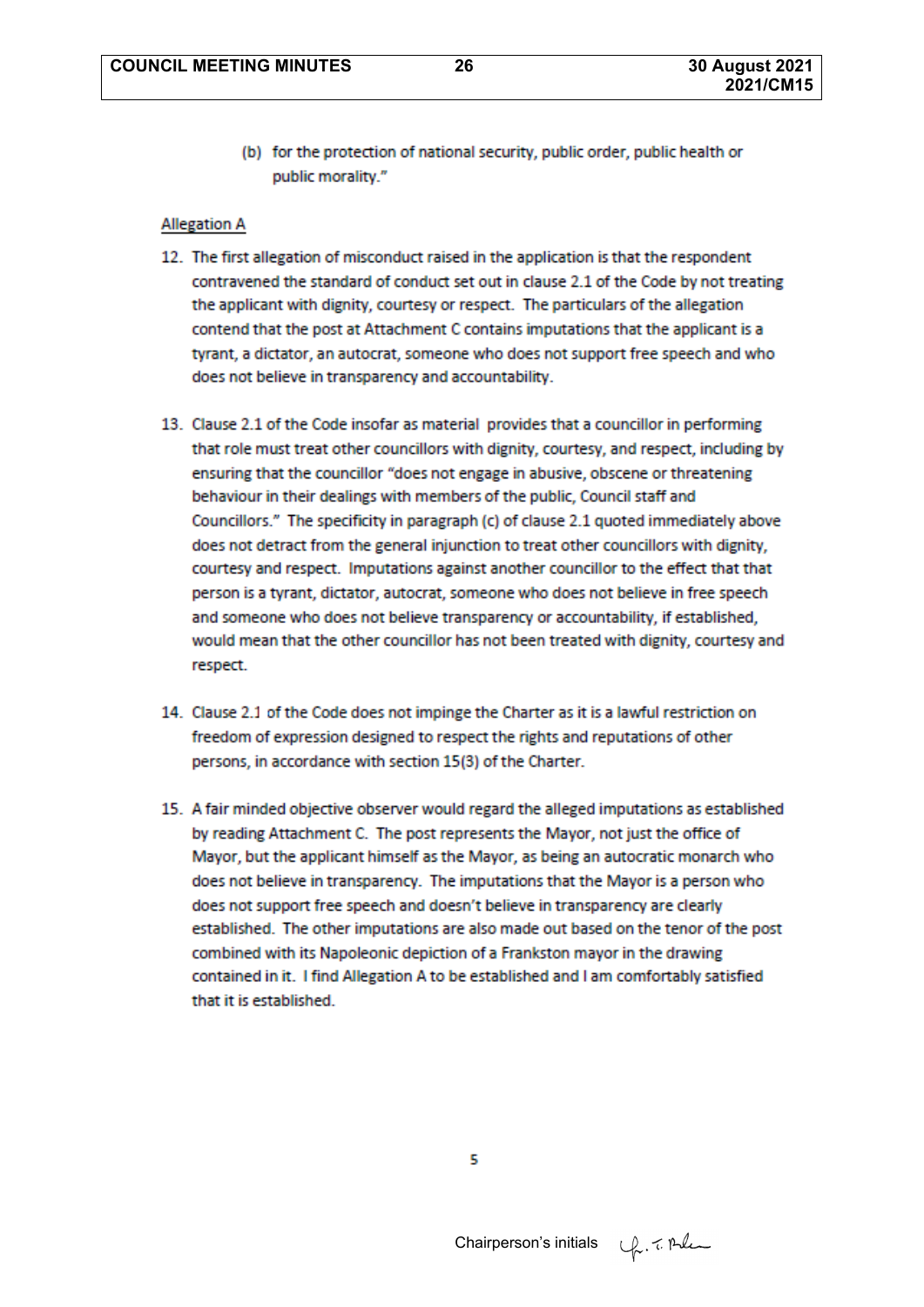#### G18

#### **Allegation B**

- 16. Allegation B also claims a breach of clause 2.4 of the Code. That provision is as follows:-
	- (a) In performing the role of a Councillor, a Councillor must ensure that their behaviour does not bring discredit upon the Council.
	- (b) In performing the role of a Councillor, a Councillor must not deliberately mislead the Council or the public about any matter related to the performance of their public duties.
- 17. Clause 2.4 of the Code is entitled to be in the Code in that form as a consequence of regulation 4 of the Local Government (Governance and Integrity) Regulations 2020 (the regulations). Section 2.4 of the Code is in identical terms to regulation 4 of the regulations. Under section 139(1) of the Act, it is a standard of conduct prescribed by the regulations expected to be observed by councillors.
- 18. The repondent's post, contained at Attachment C to the application, is critical of the draft communications policy of the Council in particular section 5.1.4 which is set out at [7] above. The respondent invited me to rule that the policy contravened the Charter. The policy is no more than a policy position of Council. It is not part of the Code. It is not contrary to the Charter. It is not subject to the Charter. Section 5.1.4 of the policy permits dissension from a decision by Council to be communicated in a way in which a councillor makes it clear that he or she is expressing a personal view and does not use language likely to bring Council into disrepute. It was open to the applicant to say, in lieu of Attachment C that the Council had adopted a draft communications policy, that he was a dissenter to the adoption of that policy because he believed it to be unduly restrictive of his right to communicate with constituents and that he would advocate for the policy to be reconsidered. Instead he used inflammatory and derogatory language attacking the applicant, personally as well as the position of Mayor, including the use of an offensive drawing.
- 19. Allegation B contends that the respondent contravened clause 2.4 of the Code by bringing discredit upon the Council and by deliberately misleading the public about a matter relevant to the performance of his public duties as a councillor. The bringing of the Council into disrepute is said to arise from the imputation in the post that the Mayor is empowered to decide what information is given to ratepayers. The imputation is established from the second paragraph of the post where it is alleged that all councillor social media posts should go through the Mayor. That imputation brings discredit on Council. It is also not a fair reading of the policy. I am comfortably satisfied that Allegation B is established in that respect.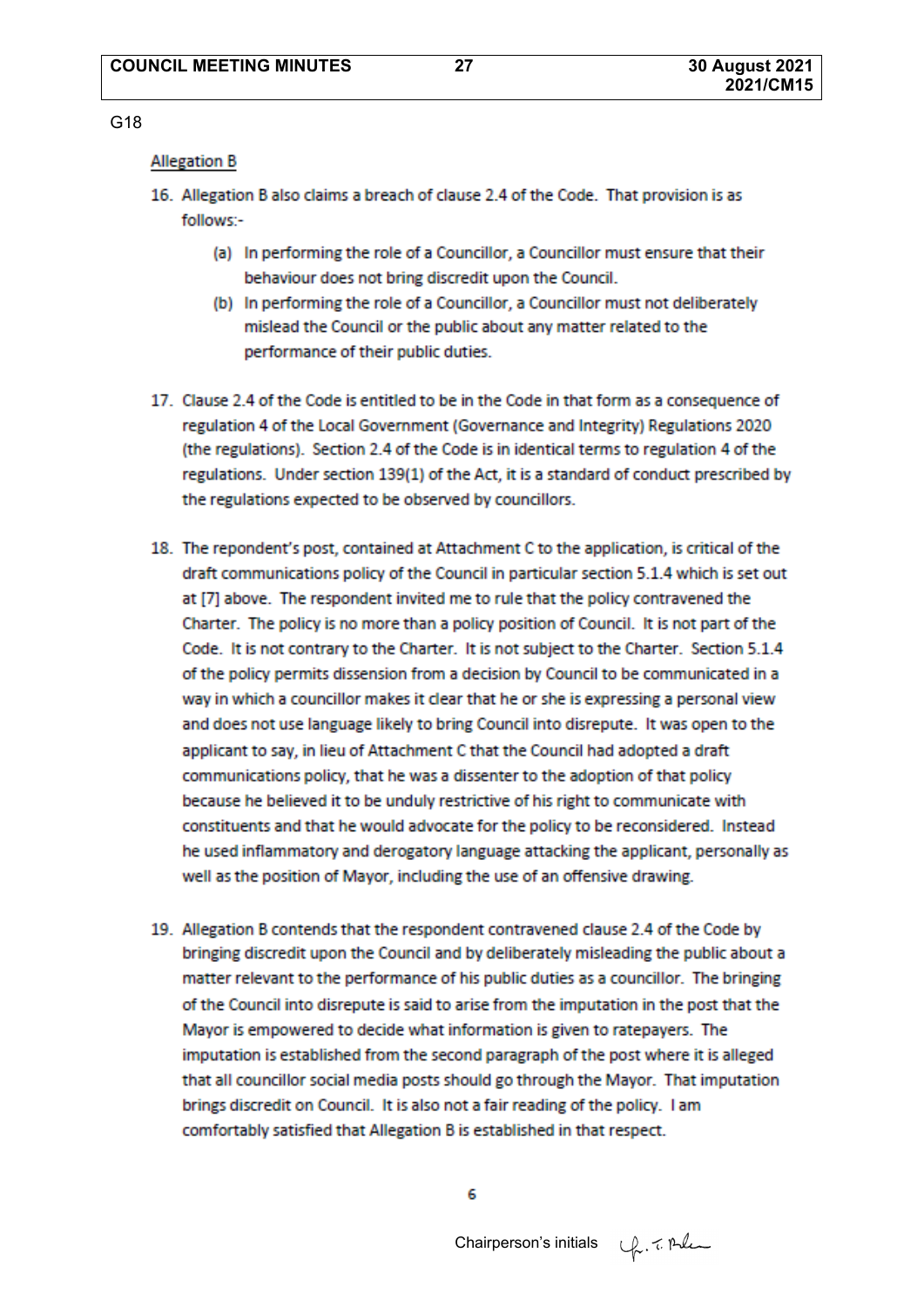20. The applicant, in support of Allegation B, also contends that the post in Attachment C was deliberately misleading of the public. I accept that it was misleading because the Policy was only a draft policy, for consideration, at that stage. However I accept the assurance of the respondent that he was genuinely confused as to whether the Policy was a final policy or a draft policy. Nonetheless, on the basis of clause 2.4(a) of the Code, I am comfortably satisfied that Allegation B is established.

#### **Allegation C**

- 21. Allegation C also relies on clause 2.4 of the Code. However it relates to the post contained at Attachment E to the application concerning Council rates. The applicant alleges that by making comparisons with rates paid in other Council districts with rates paid in Frankston and not disclosing that the figures did not have regard to the average valuation of rateable property the post brought discredit on the Council. I agree with that submission. The post gave the impression that Council rates in Frankston were unusually high by comparison with other Councils without giving the full story. The suggestion that this post followed an earlier one which did refer to an appropriate qualification does not mean that this post does not bring discredit on Council as many people would most likely have read it without the context of the earlier post or were reasonably unlikely to have done so. I find Allegation C to be made out in its aspect that the post brought discredit upon Council but I do not accept that it is made out in in respect of the public being deliberately misled. I am satisfied that the respondent did not intend to be misleading but genuinely believed this post followed on from an earlier post without giving sufficient subjective consideration to its misleading nature when read in isolation.
- 22. Nonetheless as I am comfortably satisfied that the post constituted behaviour bringing discredit upon the Council I find Allegation C made out.

#### **Allegation D**

23. Allegation D concerns the post at Attachment G. It also relies on clause 2.4 of the Code. That post also attacks the draft communications policy. The applicant alleges that the post brings discredit on the Council by containing imputations, first, that the draft policy was intended to resemble the North Korean Government's suppression of human rights. The post commences by referring to North Korean justice coming to Frankston and immediately refers to a repressive social media policy, silencing criticism and giving powers of communication via social media to the Mayor alone. There is a later reference to "a Pyongyang courtroom" and to a North Korean flag with a dolphin superimposed. I am comfortably satisfied that the first alleged imputation is made out and that it brings discredit on the Council by comparing it to one of the most repressive regimes on Earth.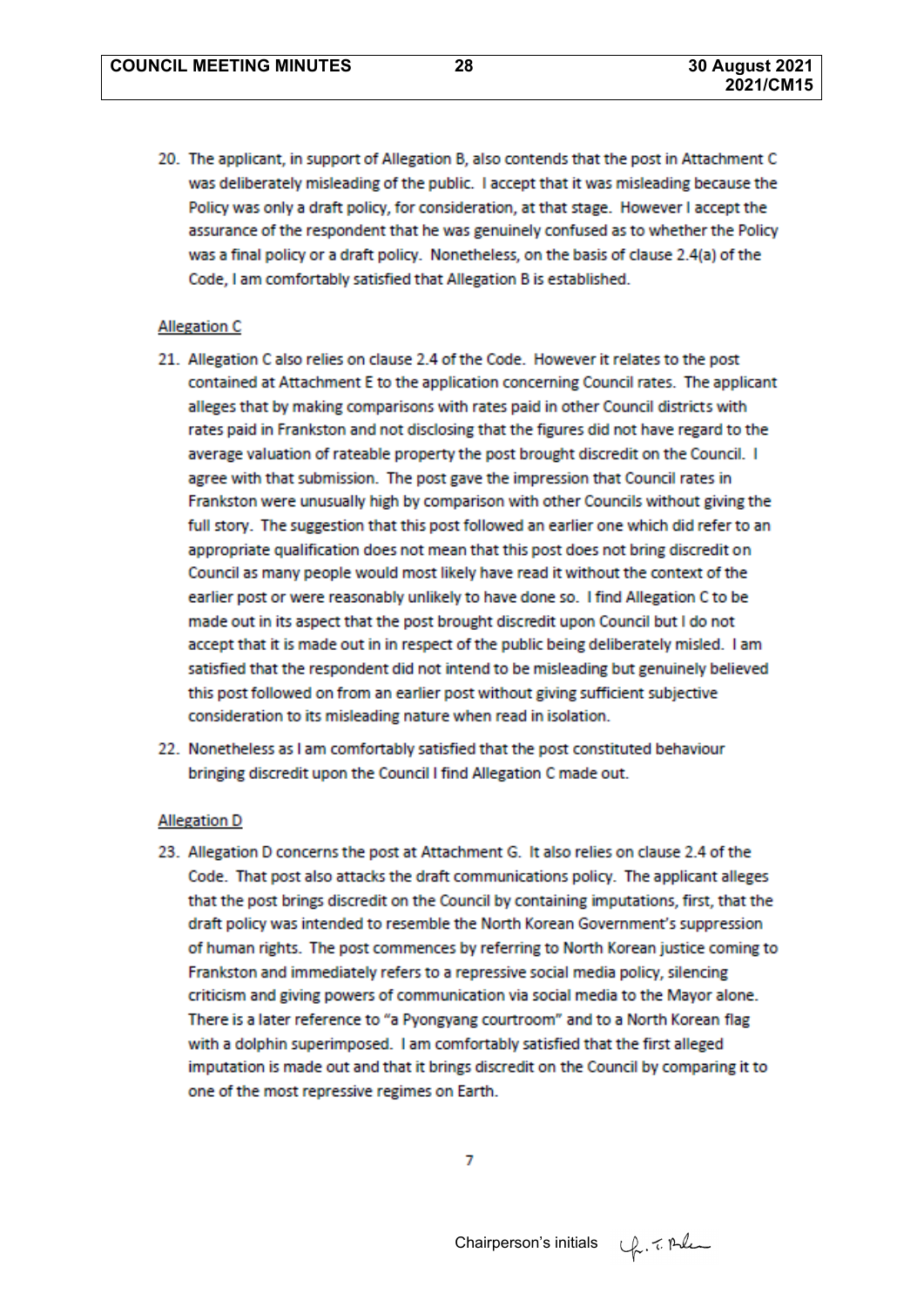- 24. The second alleged imputation is that by making the draft communications policy available for public consultation the Council acted to preclude dissent from any councillor. I do not see how that arises from the post. The post wrongly proceeds on the assumption that the policy was "voted through" as is on 15 February 2021.
- 25. The third and fourth alleged imputations are that by making the draft policy available for public consultation, Council denied freedom of expression of councillors, and Council acted incompatibly with the Charter. For the reason set out in the foregoing paragraph the third imputation is not established. The same applies to the fourth imputation. The Charter is not mentioned in the post.
- 26. Having regard to the first alleged imputation being clearly discernible from the post. I am comfortably satisfied that Allegation D has been established.

#### Conclusion

- 27. For the reasons set out above I find that the respondent has failed to comply with the prescribed standards of conduct contained in clauses 2.1 and 2.4 of the Code in the four posts the subject of the application.
- 28. Pursuant to section 147(1) of the Act I make four findings of misconduct in respect of Allegations A, B, C and D in the application in the respects set out earlier in these reasons.

#### Other matters

- 29. At the commencement of the hearing the respondent sought an adjournment on the basis that the Council had not complied with clause 5 of the Code by not making best endeavours to resolve the matter without recourse to the internal arbitration process. I refused that adjournment because I was satisfied that the applicant made several attempts to engage the respondent in a discussion on the issues the subject of the application but that the continued behaviour of the respondent as the applicant saw it, especially the 1 March 2021 post, was the final straw in actuating him to bring the application. In any event, an attempt to resolve the matters between the parties prior to the making of an application is not a requirement of the Act.
- 30. The respondent also applied to strike out certain particulars of the allegations in the application. I refused that application. The arbitration process is not amenable to Court pleading points. In any case even if this forum was a Court it would not strike out information designed to show a respondent what is alleged against that person to better prepare him or her to defend the application.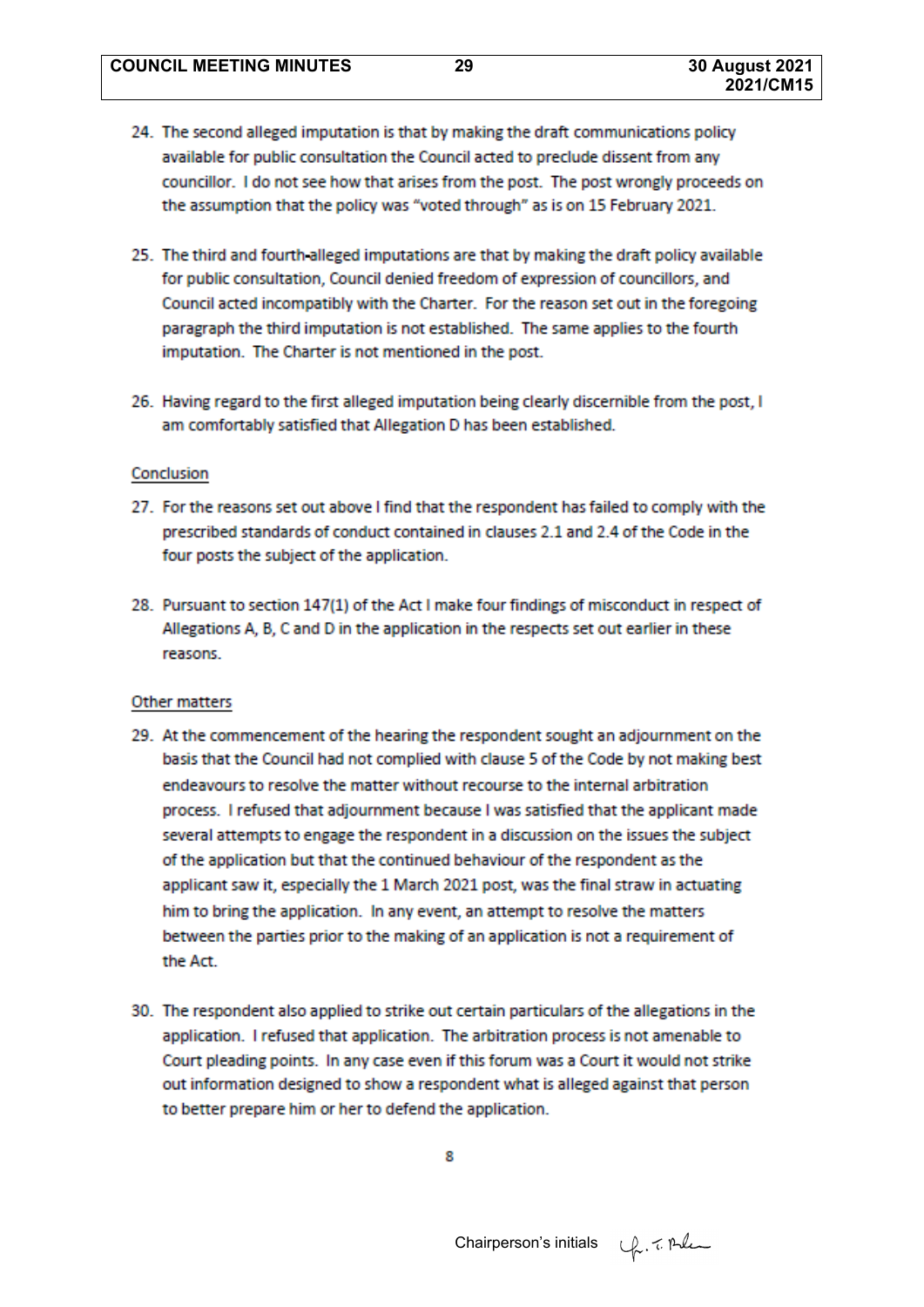**Concluding remarks** 

- 31. The applicant and the respondent are to be congratulated for the way in which they conducted themselves during the formal arbitration hearing which enabled the matter to be dealt with expeditiously.
- 32. I formally adjourn the arbitration to a date to be fixed for submissions on the question of sanctions if any, to be imposed as a consequence of the findings of misconduct in the context of the reasons for decision.

**Hon Shane Marshall AM** Arbiter

Date: 27 July 2021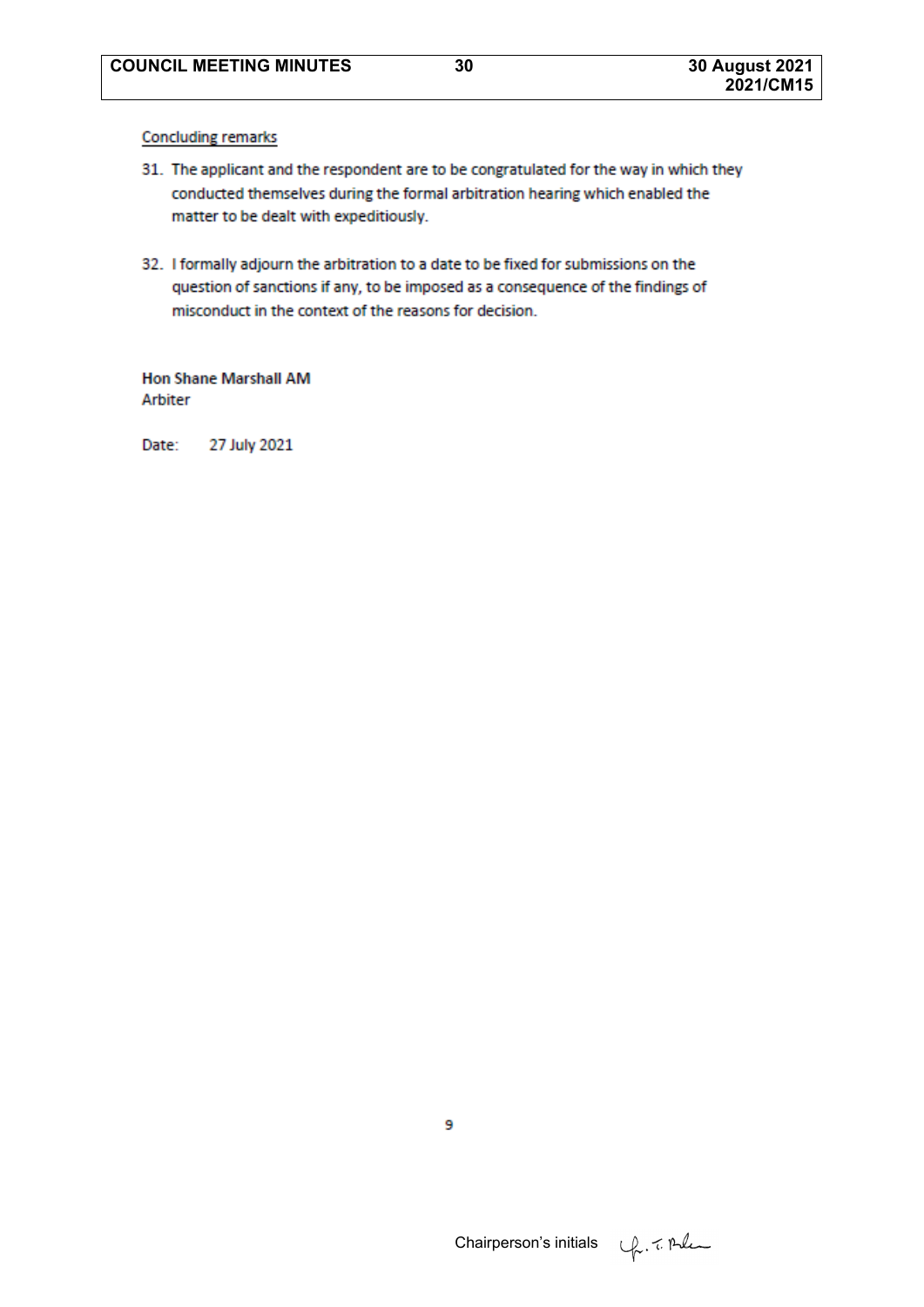# DECISION OF AN INTERNAL ARBITER (HON SHANE MARSHALL AM) IN AN APPLICATION BY FRANKSTON CITY COUNCIL BROUGHT BY ITS REPRESENTATIVE CR BOLAM UNDER SECTION 143 OF THE LOCAL GOVERNMENT ACT 2020

#### **Decision on sanction**

- 1. On 27 July 2021. I provided my reasons for decision concerning allegations that Cr Steven Hughes (the respondent) had engaged in misconduct in four respects in three Facebook posts (the liability decision). The reasons for decision on the appropriate sanction or sanctions herein must be read together with the liability decision.
- 2. The findings of misconduct in the liability decision, briefly stated, were as follows:
	- (a) a finding of breach of clause 2.1 of the Code by not treating the applicant with dignity, courtesy and respect. The relevant Facebook post portrayed the applicant as a tyrant, dictator, autocrat or a person who does not believe in free speech and transparency.
	- (b) a finding of breach of clause 2.4 of the Code by bringing discredit on the Council by posting on Facebook misleading material concerning the Council's draft communications policy;
	- (c) a finding of breach of clause 2.4 of the Code by bringing discredit on the Council by posting on Facebook misleading material when comparing rates in the Frankston municipality with rates in other local government areas; and
	- (d) a finding of breach of clause 2.4 of the Code by bringing discredit on the Council by posting on Facebook misleading material comparing it to the North Korean regime.

#### Sanction options

- 3. Each of the abovementioned findings constitute misconduct under section 147(1) of the Local Government Act 2020 (the Act). Under section 147(2) of the Act, after a finding of misconduct, the arbiter may impose any of the following sanctions:-
	- a direction to the respondent to make an apology;
	- the suspension of the respondent for a period not exceeding one calendar month from the office of Councillor;
	- a direction that the respondent be removed from any position where he represents the Council for a period to be determined;
	- a direction that he be removed from being the chair of a delegated committee for a period to be determined; and
	- a direction to attend or undergo training or counselling for a period to be specified.

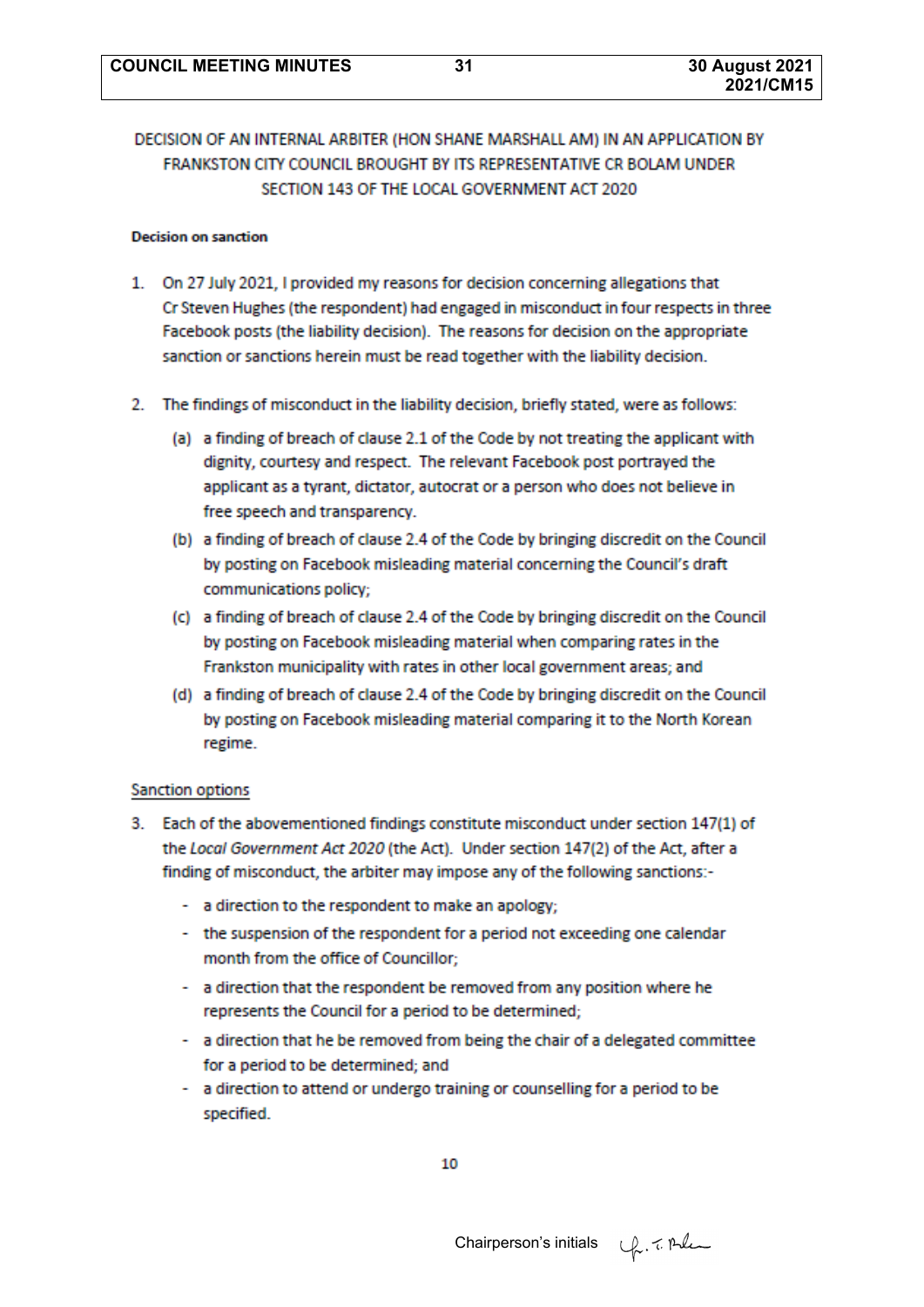#### The applicant's submission on sanction

- 4. The applicant submitted that the respondent should be suspended for a period of time. He had earlier, during the liability hearing, taken the view, prior to findings by me, that the respondent should make an apology or be directed to undertake training in emotional intelligence, team building and cyber bullying. He urged the penalty of suspension in light of what he contended were further instances of misconduct in Facebook posts on 2 August 2021, subsequent to the liability decision. The applicant also sought that the respondent be directed to make a public, thorough and unreserved apology to be read at an open meeting of Council after the tabling of this decision and the liability decision. The applicant maintained his position that the respondent should undertake the training referred to above.
- 5. I observe that the applicant's reference to conduct on 2 August 2021 similar to that found to be misconduct in the liability decision is not relevant to the sanction to be imposed on the respondent for his instances of misconduct found in the liability decision. The respondent is not to be punished on account of untested allegations which did not form the basis of any matters dealt with in the liability decision. If the applicant considers appropriate that matter can be raised with Council for the authorisation of a further application under section 143 of the Act. I also note that when suggesting the respondent undergo training the applicant offered no proposals concerning the availability of any such courses.

#### The respondent's submissions

- 6. The respondent's submissions were not confined to consideration of the sanction or sanctions he thought were appropriate in light of the liability decision. Instead he took the opportunity to take issue with the findings of misconduct and the rulings made during the hearing. He cavilled with the liability decision in a manner showing that he did not accept it. He thereby revealed a lack of insight into his misconduct and a failure to show any remorse but instead a desire to use the decision to further advance his own views that there was nothing wrong with his conduct.
- 7. The respondent expressed his reluctance to issue an apology. That is unsurprising given his defiant attitude. I do not consider it would be appropriate to direct him to do so, as an apology from him would be forced and insincere. The respondent stated that he would be prepared to undergo training on the Act, the Code and the Council's Communication Policy, but did not identify any particular form of preferred training or whether such training was available.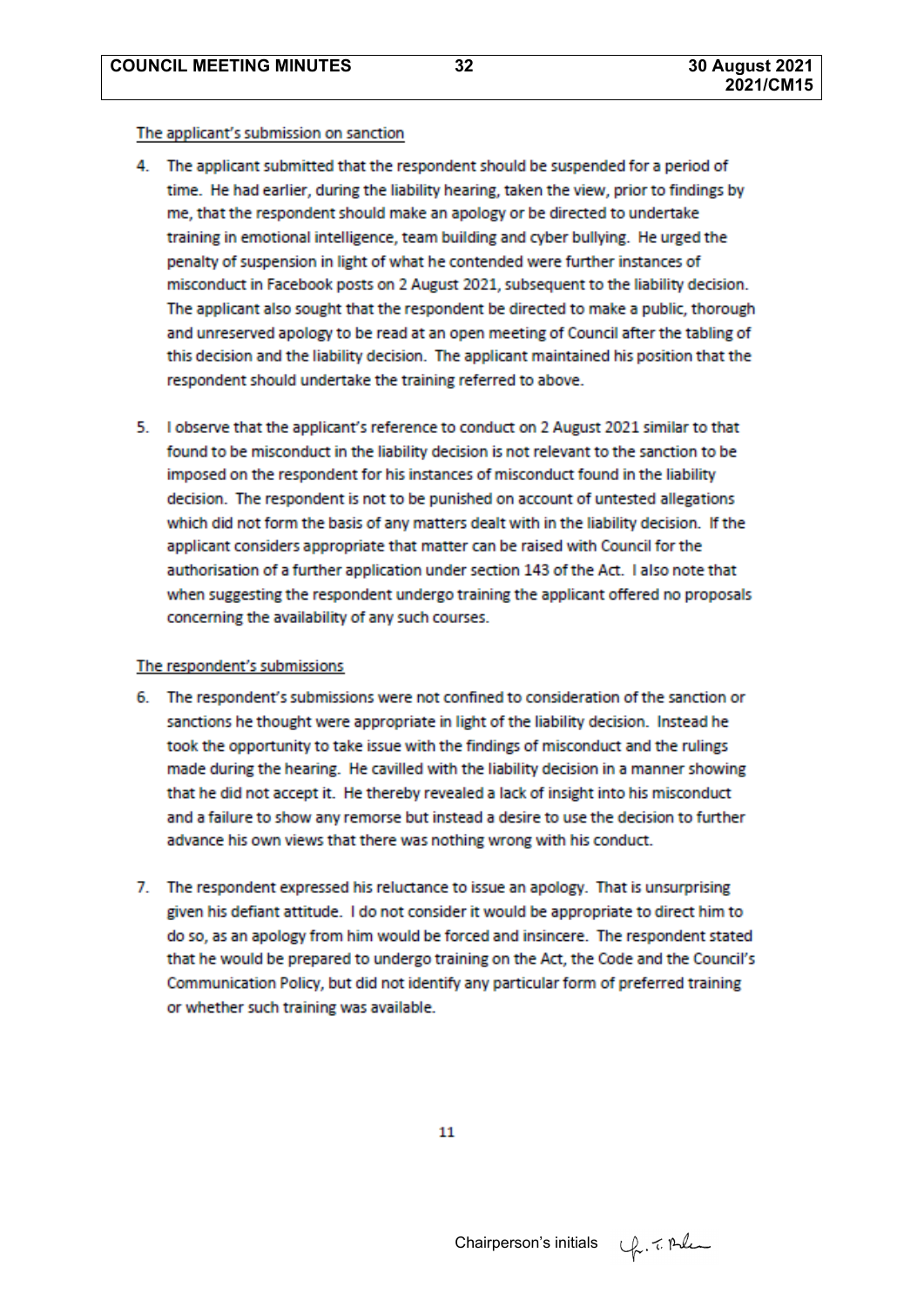Conclusion on sanctions

- 8. For reasons expressed at [7] above I do not consider it appropriate to direct the respondent to make an apology.
- 9. There is no evidence of the respondent occupying any position on Council from which he could be removed. No such sanction was sought by the applicant. I decline to direct any such removal.
- 10. Due to the lack of any appropriate training being specified as open and available I decline to direct any such training.
- 11. This leaves the option of suspending the respondent for the period of up to a calendar month: see section 44(6)(b) of the Interpretation of Legislation Act 1984 which defines "month" as a calendar month unless otherwise stated.
- 12. The respondent has been found to have engaged in four instances of misconduct by breaching the Code in four respects. He has failed to accept those findings. He consequently has shown no remorse or insight into his misconduct. It is hoped that a period of one month's suspension (being the statutory maximum) may help him to comprehend that if he continues to engage in the conduct that led to the findings of misconduct he may be subject to further applications under the Act.

#### Order

13. My order to finalise this matter as a consequence of the liability decision and this decision is:

> "Pursuant to section 147(2)(b) of the Local Government Act 2020 the respondent, Cr Steven Hughes, a Councillor of the Frankston City Council, is hereby suspended from the office of Councillor for a period of one calendar month commencing on the day after the meeting of Council at which this decision and the liability decision are tabled under section 147(4) of the Act."

**Hon Shane Marshall AM Arbiter** 

Date: **26 August 2021** 

12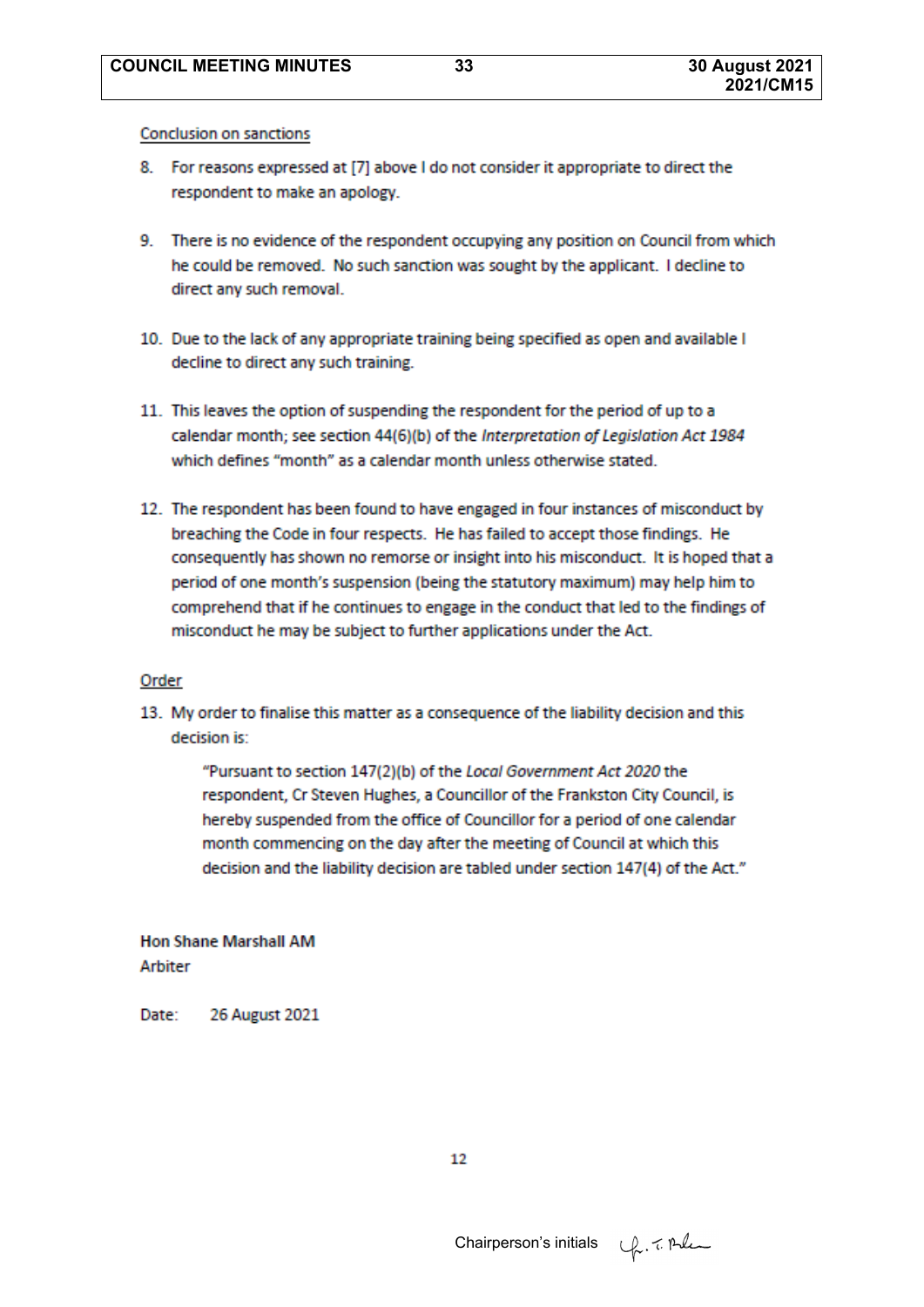# **9. PRESENTATION OF PETITIONS AND JOINT LETTERS**

Cr Hill advised the meeting that he had received an online petition with 300 signatures opposing the cat curfew. This petition has been reviewed by Governance and is not compliant under Section 58 of the Governance Rules thus this petition cannot be accepted by Council.

# **10. DELEGATES' REPORTS**

Nil

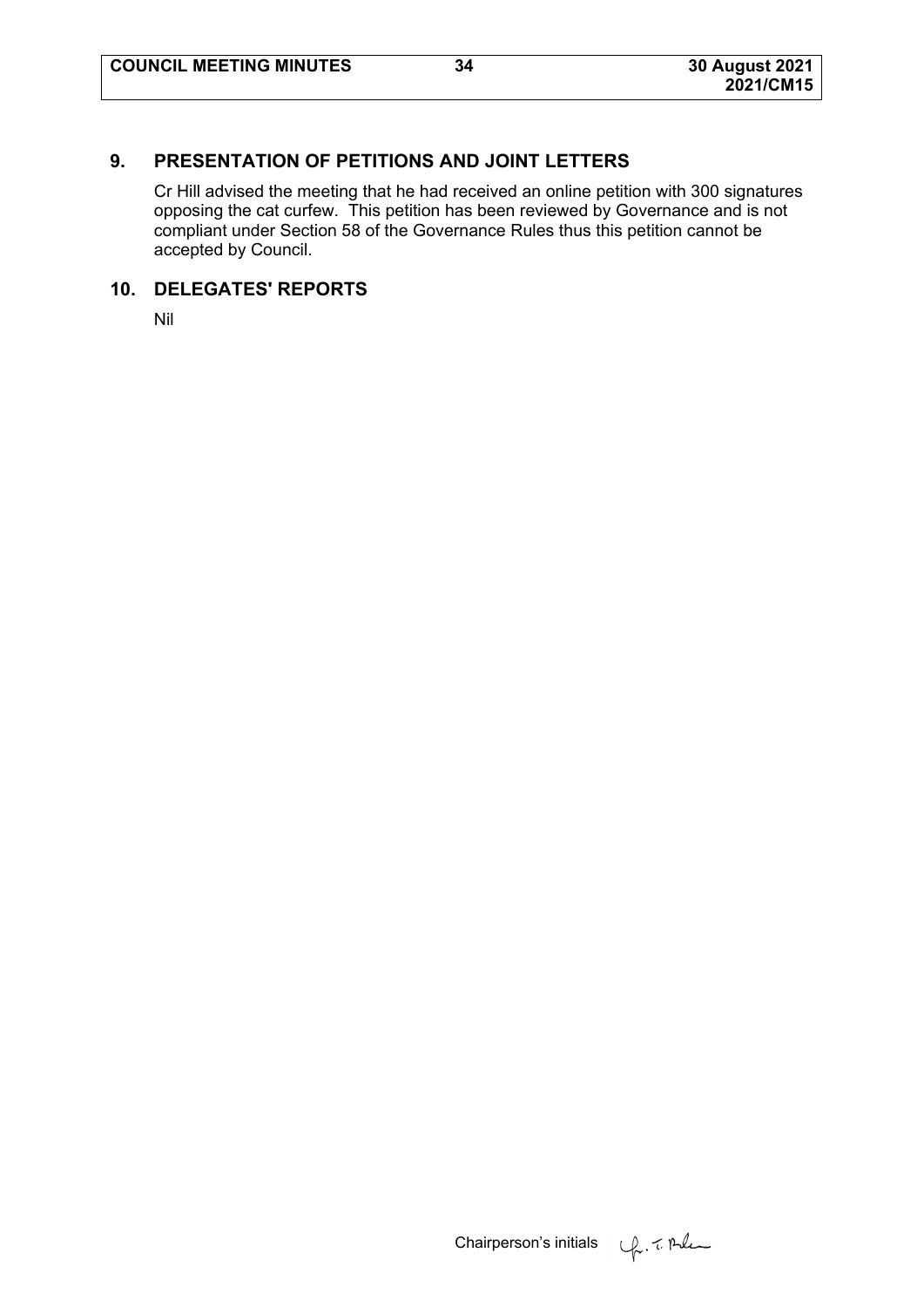# **11. CONSIDERATION OF TOWN PLANNING REPORTS**

# **11.2 Statutory Planning Progress Report - July 2021**

*(SC Communities)* 

# **Council Decision**

### **Moved: Councillor Harvey Seconded: Councillor Asker**

That Council:

- 1. Receives the Statutory Planning Progress Report for the month of July 2021; and
- 2. Resolves Attachment B Applications of Councillor Interest to be retained as confidential, as it contains private development information and would, if prematurely released, impact the reputation of Councillors and Council.

# **Carried Unanimously**

**Note**: Refer to page 21 of these Minutes where is item was Block Resolved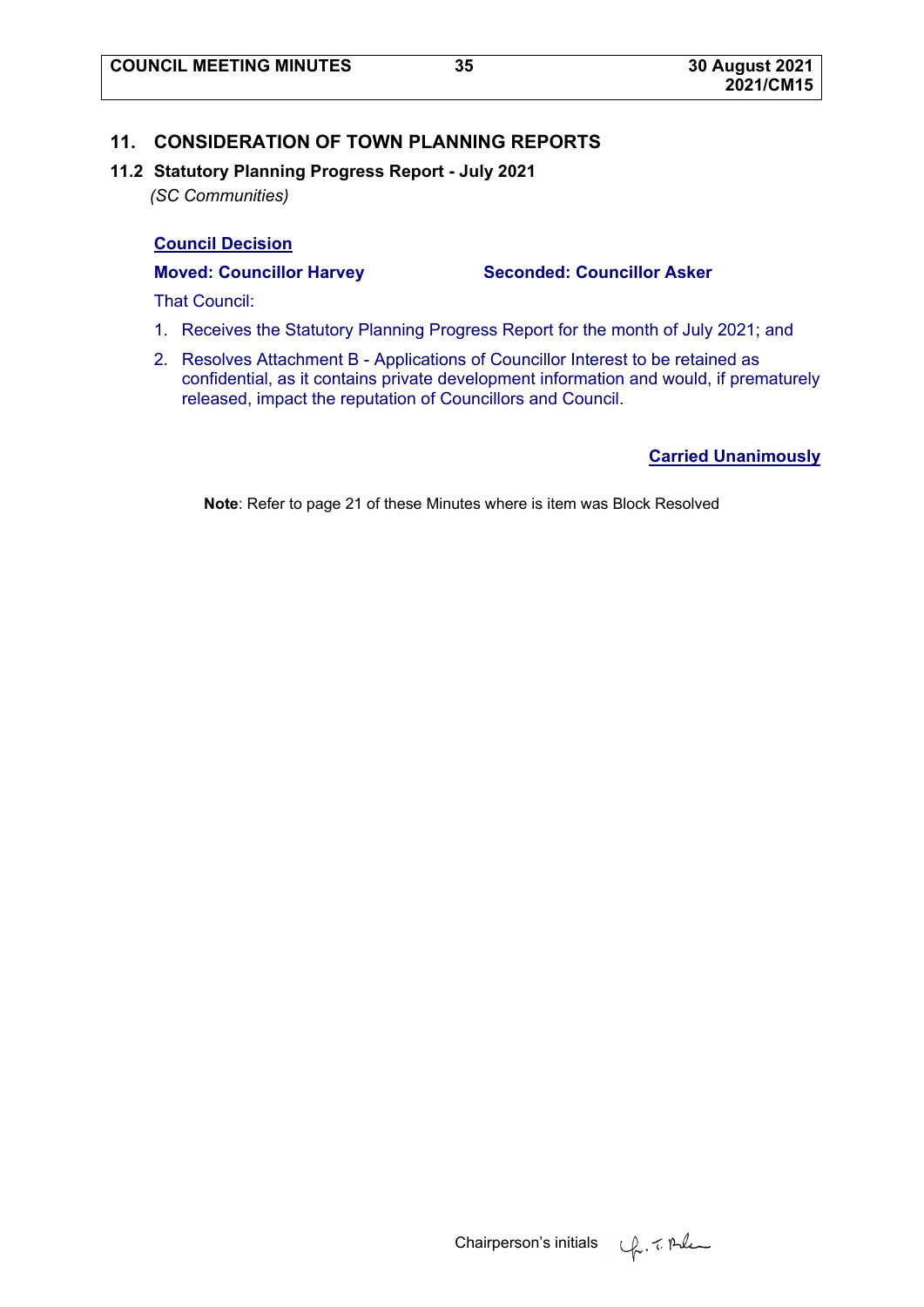# **12. CONSIDERATION OF REPORTS OF OFFICERS**

**12.1 Council Resolution Status Update for 30 August 2021**  *(BA Chief Financial Office)* 

# **Council Decision**

**Moved: Councillor Harvey Seconded: Councillor Asker** 

That Council:

- 1. Receives the Notice of Motion Report for 30 August 2021;
- 2. Receives the Urgent Business Status Update for 30 August 2021;
- 3. Notes there are no Notice of Motion actions that have been reported as being complete:
- 4. Notes there is one report that is listed as being delayed in its presentation back to Council;
	- Response to Urgent Business Disposal of Tree Debris arising from a Severe Weather Event
- 5. Notes, since the Council Meeting held on 9 August 2021, 32 resolutions have been completed, as listed in the body of the report; and
- 6. Resolves for Attachment D remain confidential, as it contains Council business information that is prescribed by the regulations to be confidential information and would, if prematurely released impact on Council's reputation and ability to function to its full capacity.

# **Carried Unanimously**

**Note**: Refer to page 21 of these Minutes where is item was Block Resolved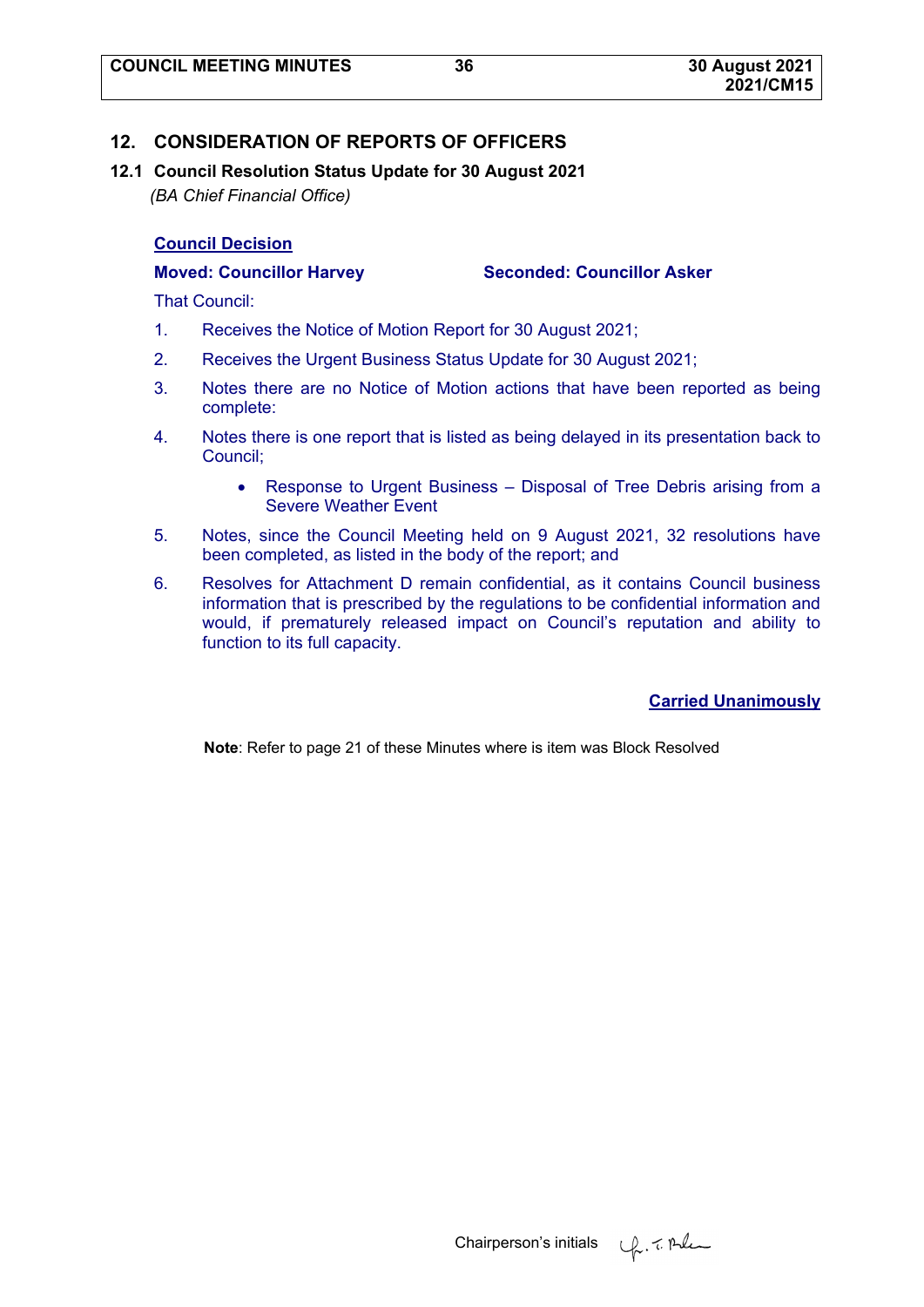# **12.2 Update on Coronavirus (COVID-19) - 30 August 2021**

*(PC Chief Executive Office)* 

# **Council Decision**

#### **Moved: Councillor Conroy Seconded: Councillor Tayler**

That Council:

- 1. Notes this report which outlines an update of its response to the impacts of the Coronavirus (COVID-19).
- 2. Seeks a report back to Council in October 2021 considering the financial impact of further COVID-19 lockdowns due to, but not limited to, the following issues:
	- a) The Victorian Government legislating further rent relief for eligible commercial tenants;
	- b) Lockdown of PARC;
	- c) Closure of Arts Centre and other Council facilities;
	- d) Reduction of income relating to user fees and charges; and
	- e) Financial hardship impact on the community.
- 3. Defer the following items to the mid-year budget review to be considered in the context of all the community impacts associated with the COVID-19 restrictions:
	- a) Consideration of waiving winter season sports club tenancy and ground allocation fees until 30 September 2021 (estimated cost is \$149,337); and
	- b) Consideration of waiving of licence fees, cleaning fees, utilities and services fees during any period that tenants are not permitted to occupy the Ebdale Community Hub, Karingal PLACE and Frankston South Community and Recreation Centre as a result of COVID-19 restrictions during the 2021/22 financial year (estimated cost is \$8,700 per month that it is applied).

**Carried Unanimously**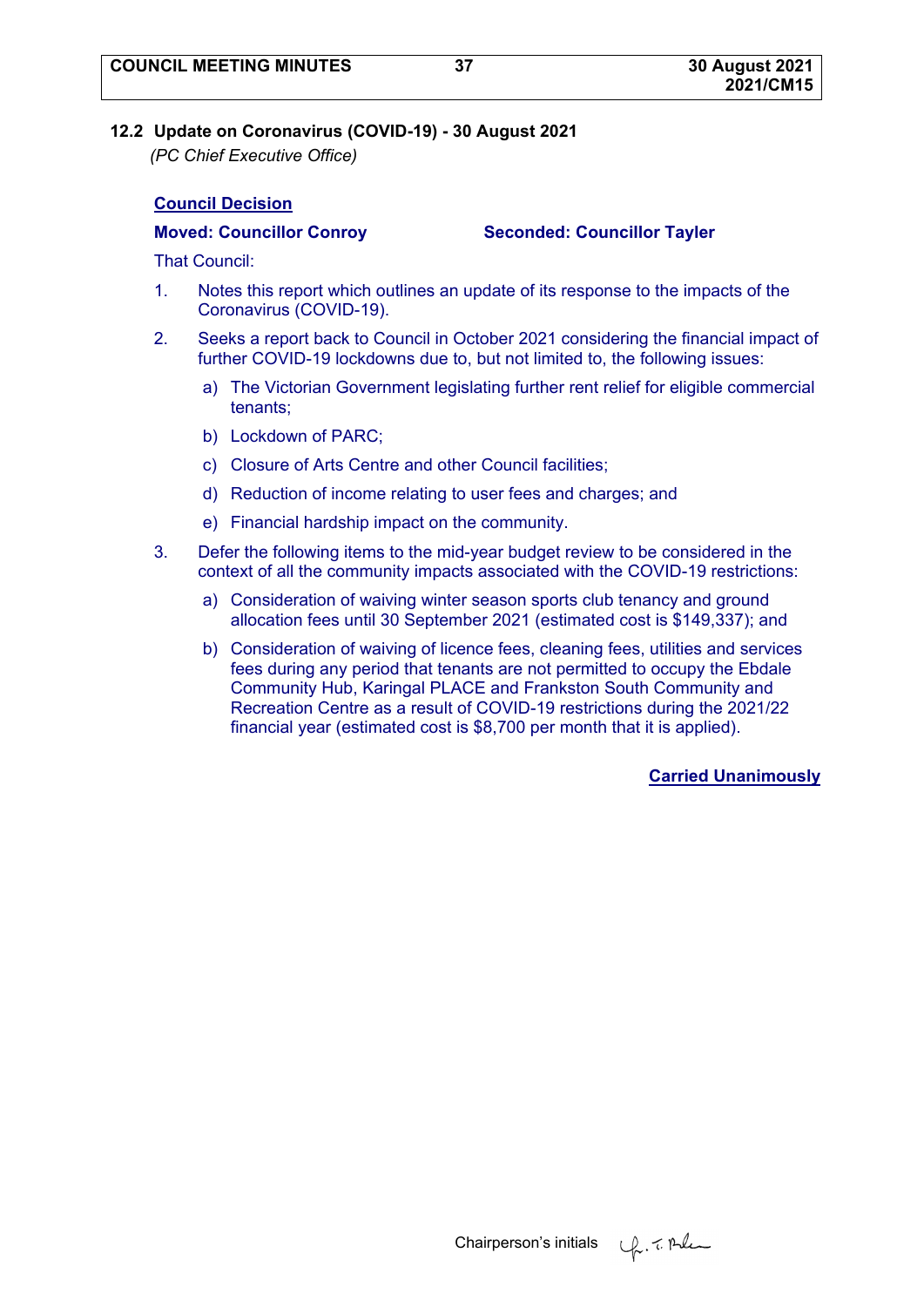# **12.3 Minutes of Committee meetings represented by a Councillor Delegate**  *(BA Chief Financial Office)*

### **Council Decision**

#### **Moved: Councillor Harvey Seconded: Councillor Asker**

That Council:

- 1. Notes the requirement created by NOM986 for the Minutes of Internal and External Committee Meetings to be presented to Council;
- 2. Recognises the new requirements arising from the Local Government Act 2020 in relation to confidential information provisions and the associated penalties for disclosure;
- 3. Notes that there are alternative mechanisms for Councillors to report information to Council such as reporting the achievements of a committee via a Councillor Delegate report; and
- 4. Resolves to no longer require the Minutes of Internal and External Committee Meetings, to which a Councillor delegate has been appointed, to be tabled at future Council Meetings.

**Carried Unanimously**

**Note**: Refer to page 21 of these Minutes where is item was Block Resolved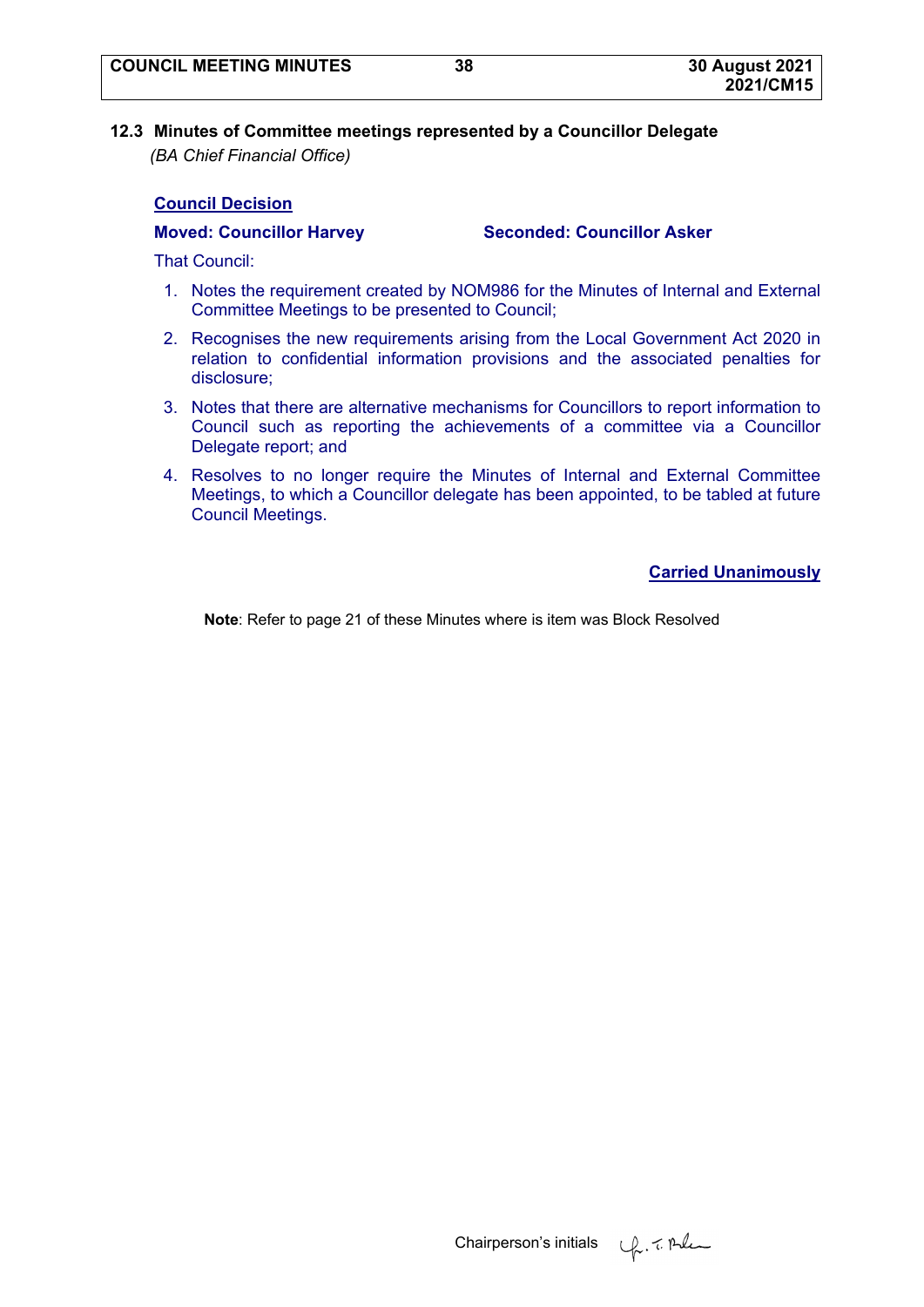# **12.4 Appointment and Authorisation of Council Staff**

*(BA Chief Financial Office)* 

# **Council Decision**

### **Moved: Councillor Harvey Seconded: Councillor Asker**

That Council:

- 1. Pursuant to the provisions of Section 147 (4) of the *Planning and Environment Act 1987 and* Section 313 *of the Local Government Act 2020(Act)* appoints the officer listed in the Instrument of Appointment and Authorisations;
- 2. Authorises for the Instrument of Appointment and Authorisation to be signed and sealed; and
- 3 Resolves for attachment A to be retained confidential, as it contains personal and council business information and would, if prematurely released, breach privacy obligations.

**Carried Unanimously**

**Note**: Refer to page 21 of these Minutes where is item was Block Resolved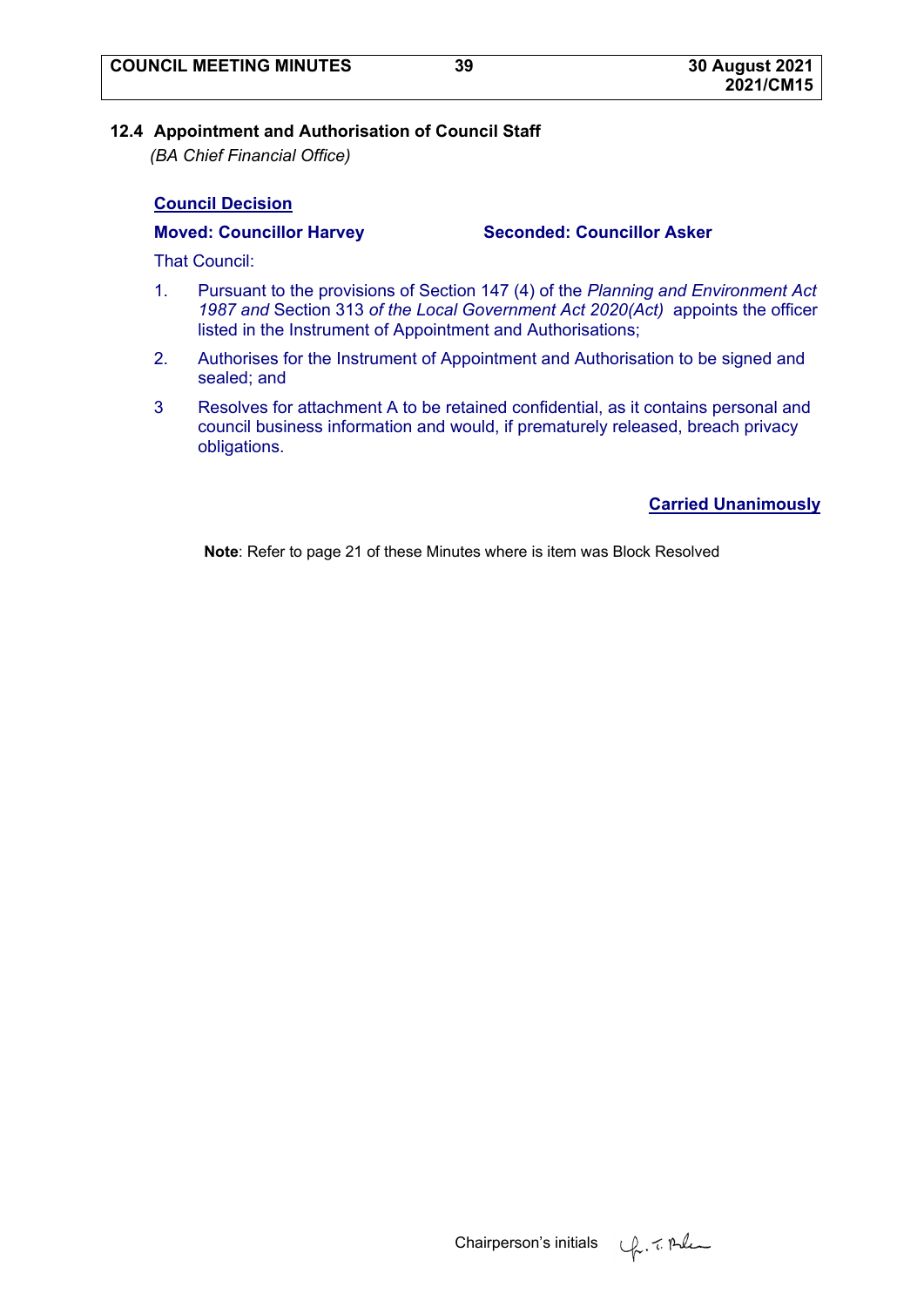# **12.5 Draft Procurement Policy 2021 - 2025**

*(DW Chief Financial Office)* 

# **Council Decision**

### **Moved: Councillor Conroy Seconded: Councillor Baker**

That Council:

- 1. Notes the draft Procurement Policy 2021 2025 (Policy);
- 2. Notes the incorporation of Community Benefit procurement principles and objectives to achieve social, economic and environmental outcomes;
- 3. Endorses the draft Policy to be publicly exhibited for a period of four (4) weeks; and
- 4. Seeks a report back no later than October 2021 to comply with the requirements of the *Local Government Act* 2020 to adopt a Procurement Policy by 31 December 2021, taking into account any submissions received.

# **Carried Unanimously**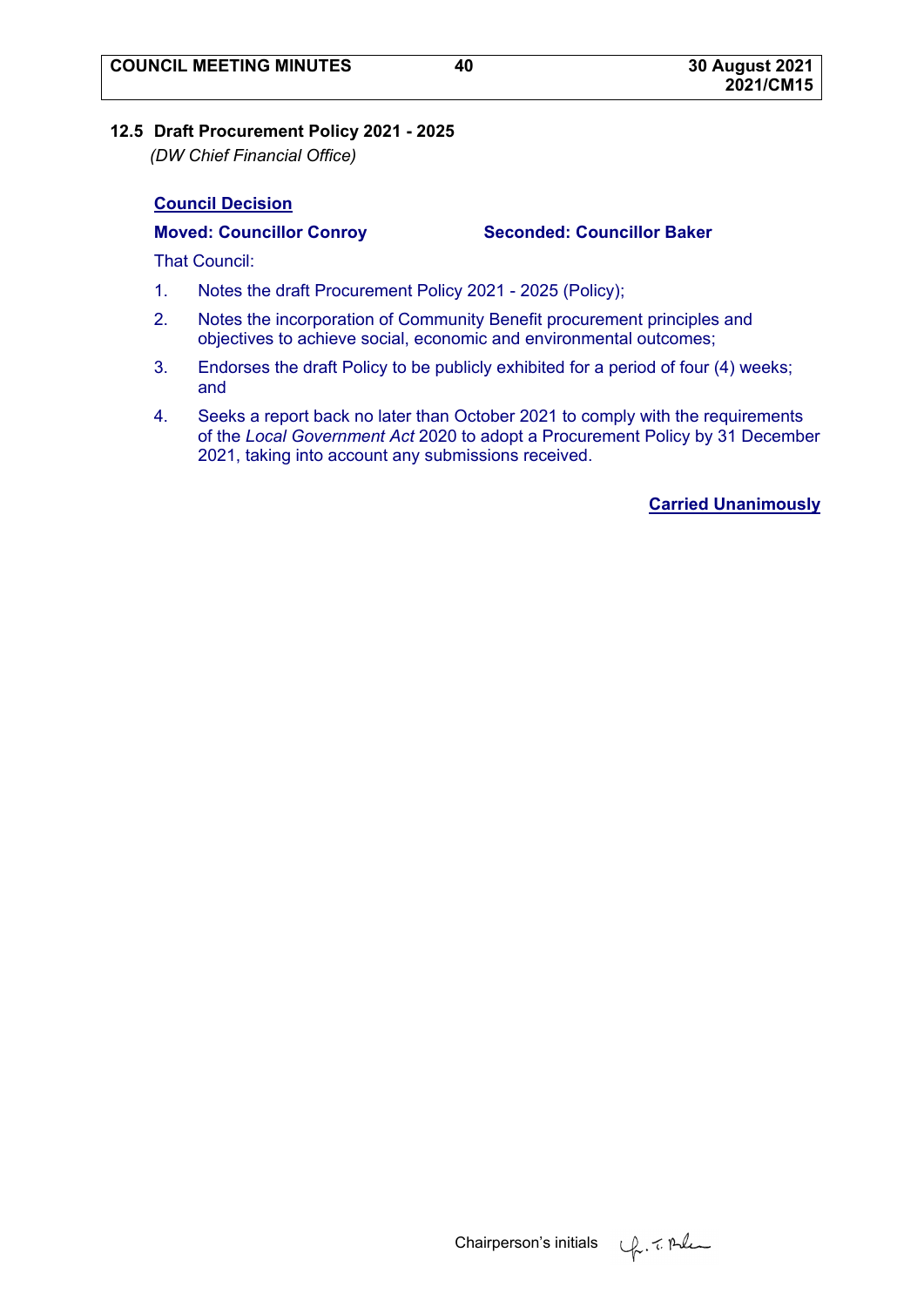### **12.6 Draft 2021-2031 Financial Plan**

*(SW Chief Financial Office)* 

#### **Council Decision**

#### **Moved: Councillor Conroy Seconded: Councillor Baker**

That Council:

- 1. Notes the draft 2021-2031 Financial Plan;
- 2. Notes the deliberative community consultation that was undertaken to inform the development of this plan;
- 3. Endorses the draft 2021-2031 Financial Plan to be publicly exhibited for four (4) weeks from Tuesday 31 August 2021 to 28 September 2021; and
- 4. Seeks a report back no later than October 2021 to comply with the requirements of the *Local Government Act* 2020 to adopt a Financial Plan by 31 October in the year following a general election, taking into account any submissions received.

**Carried**

| For the Motion:     | Crs Asker, Baker, Bolam, Conroy, Harvey, Hill and Tayler |
|---------------------|----------------------------------------------------------|
| Against the Motion: | Cr Steven Hughes                                         |
| Abstained:          | Cr Liam Hughes                                           |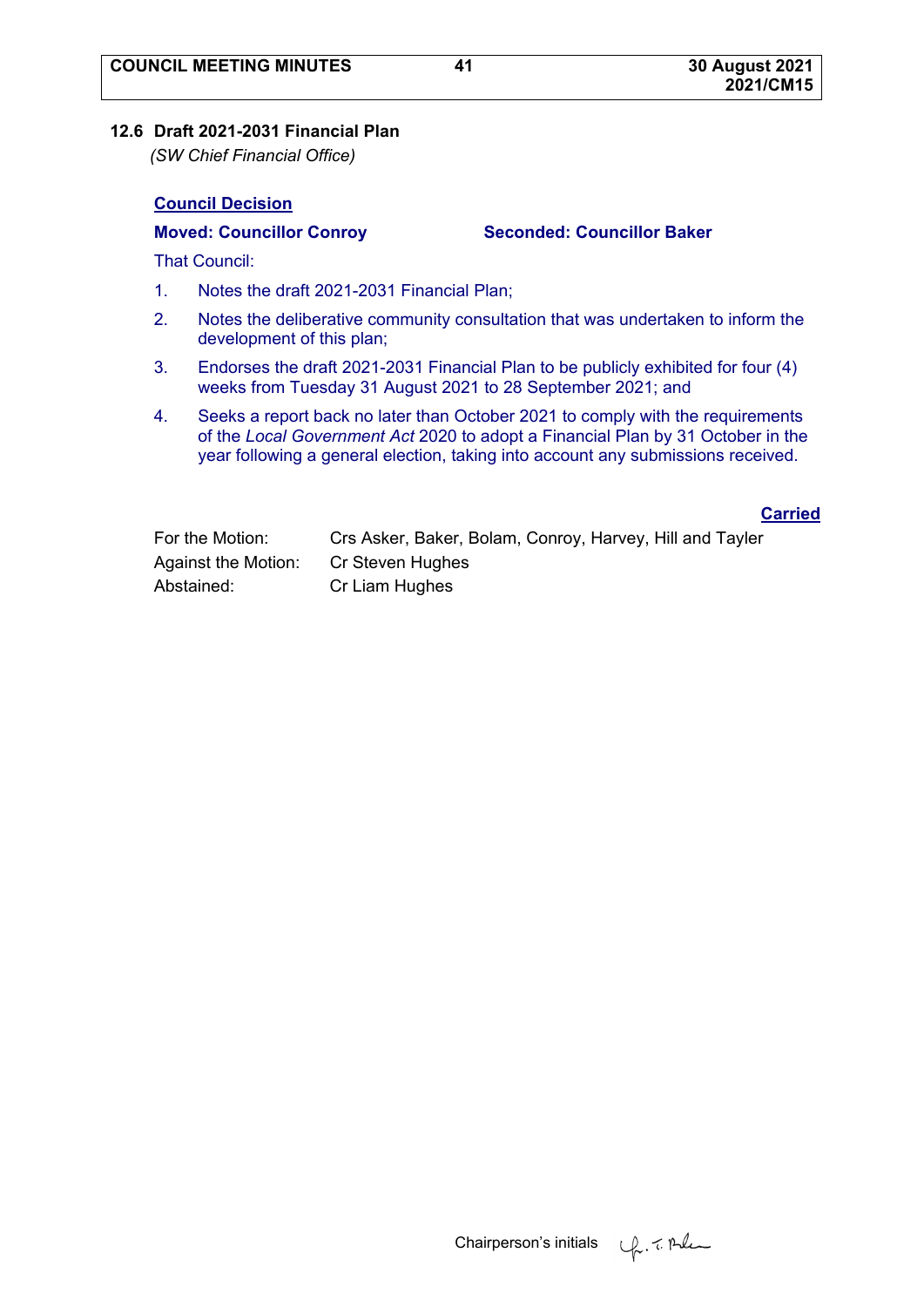#### **12.7 Local Shopping Strip Action Plan**

*(SB Communities)* 

### **Council Decision**

#### **Moved: Councillor Harvey Seconded: Councillor Asker**

That Council:

- 1. Notes that two (2) rounds of consultation have been undertaken to inform the development of the Local Shopping Strips Action Plan;
- 2. Notes that the Draft Frankston Local Shopping Strip Action Plan was publicly exhibited for a period of 12 weeks from 26 October 2020 to 24 January 2021 with seven (7) written submissions received;
- 3. Notes that all submissions have been considered and, where appropriate, changes have been incorporated into the Local Shopping Strips Action Plan;
- 4. Notes Council has allocated an annual rolling program of \$300,000 for major upgrades and between \$25,000 and \$70,000 to enable the implementation of the Local Shopping Strip Action Plan as part of Council's annual budget process and that funding and grant opportunities will also be pursued; and
- 5. Adopts the Frankston Local Shopping Strip Action Plan, noting officers will advise the submitters of its decision accordingly.

**Carried Unanimously**

**Note**: Refer to page 21 of these Minutes where is item was Block Resolved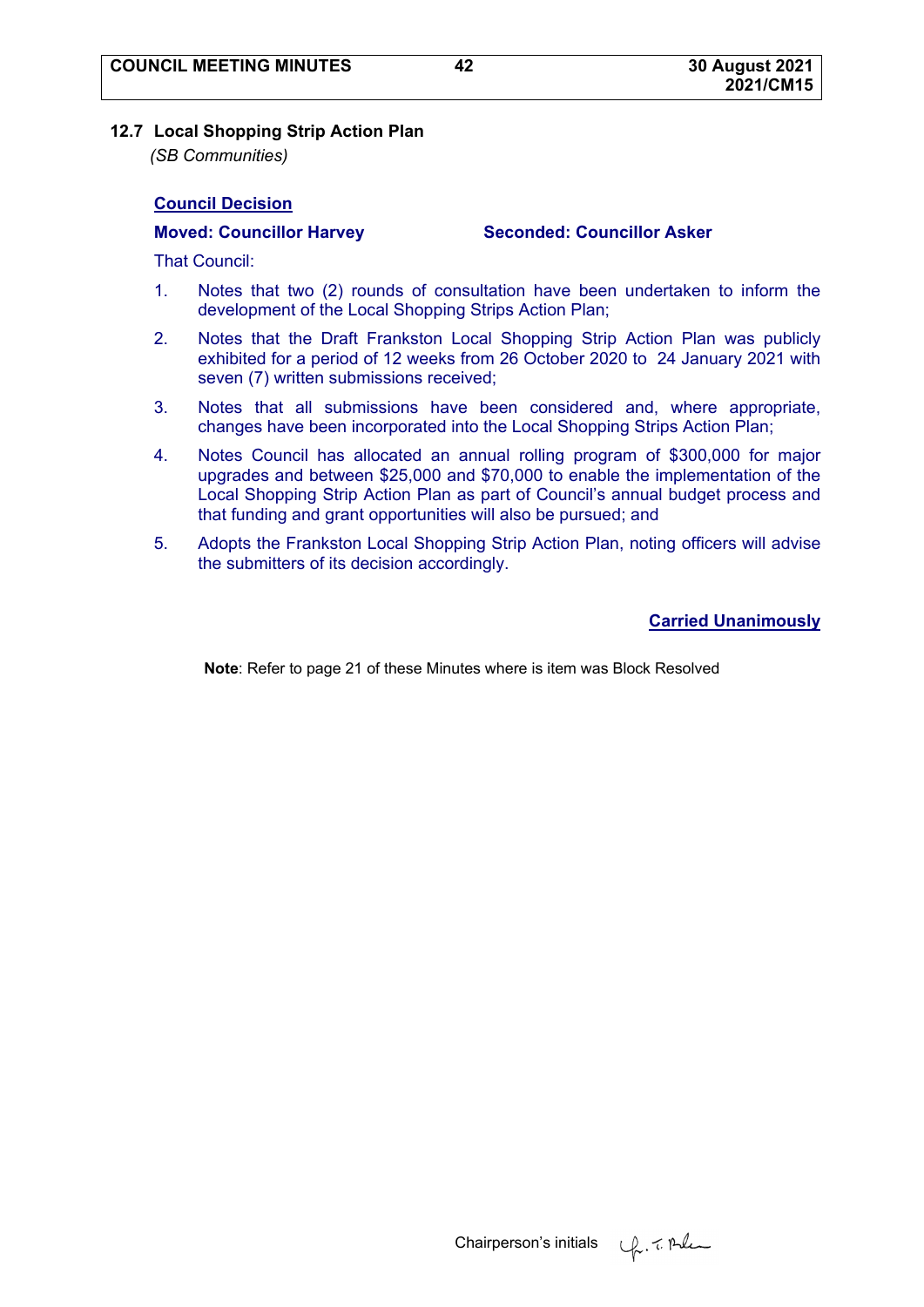#### **12.8 Sandfield Reserve Master Plan**

*(SB Communities)* 

#### **Council Decision**

**Moved: Councillor Conroy Seconded: Councillor Hill** 

That Council:

- 1. Notes that two (2) rounds of consultation have been undertaken to inform the development of the Sandfield Reserve Master Plan;
- 2. Notes the Sandfield Reserve Master Plan was publicly exhibited for a period of six (6) weeks from Monday 26 April to Sunday 6 June 2021 with 86 survey responses and 13 written submissions received;
- 3. Notes that all submissions have been considered and, where appropriate, changes have been incorporated into the Sandfield Reserve Master Plan;
- 4. Notes that recommendations for the Sandfield Reserve Master Plan will be considered as part of Council's annual budget process and that funding and grant opportunities will also be pursued; and
- 5. Adopts the Sandfield Reserve Master Plan, noting the officers will notify submitters of its decision accordingly.

**Carried Unanimously**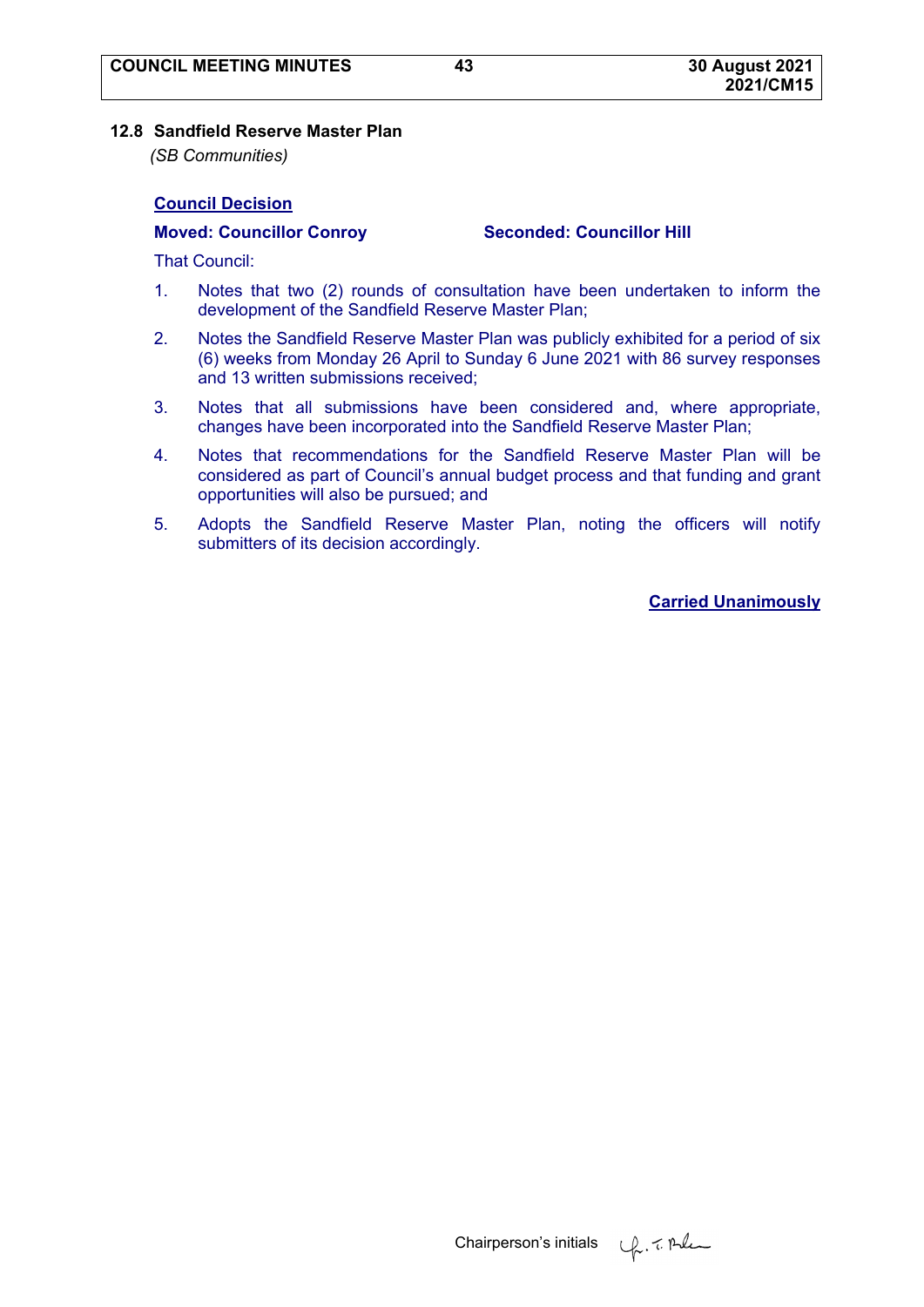#### **12.9 Frankston City Tennis Action Plan**

*(TB Communities)* 

### **Council Decision**

#### **Moved: Councillor Hill Seconded: Councillor Tayler**

That Council:

- 1. Notes two (2) rounds of consultation has been undertaken to inform the development of the final Frankston City Tennis Action Plan;
- 2. Notes that the draft Tennis Action Plan was publicly exhibited for a period of six (6) weeks from 22 March 2021 to 3 May 2021, with 19 written submissions received;
- 3. Notes that all submissions have been considered and, where appropriate, changes have been incorporated into the Tennis Action Plan;
- 4. Notes specific recommendations for the Tennis Action Plan will be considered as part of Council's annual budget process and that funding and grant opportunities will also be pursued; and
- 5. Adopts the revised draft Frankston City Tennis Action Plan noting officers will notify submitters of its decision accordingly.

#### **Carried**

| For the Motion:     | Crs Asker, Baker, Bolam, Conroy, Harvey, Hill and Tayler |
|---------------------|----------------------------------------------------------|
| Against the Motion: | Cr Steven Hughes                                         |
| Abstained:          | Cr Liam Hughes                                           |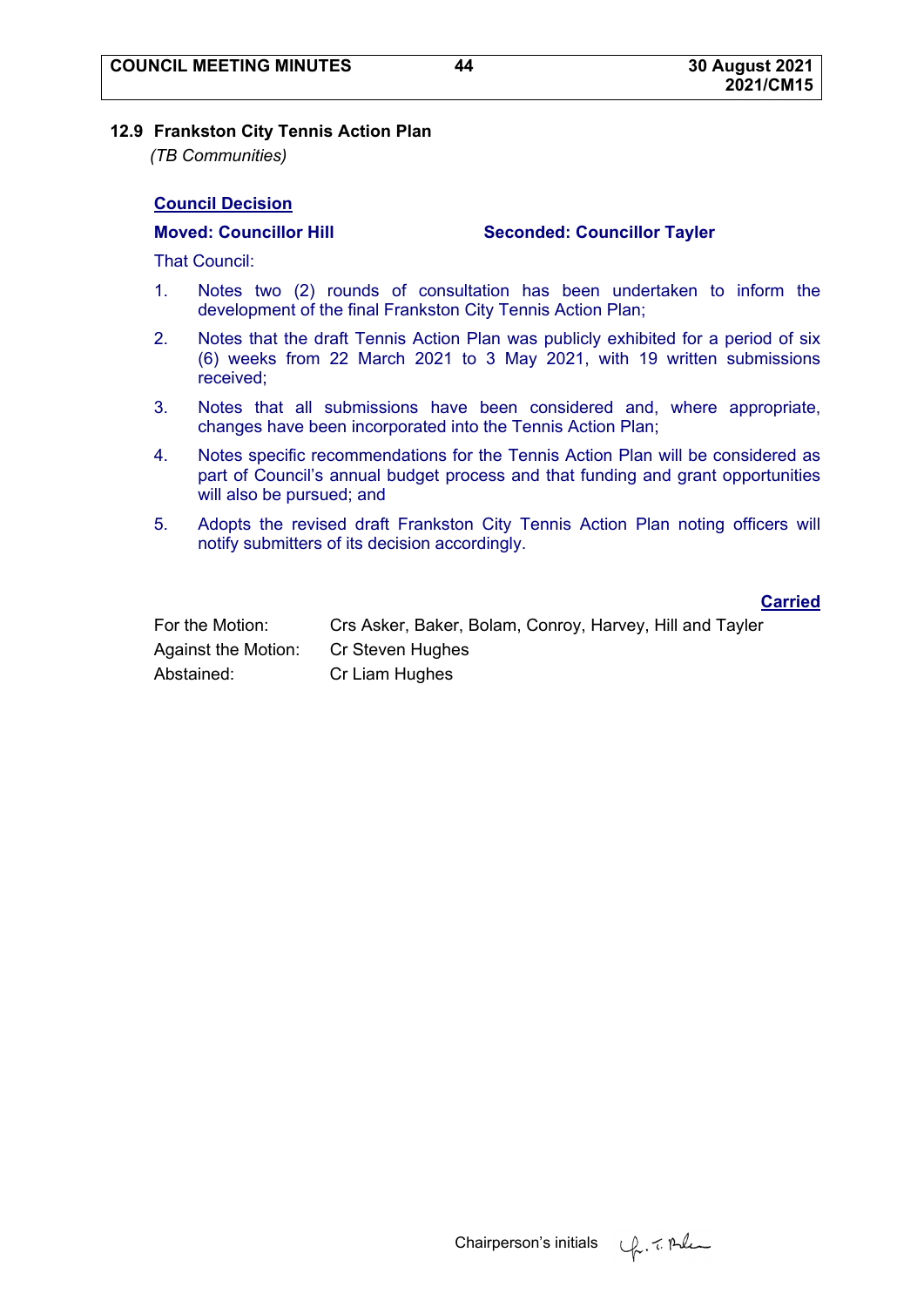# **12.10 Frankston Planning Scheme Parking Overlay & Financial Contribution Requirement**

*(SB Communities)* 

# **Council Decision**

That Council:

- 1. Notes the Parking Overlay and Financial Contribution Requirement within Schedule 1 of the Parking Overlay of the Frankston Planning Scheme; and
- 2. Endorses that it be reviewed concurrently with the revision of Council's Municipal Planning Strategy and review of the Frankston Metropolitan Activity Centre Structure Plan.

**Carried Unanimously**

**Note**: Refer to page 21 of these Minutes where is item was Block Resolved

**Moved: Councillor Harvey Seconded: Councillor Asker**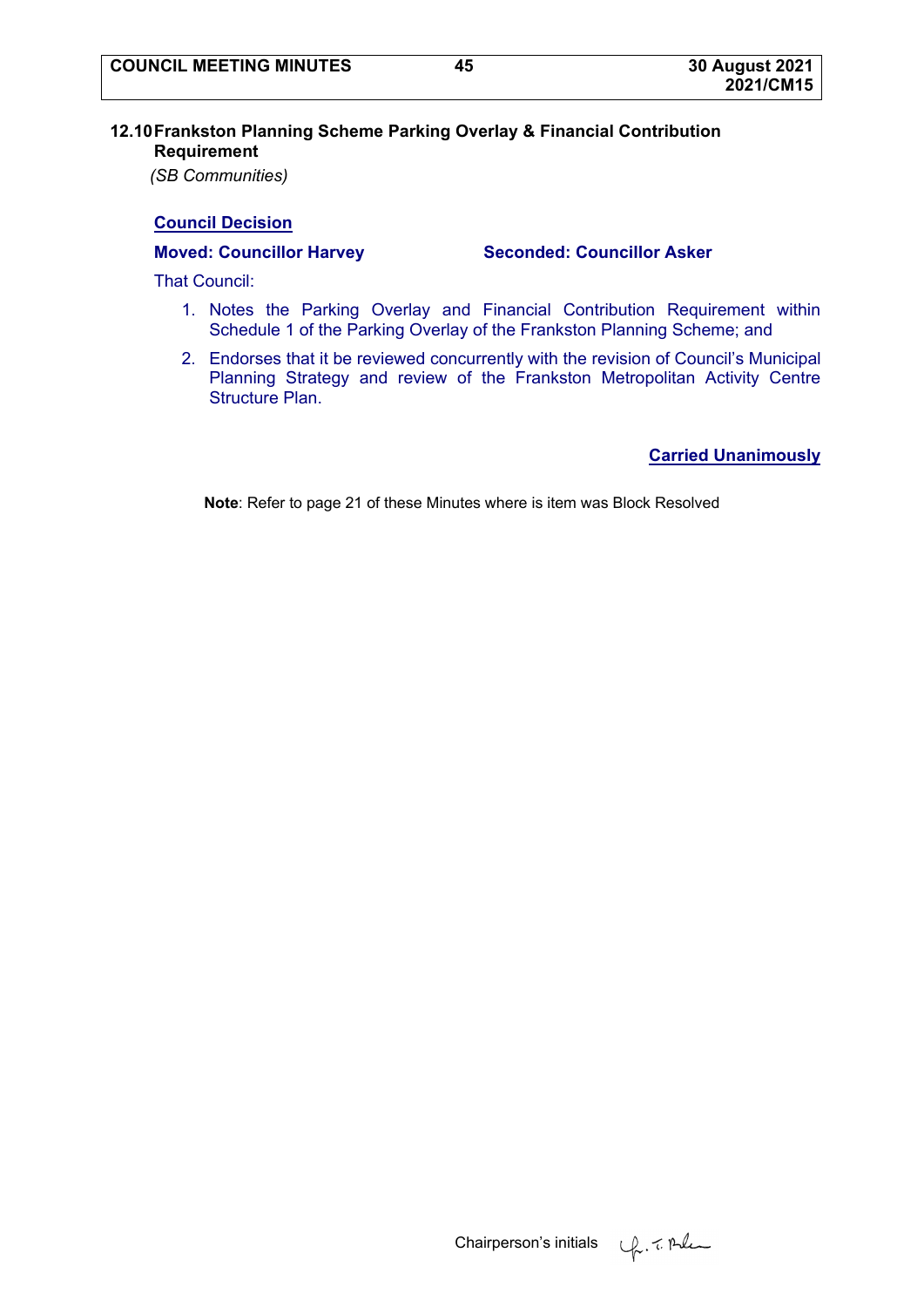# **12.11 Frankston Arts Advisory Committee - Report**

*(AM Communities)* 

### **Council Decision**

#### **Moved: Councillor Harvey Seconded: Councillor Asker**

That Council receives the Minutes of the Frankston Arts Advisory Committee (FAAC) meeting of 27 July 2021.

**Carried Unanimously**

**Note**: Refer to page 21 of these Minutes where is item was Block Resolved

Chairperson's initials  $\psi$ , 7. Alem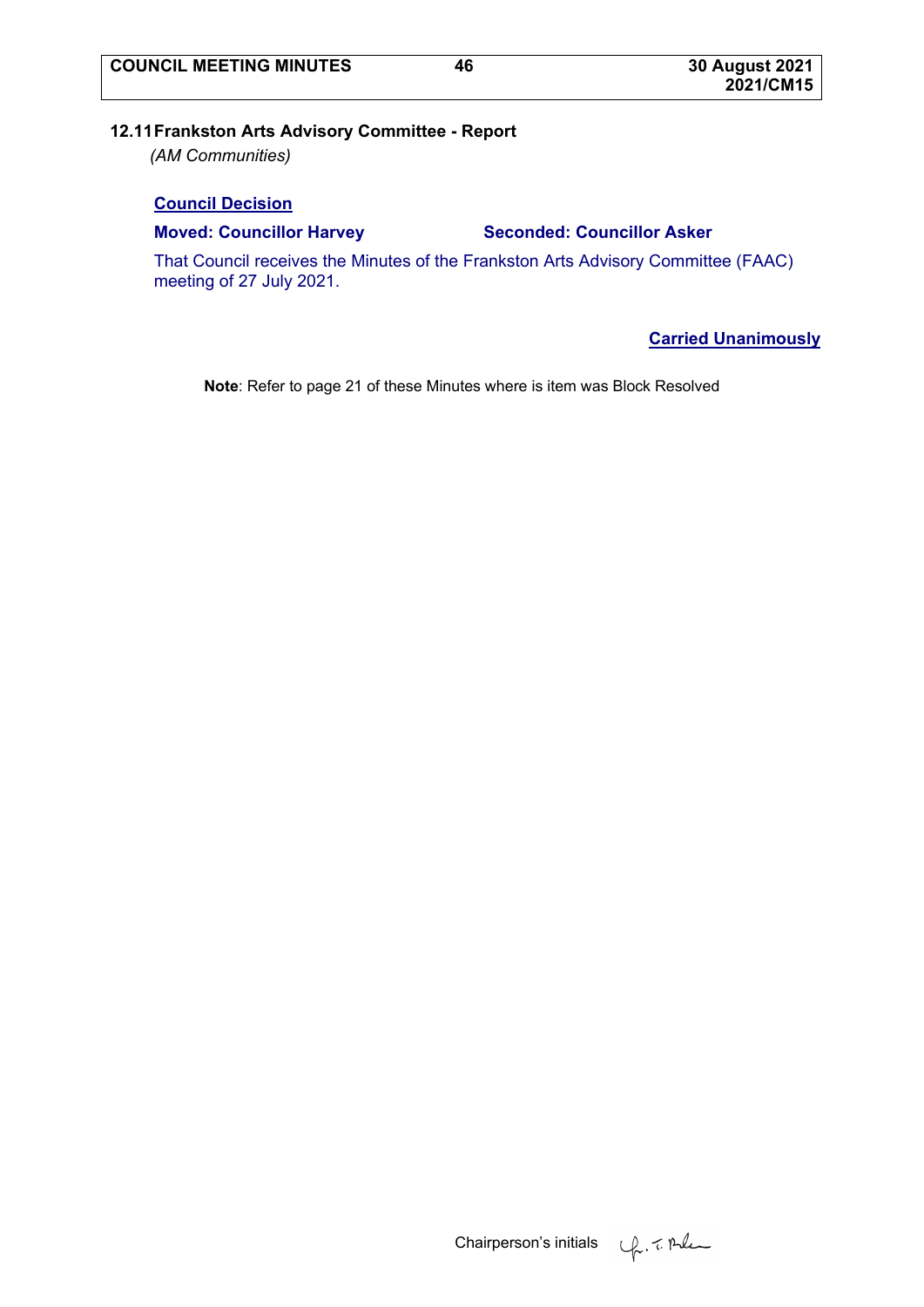# **12.13 Acknowledgment of Traditional Owners by Frankston City Council**

*(TB Communities)* 

*Cr Steven Hughes left the meeting at 9.54pm* 

*Cr Steven Hughes returned to the meeting at 9.56pm* 

# **Council Decision**

**Moved: Councillor Hill Seconded: Councillor Baker** 

That Council:

- 1. Recognises the unique role of the Bunurong Land Council as the appointed Registered Aboriginal Party to be the representative corporation that is inclusive of all Traditional Owners in the Frankston municipality, and
- 2. Adopts the three following variations of the Acknowledgment of Traditional Owners as provided by the Bunurong Land Council for use by Frankston City Council:
	- i. Acknowledgement of Country for Council meetings and events:

*I acknowledge the Traditional Custodians of the land on which we meet today, the Bunurong People of the Kulin Nation, and pay my respect to Elders past, present and future. I would like to extend that respect to Elders of other communities who may be here today.* 

ii. Acknowledgment of Country for Council staff signature blocks and documents:

*Frankston City Council acknowledges and pays respect to the Bunurong People, the Traditional Custodians of these lands and waters.* 

iii. Acknowledgement of Country for Council strategies and action plans:

*Frankston City Council acknowledges the Bunurong people of the Kulin Nation as the Traditional Custodians of the lands and waters in and around Frankston City, and value and recognise local Aboriginal and Torres Strait* 

*Islander cultures, heritage and connection to land as a proud part of a shared identity for Frankston City.* 

*Council pays respect to Elders past and present and recognises their importance in maintaining knowledge, traditions and culture in our community.* 

*Council also respectfully acknowledges the Bunurong Land Council as the Registered Aboriginal Party responsible for managing the Aboriginal cultural heritage of the land and waters where Frankston City Council is situated.* 

# **Carried**

| For the Motion:     | Crs Asker, Baker, Bolam, Conroy, Harvey, Hill and Tayler |
|---------------------|----------------------------------------------------------|
| Against the Motion: | Cr Liam Hughes                                           |
| Abstained:          | Cr Steven Hughes                                         |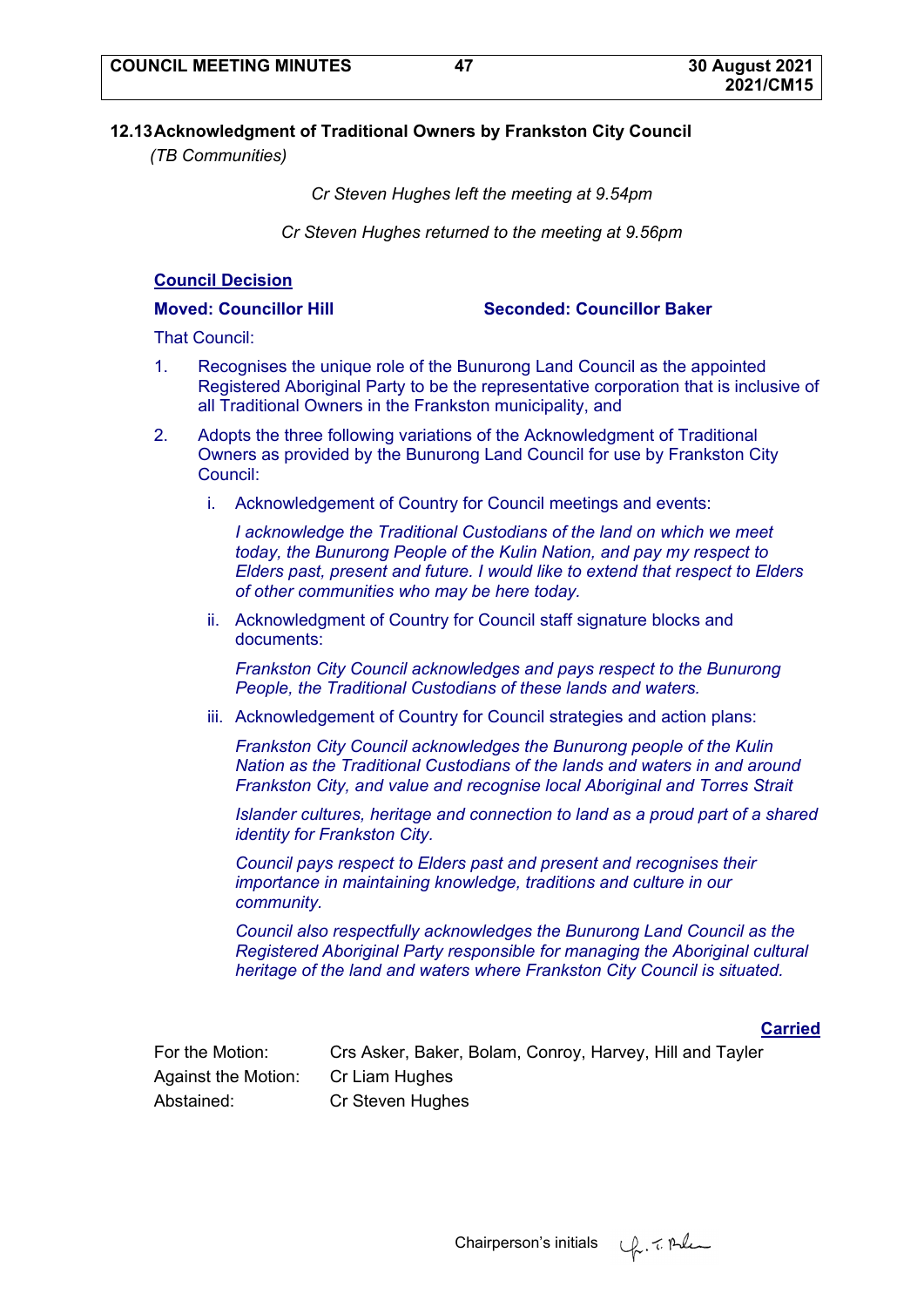# **12.14 Community Satisfaction Survey 2021**

*(SW Chief Financial Office)* 

# **Council Decision**

### **Moved: Councillor Hill Seconded: Councillor Harvey**

That Council:

- 1. Notes the Local Government Community Satisfaction Survey results for 2021;
- 2. Notes the significant improvement of community satisfaction, with overall performance increasing by 17.5 per cent this year; and
- 3. Releases the results to the community, via various social media channels, on the Council's website, in e-news, in the next available issue of the Frankston City News (FCN) and through media releases.

**Carried Unanimously**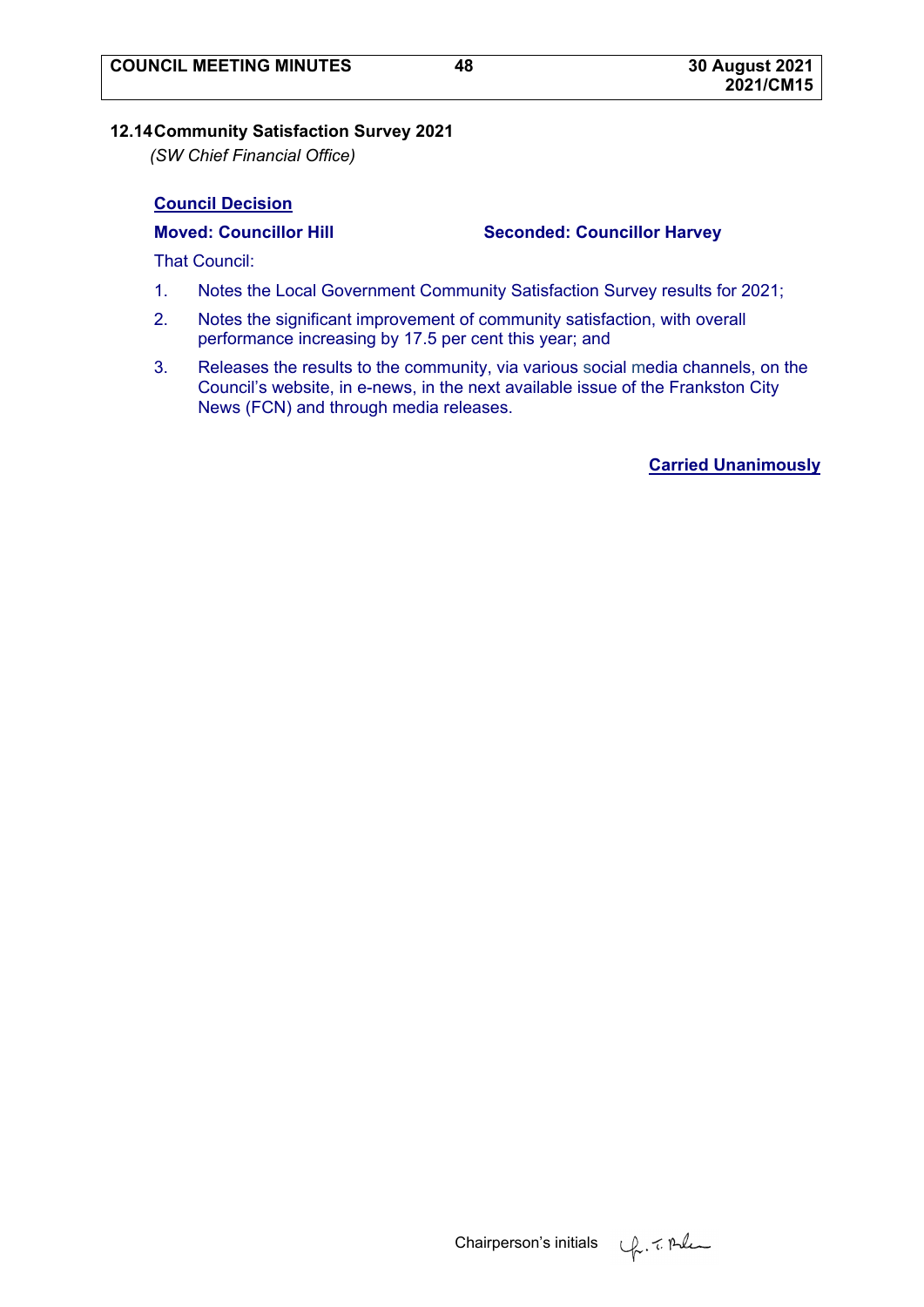# **12.15 Frankston Charitable Fund Community Representatives**

*(TB Communities)* 

# **Council Decision**

**Moved: Councillor Harvey Seconded: Councillor Asker** 

That Council:

- 1. Approves the re-appointment Ms Karin Hann, Mr Shane Thomas, and Ms Jackie Galloway to serve as the community representatives on the Frankston Charitable Fund Committee 2021-2024; and
- 2. Approves the updated Frankston Charitable Fund Terms of Reference to ensure Frankston Charitable Fund continues to fulfil its charter in response to current and emerging community needs.

**Carried Unanimously**

**Note**: Refer to page 21 of these Minutes where is item was Block Resolved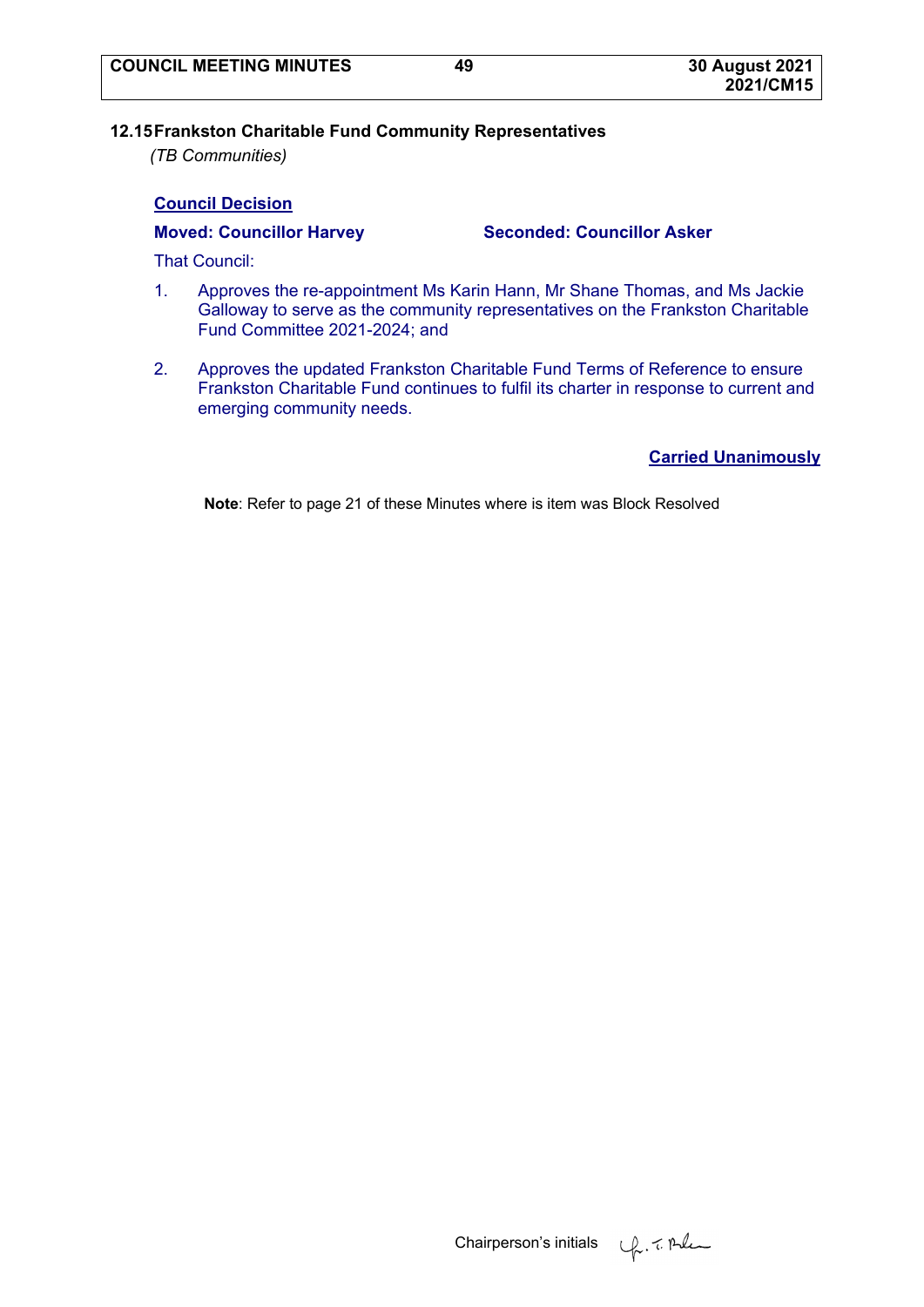# **12.16 Proposed closure in Taylors Road, Skye between Hall Road and Ballarto Road**  *(DD Infrastructure and Operations)*

# **Council Decision**

# **Moved: Councillor Harvey Seconded: Councillor Asker**

That Council, in accordance with sections 207, 207A, 223 and clause 9 of Schedule 11 to the Local Government Act 1989 ('Act') and having given public notice of the proposal:

- 1. Notes one public submission was received during the public notice period;
- 2. Notes a report offering no objection to the proposed road closure was obtained from the Department of Transport (formerly VicRoads), as required by Clause 9(2) of Schedule 11 to the Act;
- 3. Notes emergency services have been notified and indicate no objection to the proposal however commented on the impact on the response time;
- 4. Authorises the Chief Executive Officer to instigate the road closure in Taylors Road in Skye between Hall Road and Ballarto Road to vehicular traffic, excluding emergency services and utility authority vehicles; and
- 5. Resolves to proceed with the installation of a gate retaining controlled access for emergency services and utility authority vehicles.

# **Carried Unanimously**

**Note**: Refer to page 21 of these Minutes where is item was Block Resolved

Chairperson's initials  $\varphi$ . The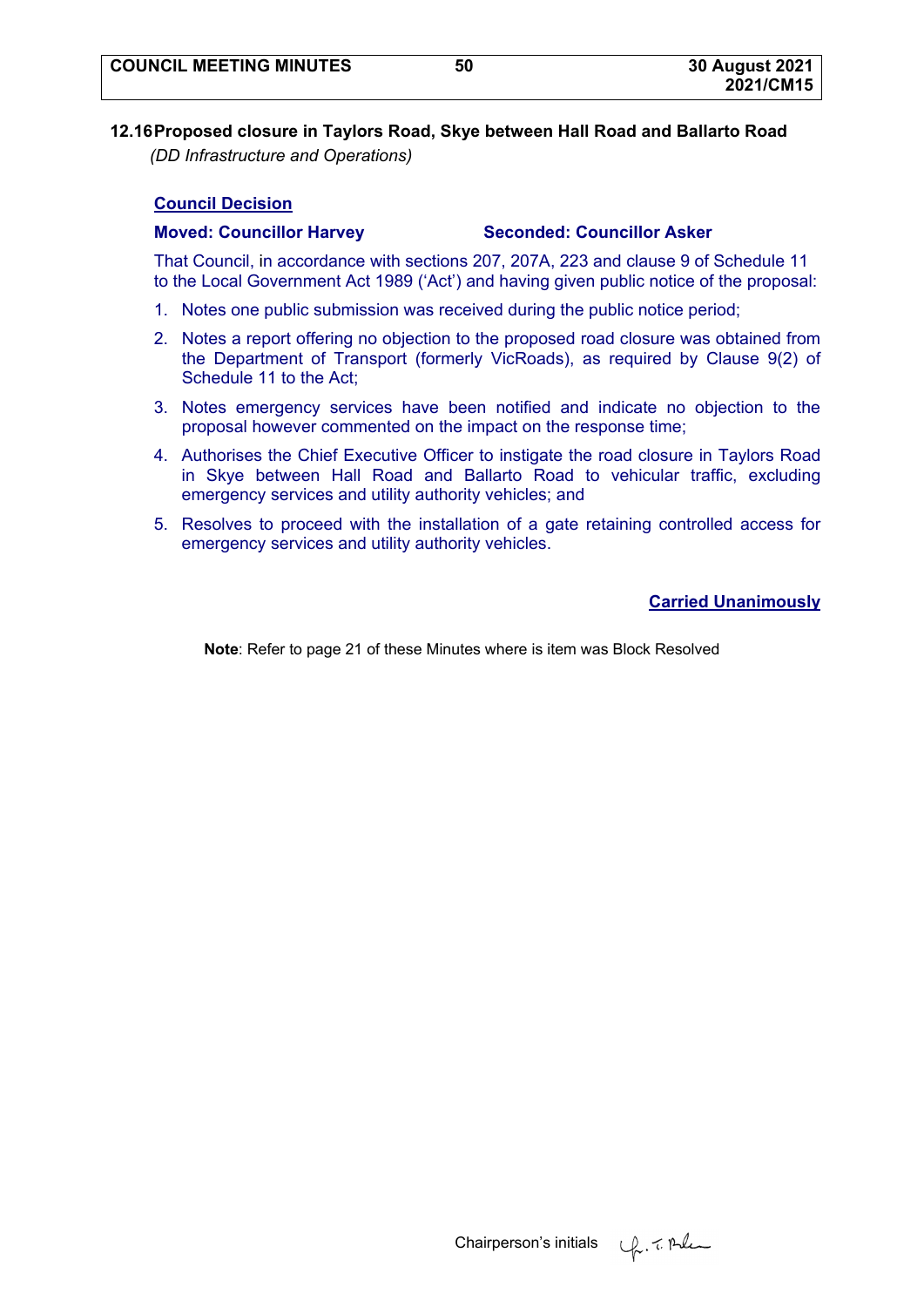# **12.17 Award of Contract CN10576 - Kerbside Hard Waste Collection Service**

*(BH Chief Financial Office)* 

# **Council Decision**

**Moved: Councillor Hill Seconded: Councillor Harvey** 

That Council:

- 1. Awards contract CN10576 to WM Waste Management Services Pty Ltd for \$3,000,000 GST exclusive for an initial 2 year term with the provision for a further 1 year extension, noting that this is a schedule of rates contract;
- 2. Authorises the Chief Executive Officer to sign the contract and contract extensions based on the contractors' successful performance;
- 3. Delegates approval of contract variations to the Chief Executive Officer; and
- 4. Resolves the attachments A and B to this report be retained confidential, on the grounds that it contains Council business information, being information that would prejudice the Council's position in commercial negotiations if prematurely released, pursuant to 3(1)(c) of the Local Government Act 2020.

**Carried Unanimously**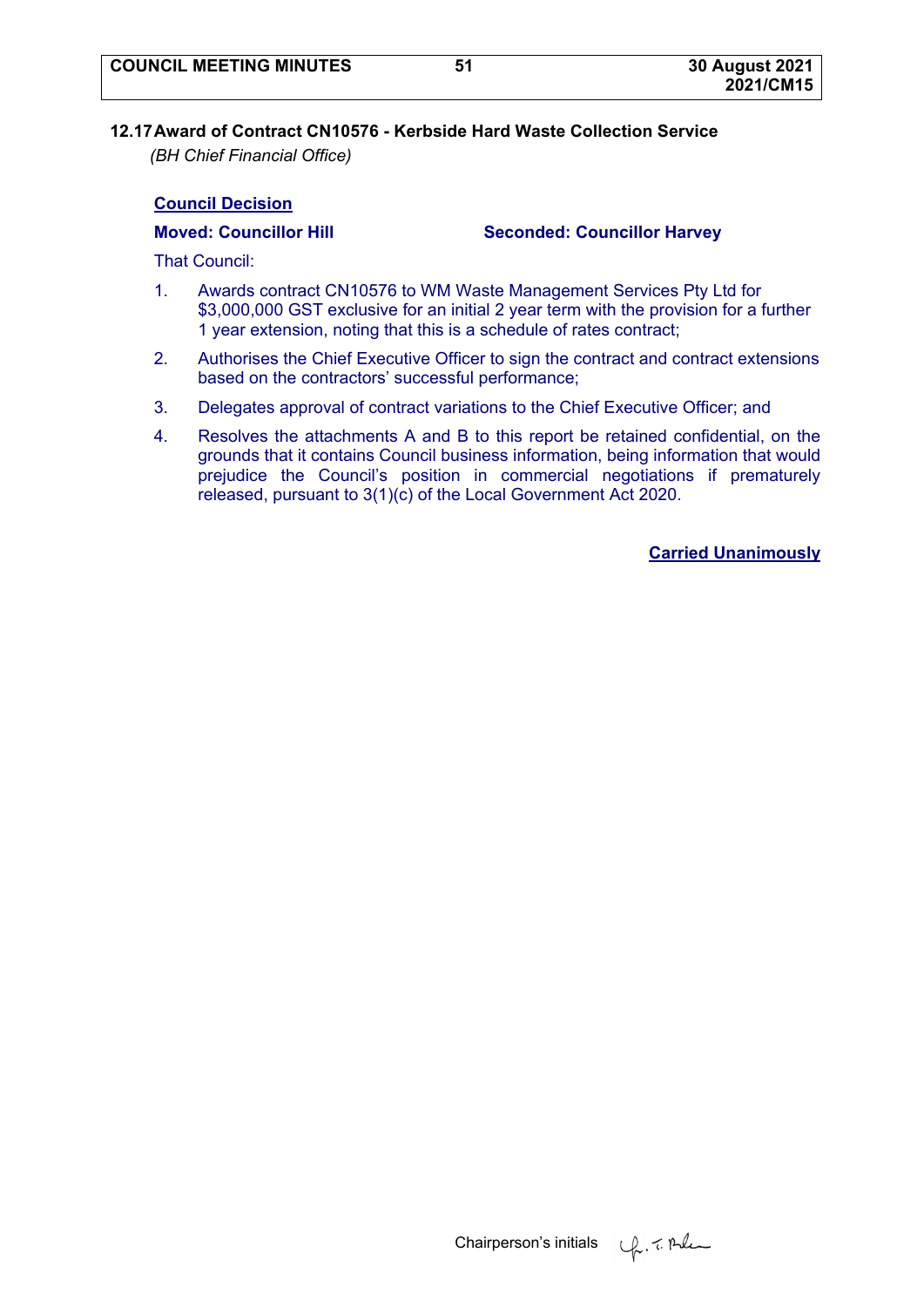#### **12.18 Award of Contract CN10558 - Park Tree Maintenance - Programmed & Reactive Works**

*(BH Infrastructure and Operations)* 

# **Council Decision**

**Moved: Councillor Harvey Seconded: Councillor Asker** 

That Council:

- 1. Awards contract CN10558 Park Tree Maintenance Programmed & Reactive to Navkau Trans Pty Ltd; A.C.N 152 631 724 for \$2,223,084.01 GST exclusive for an initial 4 year term with the provision for a further  $2 \times 2$  year extensions, noting that this is a schedule of rates contract;
- 2. Authorises the Chief Executive Officer to sign the contract and contract extensions based on the contractors' successful performance;
- 3. Delegates approval of contract variations to the Chief Executive Officer; and
- 4. Resolves the attachments A and B to this report be retained confidential, on the grounds that it contains Council business information, being information that would prejudice the Council's position in commercial negotiations if prematurely released, pursuant to 3(1)(c) of the Local Government Act 2020.

# **Carried Unanimously**

**Note**: Refer to page 21 of these Minutes where is item was Block Resolved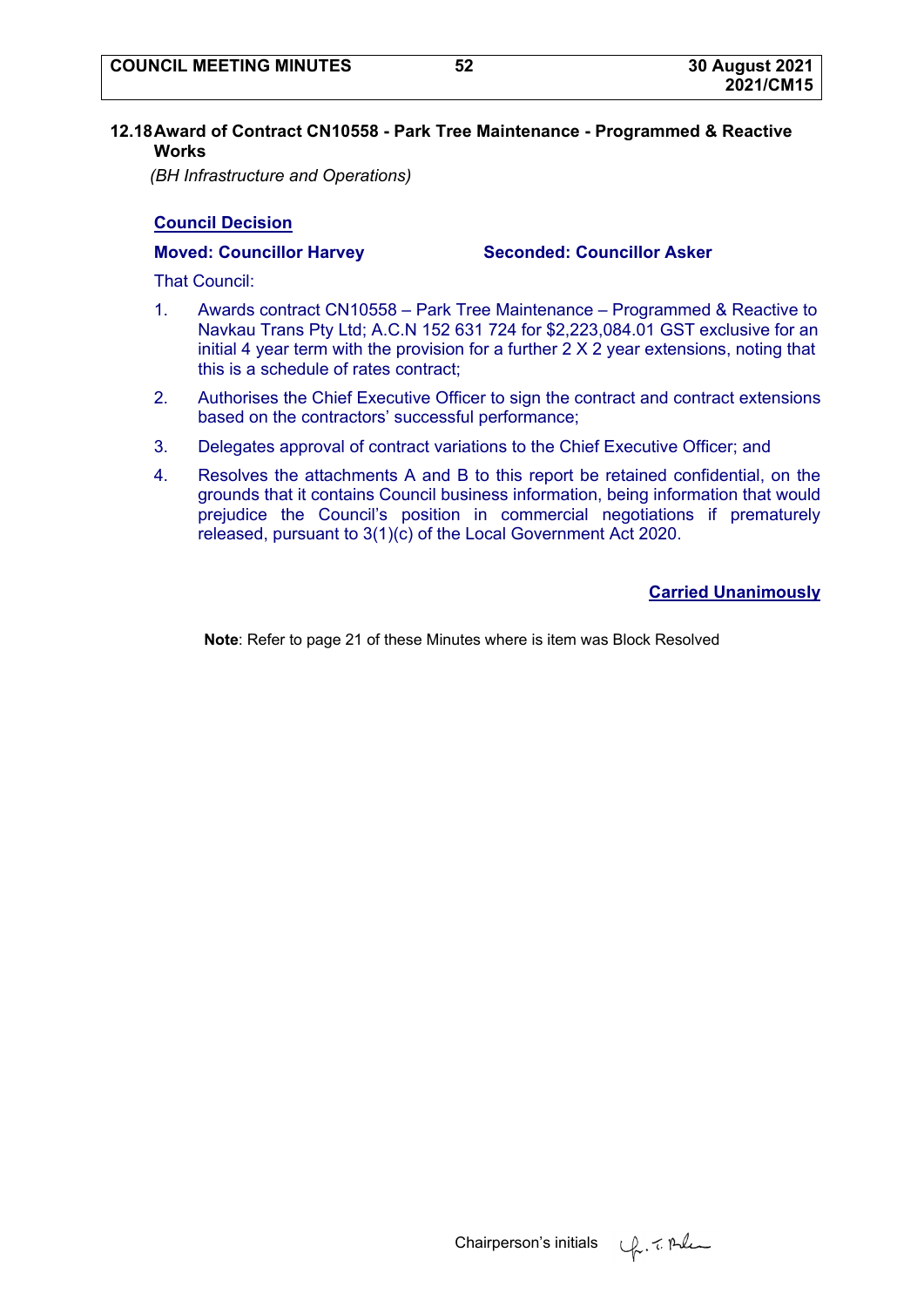#### **12.19 Award of Contract CN 10582 - Hall Road Pavement Rehabilitation Works - Seeking Council delegation to Chief Executive Officer to award Tender and enter into Contract**

*(VG Infrastructure and Operations)* 

### **Council Decision**

**Moved: Councillor Harvey Seconded: Councillor Asker** 

That Council:

- 1. Notes the update in regards to the Tender for Contract CN 10582 Hall Road Pavement Rehabilitation Works in Carrum Downs;
- 2. Notes Council has received grant of \$4.25 million from the Australian Government as part of phase 2 Local Roads and Community Infrastructure (LRCI) grant program with the condition that projects needs to be substantially completed by 31 December 2021; and
- 3. Delegate the authority to the Chief Executive Officer to accept a tender and enter into a contract for the Tender CN 10582 Hall Road Pavement Rehabilitation Works in Carrum Downs, subject to the following conditions:
	- a) The recommended tender sum being within ten percent (10%) of the allocated budget (maximum contract value of \$4.675 million excluding GST).
	- b) Report to be presented to Council at its meeting on 15 November 2021 to note the details of award of tender for the Contract CN 10582 under the delegation. Report to also include details of the tender evaluation process.

**Carried Unanimously**

**Note**: Refer to page 21 of these Minutes where is item was Block Resolved

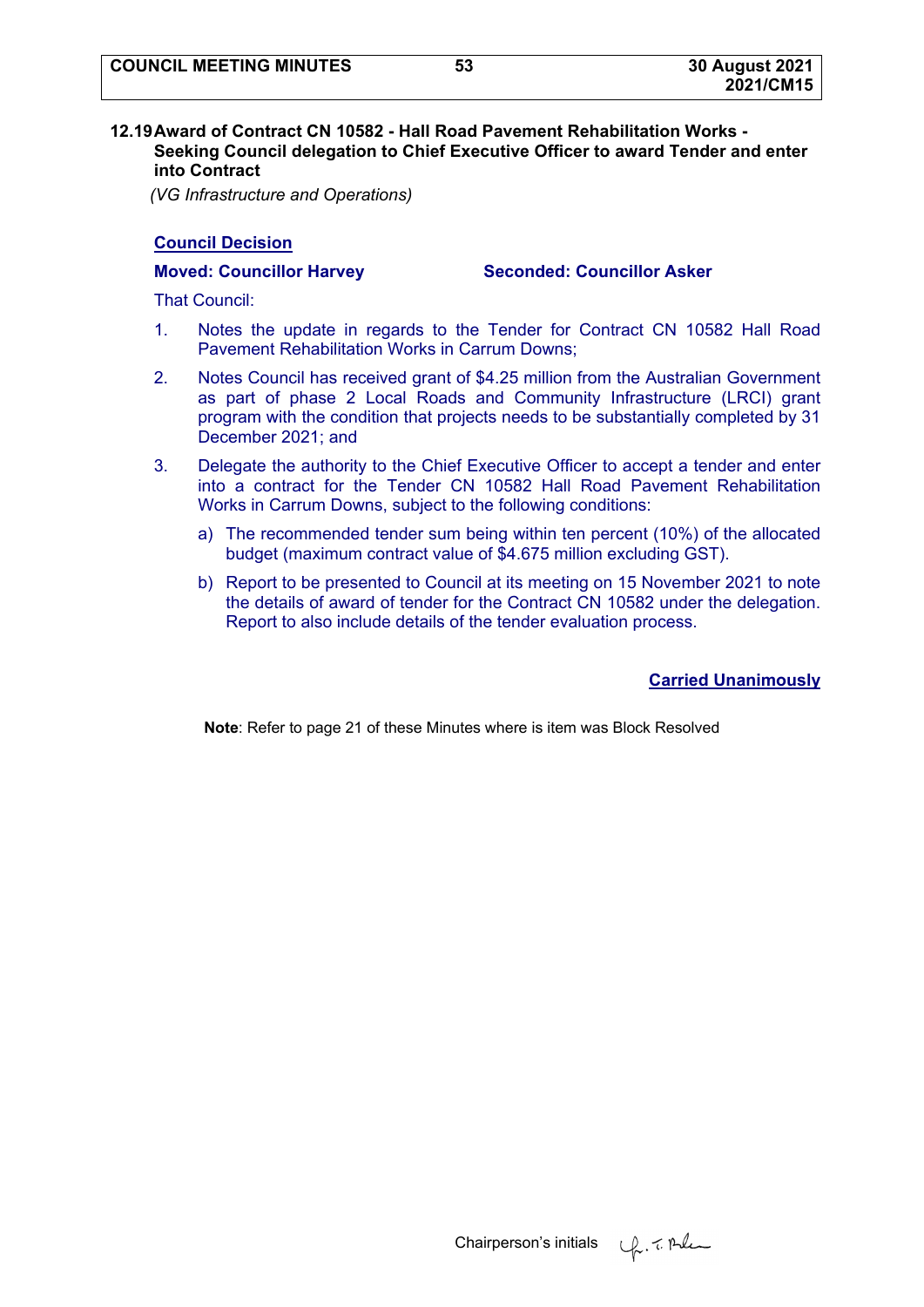# **13. RESPONSE TO NOTICES OF MOTION**

Nil

Chairperson's initials  $\psi$ . 7. Ale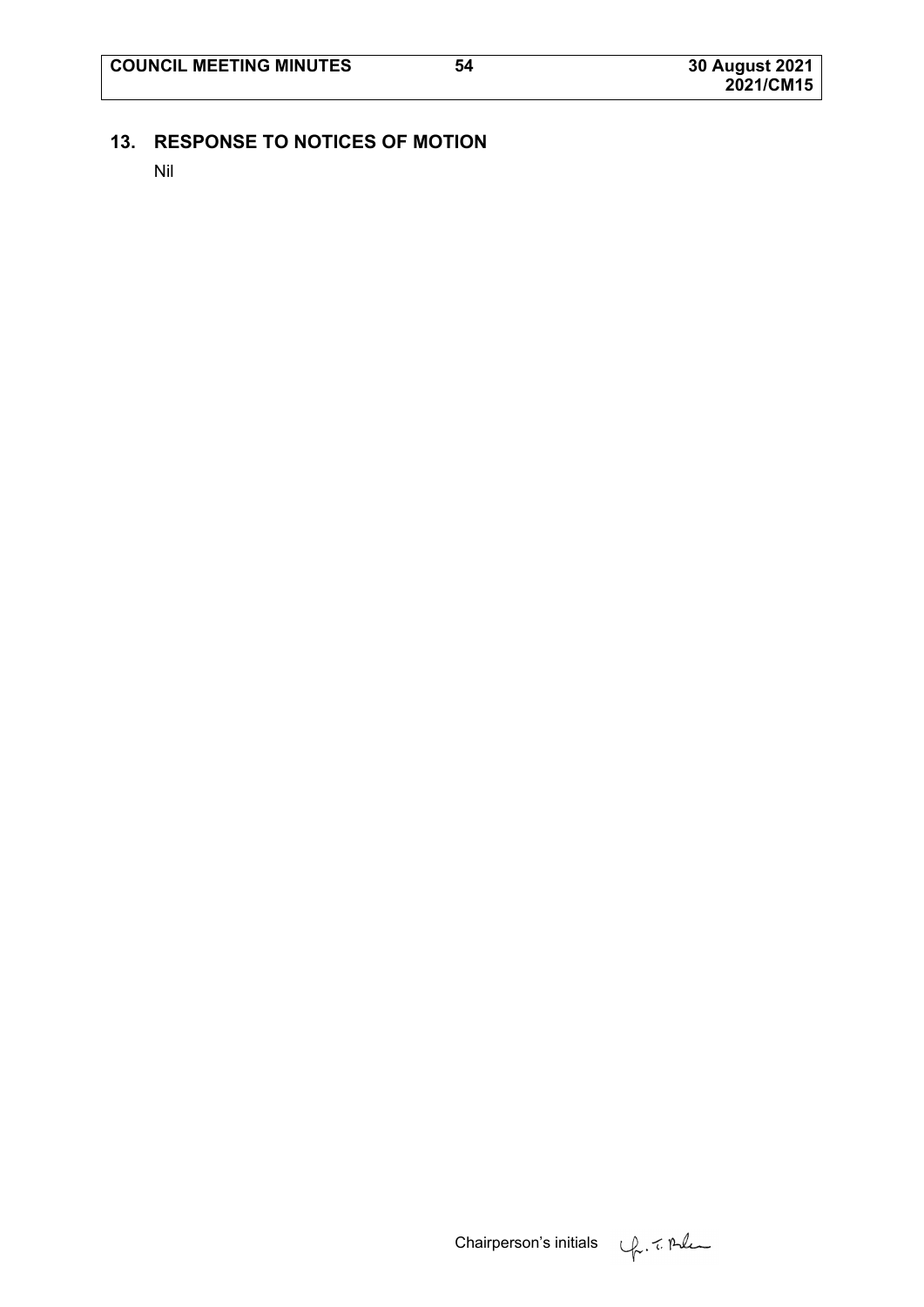# **14. NOTICES OF MOTION**

**14.1 2021/NOM7 - Bringing Forward Council's Net Zero Emissions Target**  *(TC Chief Financial Office)* 

#### **Council Decision**

**Moved: Councillor Harvey Seconded: Councillor Conroy** 

That Council:

- 1. Notes that Council:
	- a) Declared a climate emergency in November 2019 recognising the urgent need to advance and accelerate actions to address climate change and support the restoration of a safe climate;
	- b) Has a long and proud history of delivering actions to mitigate greenhouse gas emissions and address climate change focusing on Council and the community actions;
	- c) In 2019 adopted a 4-year Towards Zero Emissions Plan (2019-2023) which sets out Council's priorities for reducing emissions in its own operations and supporting our community to transition to a low carbon future;
	- d) Since 2008 has committed to a net zero emissions (carbon neutral) target for Council operations by 2025 (reaffirmed in the Towards Zero Emissions Plan);
	- e) In 2020 ran a Community Climate Change Survey which showed that of the 610 respondents, 80% are extremely or very concerned about climate change.
- 2. Recognises that:
	- a) Our climate is changing and acting now will help to avert the worst impacts on our economy, our community and the environment;
	- b) The long-awaited report from the Intergovernmental Panel on Climate Change (IPCC), the leading global scientific body on climate science, warns of unprecedented increases in climate extremes for Australia as a result of a warming planet, including bushfires, floods and droughts, in addition to rising sea levels;
	- c) To avert the worst impacts of climate change we must keep global temperatures to well below 2°C above pre-industrial levels and pursue efforts to limit the temperature increase to 1.5°C;
	- d) The Earth's surface has warmed by 1.09°C since pre-industrial times, while average concentrations of all the major long-lived greenhouse gases continue to rise in the atmosphere. Australia's average temperatures have already increased by 1.4°C since 1910;
	- e) By 2030 global warming could likely increase to 1.5°C. Limiting humaninduced global warming will therefore require deep and sustained cuts in greenhouse gas emissions.
- 3. Investigates:
	- a) Options to bring forward Council's net zero emissions target to FY 2023-24 (or earlier), from the original adopted target of FY 2024-25, in response to the climate emergency and recent findings of the IPCC, and in line with community expectations that Council will continue to demonstrate bold leadership in this important area;
	- b) The feasibility, costs and benefits of each option, including how these options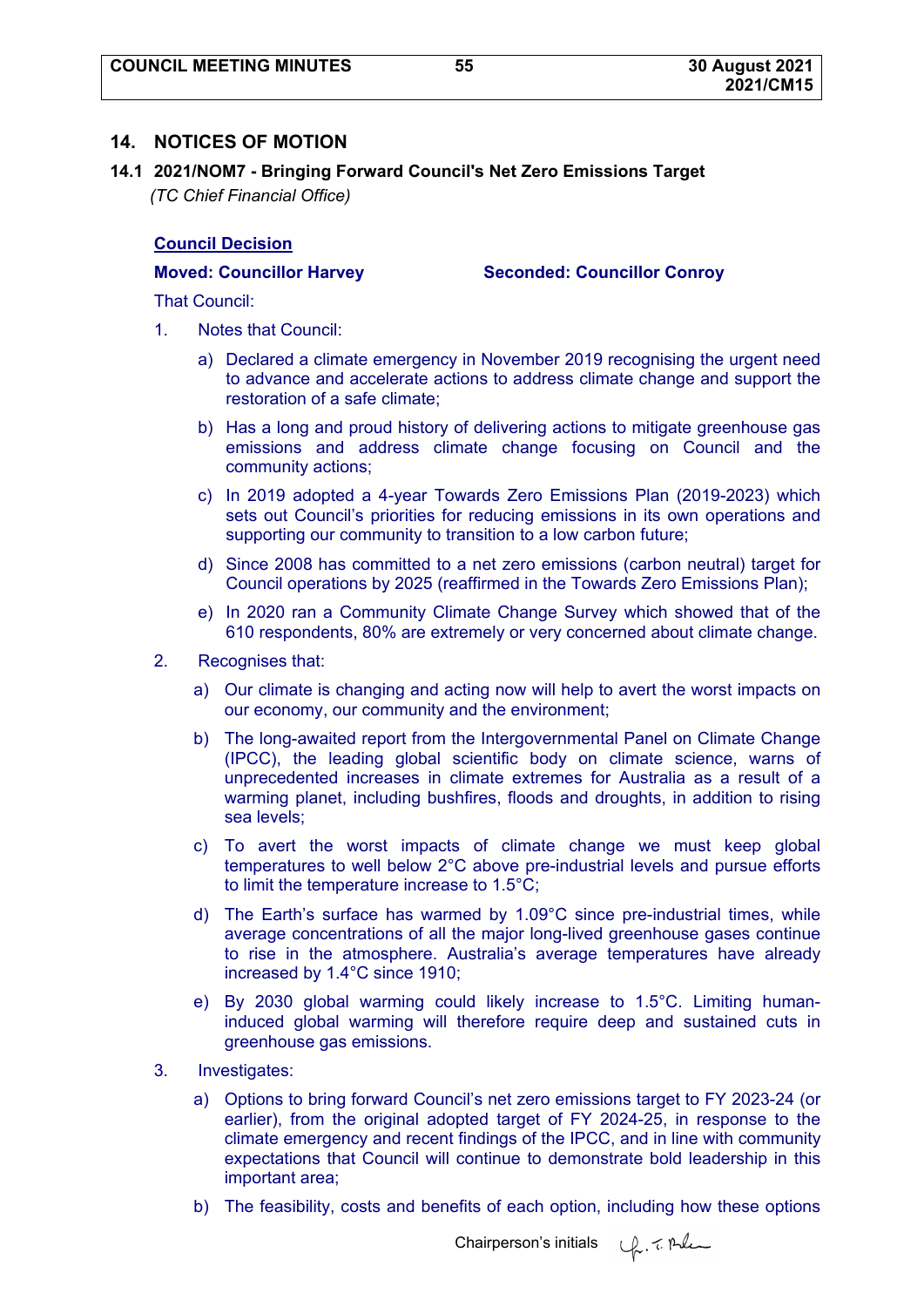will deliver value for money to Council and the community, as well as the ongoing investment required to maintain a net zero emissions target over time;

- c) Options including:
	- Status quo: Continue reporting on Council's annual emissions including assets where Council pays the utility costs (electricity, gas), plus Peninsula Aquatic Recreation Centre (PARC) and Pines Forest Aquatic Centre (managed by Peninsula Leisure, a subsidiary company owned by Council);
	- Exclude subsidiaries: Report on assets where Council pays the utility costs but exclude PARC and Pines Forest Aquatic Centre;
	- Full certification: In addition to the current reporting methodology, include emissions from relevant Council tenanted facilities (where Council does not pay the utility costs) and other sources, to enable Council to claim carbon neutrality under the Australian Government's Climate Active Carbon Neutral Certification program; and
- 4. Receives an update from Council officers on the investigation into each option at a Councillor briefing by no later than December 2021 to inform the development of Council's Climate Change Strategy and climate emergency response.

**Carried**

| For the Motion:     | Crs Asker, Baker, Bolam, Conroy, Harvey, Hill and Tayler |
|---------------------|----------------------------------------------------------|
| Against the Motion: | Crs Liam Hughes and Steven Hughes                        |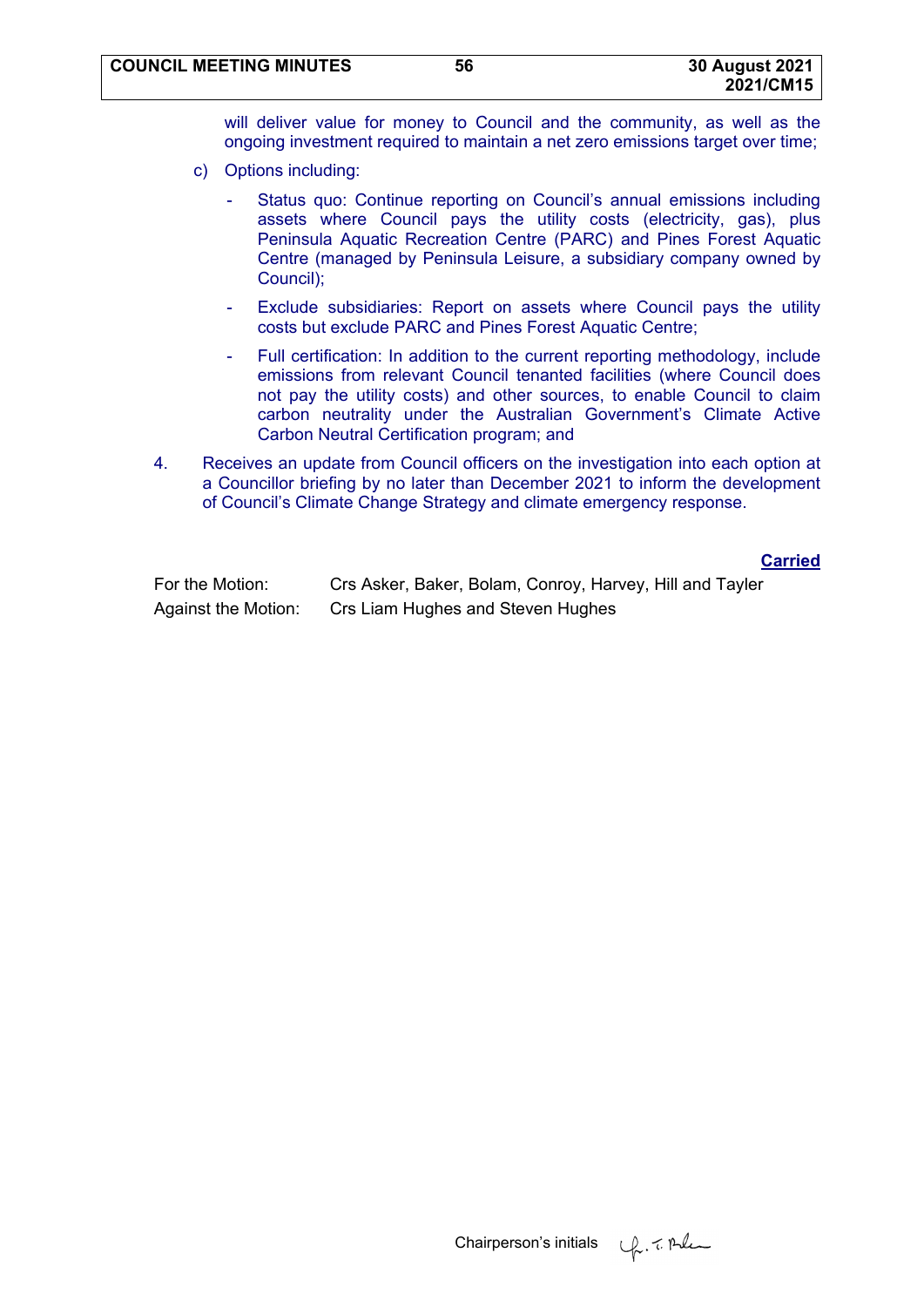# **15. LATE REPORTS**

Nil.

# **16. URGENT BUSINESS**

Nil.

Chairperson's initials  $\psi$ . 7. Ale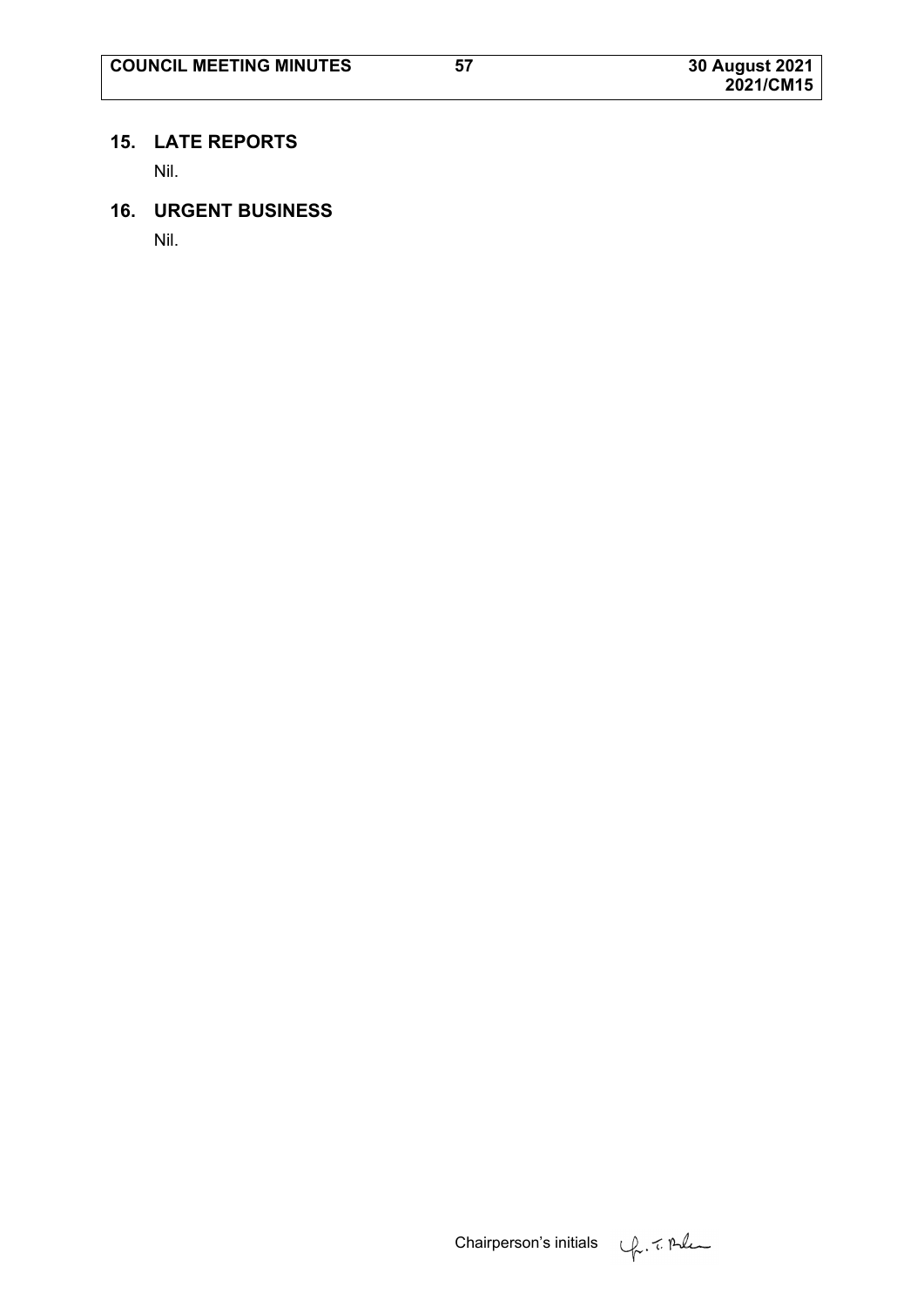# **17. CONFIDENTIAL ITEMS**

Nil Reports

Chairperson's initials

\n\n
$$
\sqrt{2} \cdot \sqrt{2} \cdot \sqrt{2}
$$
\n